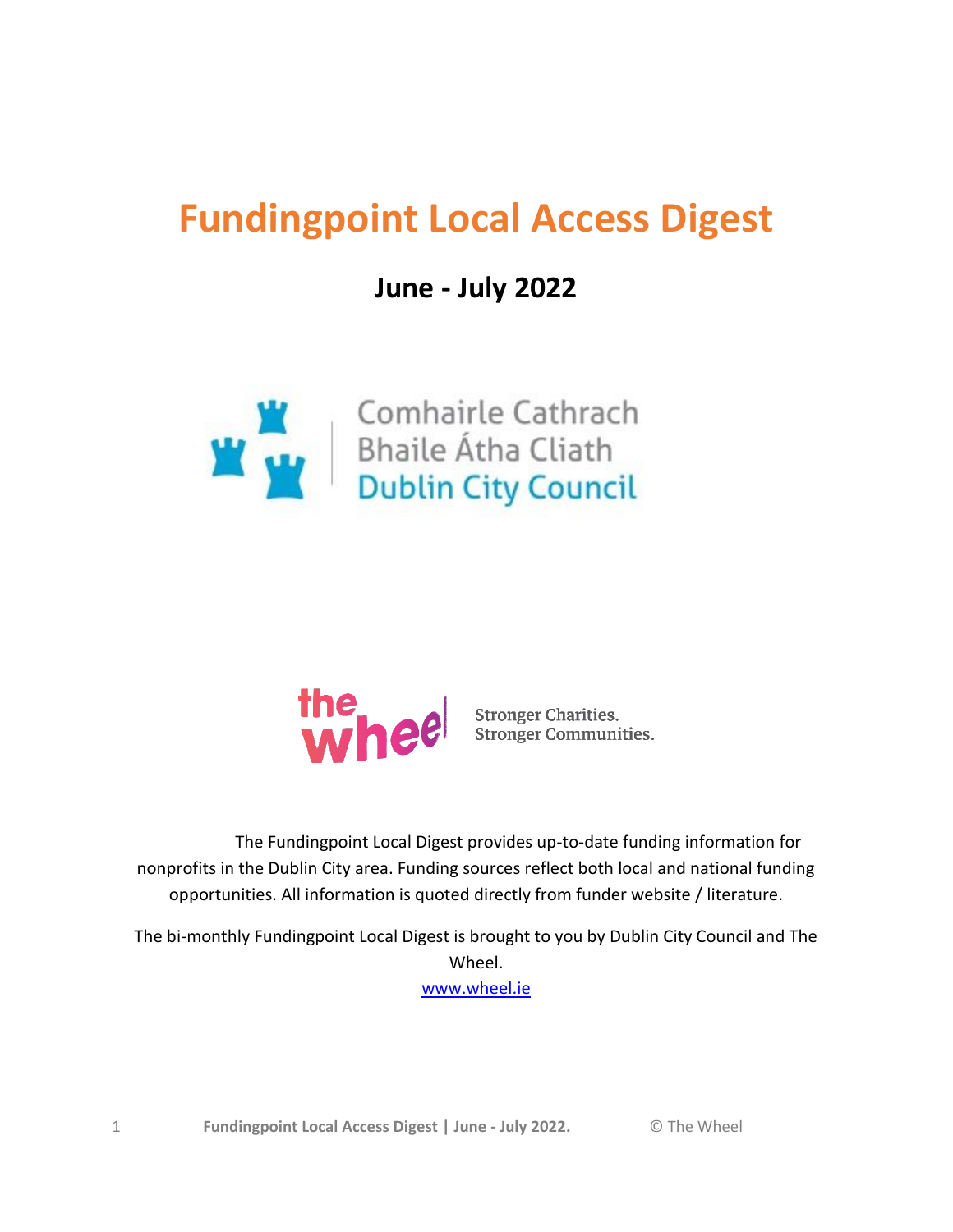## Contents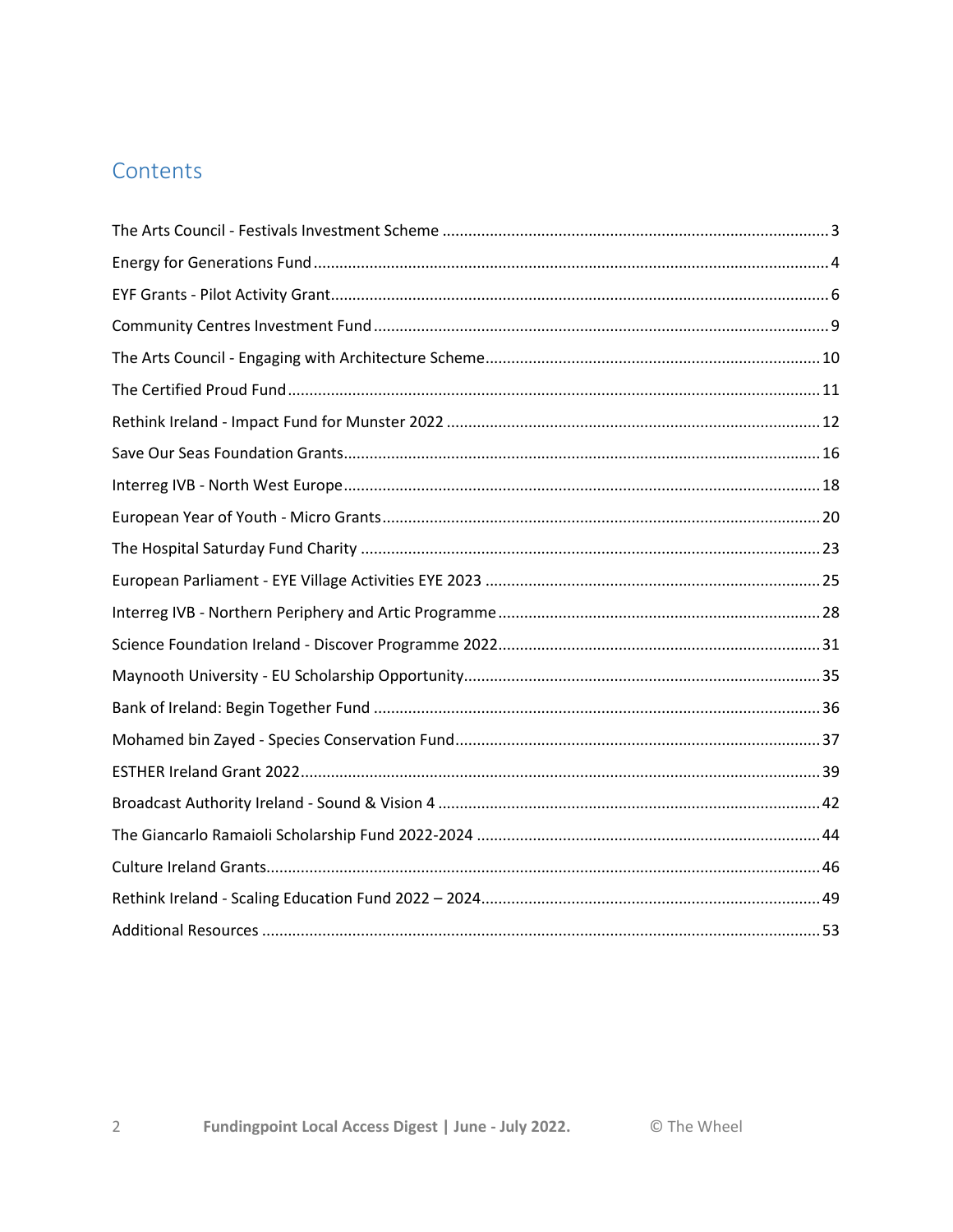## <span id="page-2-0"></span>**The Arts Council - Festivals Investment Scheme**

The Arts Council announces round one of the Festivals Investment Scheme (FIS) for festivals taking place between January and June 2023.

The Council recognises the distinctive role arts festivals play in sustaining a vibrant and sustainable arts profile at a local level. Festivals provide opportunities for artists and audiences to experience new work and ways of making work. The Council acknowledges the valuable contribution made by voluntary committees in developing these festivals. The scheme will be open to multi-disciplinary festivals and single art form festivals.

There are three bands of funding available:

- 1. Band A For awards up to  $£10,000$
- 2. Band B For awards of €10,001–€25,000
- 3. Band C For awards of €25,001–€45,000

Selecting an appropriate band for your organization.

The banding structure of funding available matches the different developmental stages of festival practice. Band A for smaller festivals, new festival ideas, Band B for small to mid-scale festivals seeking to build capacity, Band C for festivals strategically driven with a commitment to artistic leadership.

#### **Important**

Festival applicants that wish to apply to Band C must have been established for a minimum of five years and executed a minimum of five consecutive festival programmes.

Festival applicants that wish to apply to Band B must have been established for a minimum of two years and executed a minimum of two consecutive festival programmes.

The Festivals Investment Scheme is a non-recurring competitive scheme.

#### How to Apply

[Visit the Arts Council website for further information and guidelines.](http://www.artscouncil.ie/Funds/Festivals-Investment-Scheme/)

#### Deadline: 2 June 2022

#### [back to top ↑](#page-0-0)

3 **Fundingpoint Local Access Digest | June - July 2022.** © The Wheel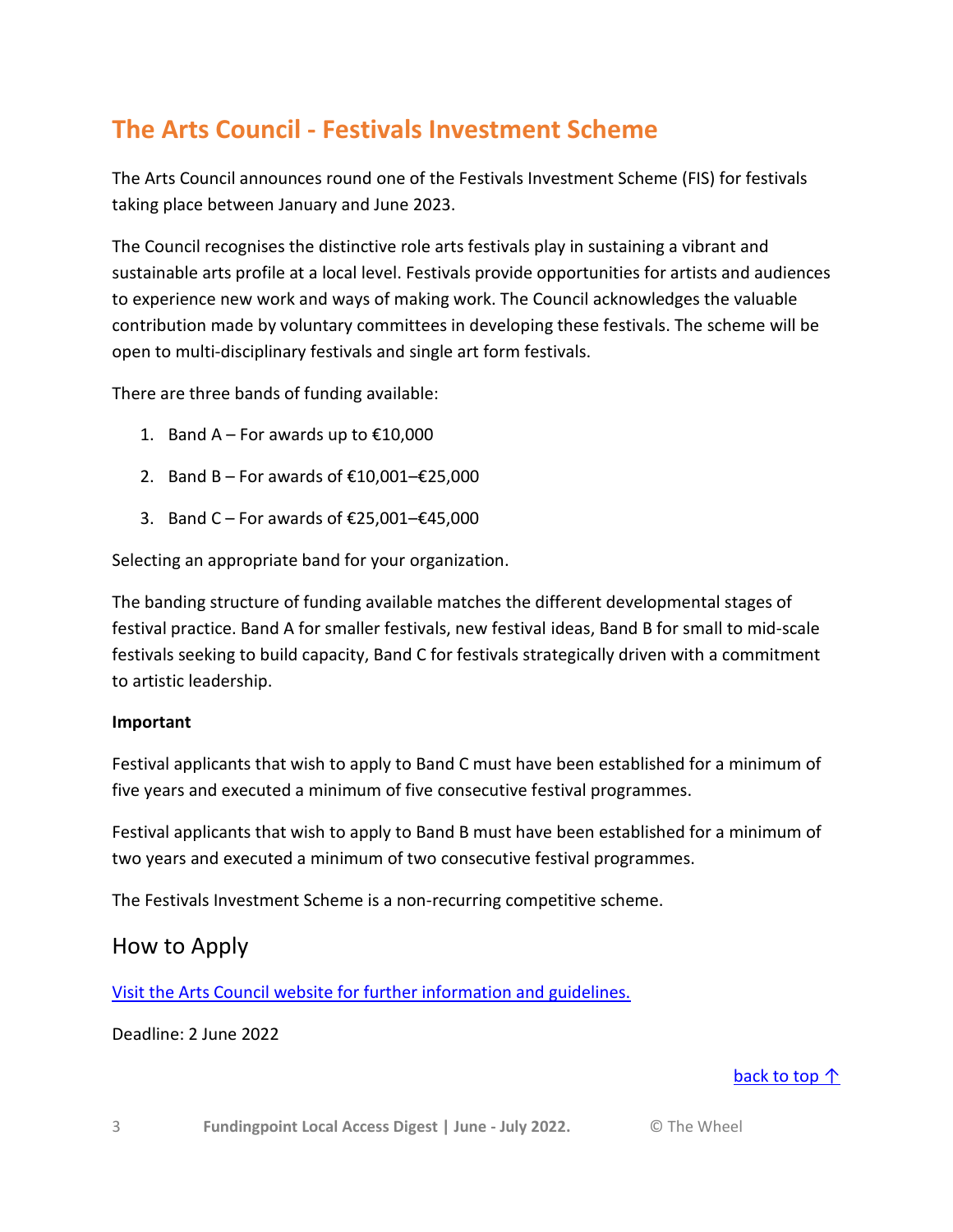## <span id="page-3-0"></span>**Energy for Generations Fund**

As a leading Irish organisation with deep roots in the community dating back to 1927, we are committed to playing a role in addressing some of the key social issues facing Ireland today.

Corporate Responsibility (CR) is at the heart of this vision. Through our Energy for Generations Fund, we have three main pillars of focus:

- 1. Suicide
- 2. Homelessness
- 3. Education Access and Support

### **Criteria**

ESB's Energy for Generations Fund sees €1m per year disbursed through a quarterly fund to charities working in the areas of suicide prevention, homelessness and education access and support.

ESB has been supporting initiatives in the areas of suicide prevention and homelessness since 2005. The Energy for Generations Fund introduced a new focus on education in 2014, which recognises the need for educational supports at all levels to ensure that Ireland has the skills it needs to compete effectively.

#### **Aim of the Energy for Generations Fund**

Our aim with the Energy for Generations Fund is to maximise the impact of our investment by taking a more strategic approach to effect change. Funding is only part of the jigsaw – we also want to leverage the skills and knowledge we have within the company to bring about more sustainable and positive outcomes.

The guideline application amount is  $c. \, \epsilon$ 15,000. This is neither a minimum nor a maximum, rather an indication of the scale of the resources available. Average funding awards in recent years have been c. €8,000 - €12,000.

#### **Support for Staff Volunteering**

The Energy for Generations Fund provides support to ESB staff who volunteer within their own communities. Staff who volunteer at least 20 hours of their own time per year will be invited to apply for funding of up to €250 for their chosen registered charity.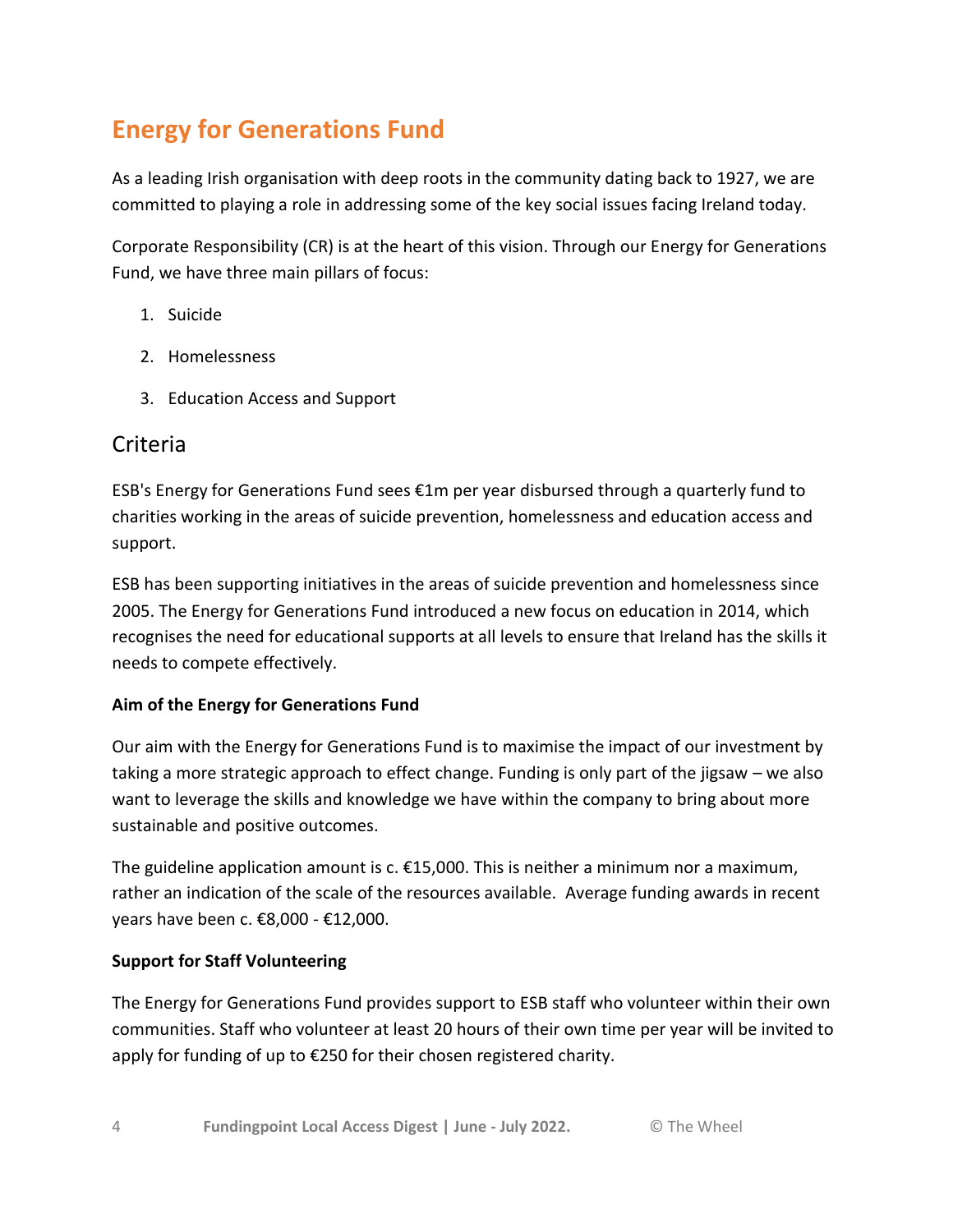Many of our staff are involved in volunteering activities in their spare time, but we have never had any formal structure to support or encourage this in the past. Through this funding, our aim is to demonstrate our support for the work our staff do within their own.

#### **How Does the Fund Work?**

Charities working in the areas of suicide prevention, homelessness and education access and support can apply to the Fund for project specific funding.

Every quarter ESB allocates an amount from the Fund for disbursement. The amount may vary because of the volume of applications received or seasonal considerations - wintertime and Christmas may require more funding than summer.

Applications submitted during each quarter are appraised at the end of the quarter and funding allocated accordingly.

#### How to Apply

[Visit the ESB website for full application details.](https://www.esb.ie/sustainability/efg-funds)

Deadline: 2 Jun 2022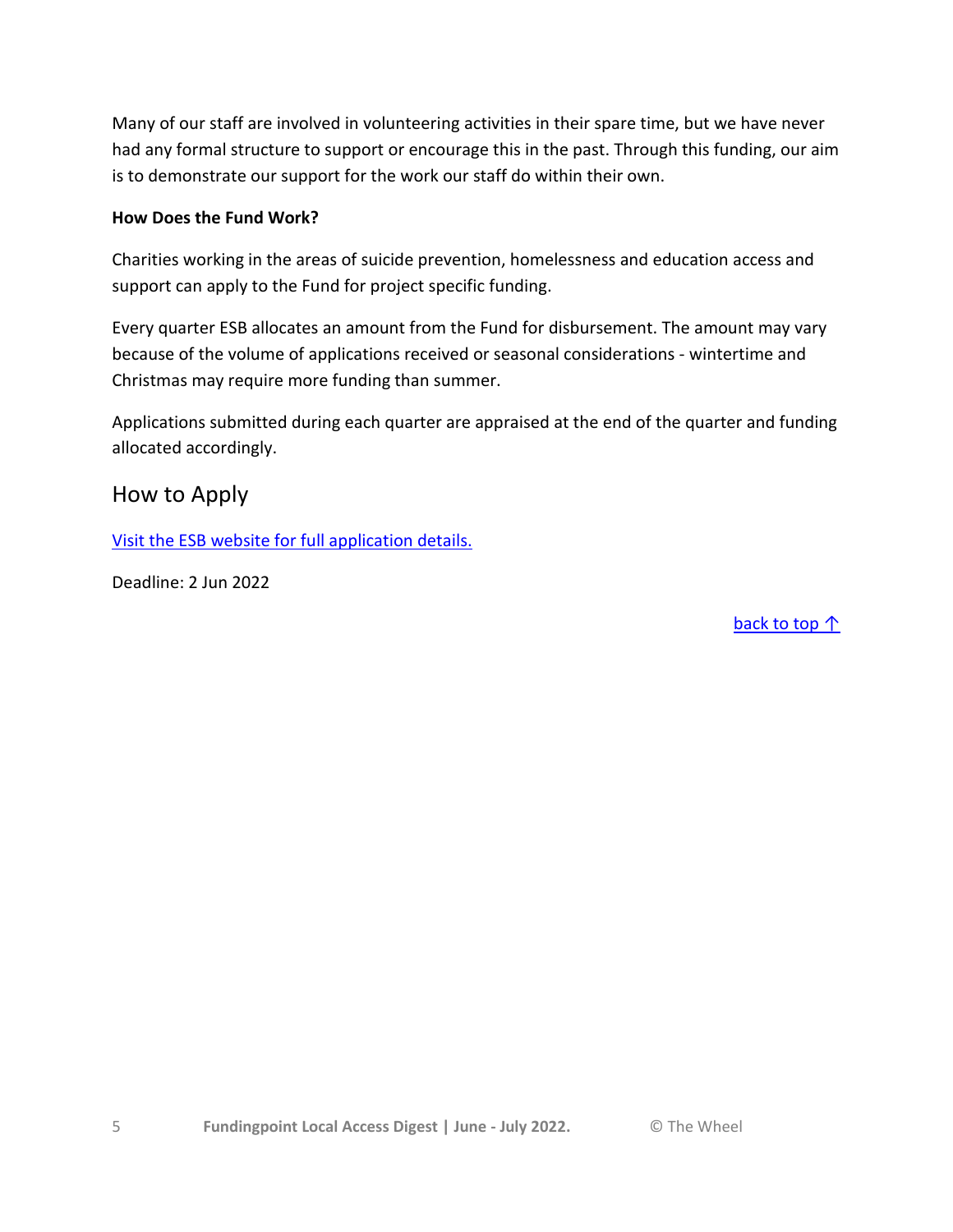## <span id="page-5-0"></span>**EYF Grants - Pilot Activity Grant**

The European Youth Foundation (EYF)is a fund established in 1972 by the Council of Europe to provide financial support for European youth activities. Its purpose is to encourage cooperation among young people in Europe by providing financial support to such European youth activities which serve the promotion of peace, understanding and co-operation in a spirit of respect for the Council of Europe's fundamental values such as human rights, democracy, tolerance and solidarity.

The aim of pilot activity grants is to support actions which address young people's needs or challenges at a local level. The actions have a clear link to the local context and address the [focus themes](https://www.coe.int/en/web/european-youth-foundation/council-of-europe-priorities) for pilot activities, as set out by the Joint Council on Youth.

These activities should be based on innovation or on replication of good practice, have a clear youth work dimension and be based on non-formal education principles. The link between the action and the envisioned impact on the community should be clearly thought out.

#### **Format**

Pilot Activities are flexible in their format and may utilise a range of approaches, such as training sessions, meetings with experts, local workshops, local actions, visits, campaigns, workshops in schools, festivals etc. An essential feature of a pilot activity is the educational element - the EYF supports education projects, using a [non-formal](https://www.coe.int/en/web/european-youth-foundation/non-formal-education) approach.

The pilot activity can be:

An awareness raising activity: participants are informed or educated about a topic or an issue, with the intention of influencing their attitudes, behaviours, solutions or responses in their local context. At the end of the activity they can say "I have learned this" or "I am aware of that".

A Skills development activity: participants develop skills to address identified needs. At the end of the activity they can say: "I can do this" or "I have the ability to do that".

Collaborative work: participants' skills and knowledge serve as a basis to build and develop an outcome (for example a campaign, guidelines, recommendations etc.) and at the end they can say "I have contributed to the development of this or that".

The maximum duration of a pilot activity project is 6 months.

If you are interested in reading some examples of EYF supported projects from the past years, you can visit the page "[Supported Projects](https://www.coe.int/en/web/european-youth-foundation/projects-supported2)".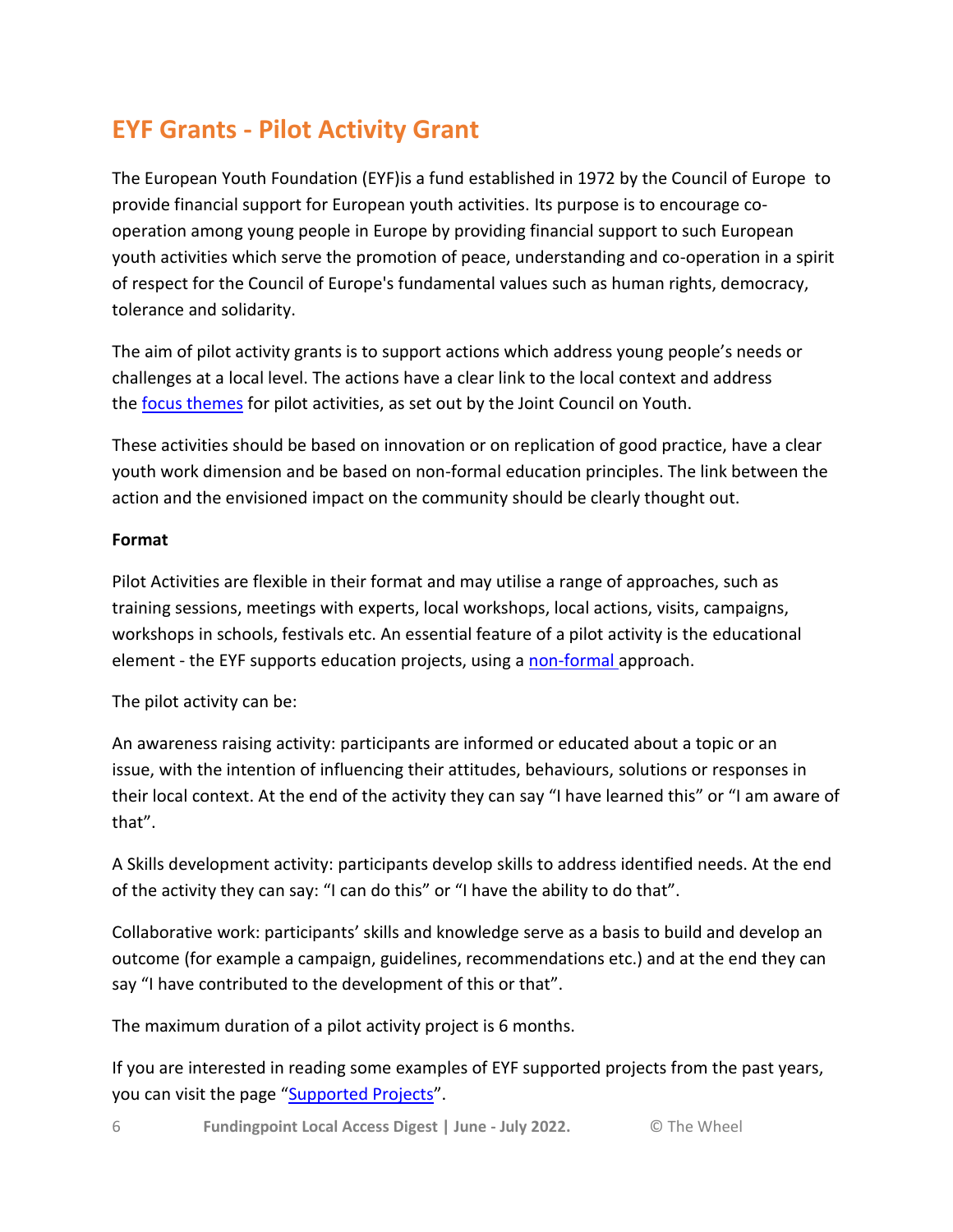### Criteria

Within the 2022-2023 priorities, the Joint Council on Youth has defined more specific [focus](https://www.coe.int/en/web/european-youth-foundation/council-of-europe-priorities)  [themes](https://www.coe.int/en/web/european-youth-foundation/council-of-europe-priorities) for pilot activities to be supported by the European Youth Foundation in 2022.

When assessing applications for pilot activities, the EYF will concentrate on the following criteria:

- Activities addressing challenges affecting young people at a local level. The EYF expects that you highlight a specific challenge or concern affecting young people at a local level based on evidenced needs. Applications will propose ways of tackling the issue, with a view to finding solutions and creating an impact in the community.
- NGOs should be concrete and specific when introducing the local context, the situation of young people, and their challenges and needs. It should be clear how their proposed activity will help respond to these challenges at the local level.
- The EYF expects that youth projects have an educational element and an approach based on non-formal education. Some [resources](https://www.coe.int/en/web/european-youth-foundation/resources) on our website can give you some insight on how to integrate the [non-formal education](https://www.coe.int/en/web/european-youth-foundation/non-formal-education) principles in your youth activities.
- The EYF expects to clearly see a link to our focus themes and the Council of Europe's youth sector priorities. You project needs to contribute to one of the priorities of the Council of Europe's youth sector, defined by the Joint Council on Youth (the central co-managed political body of the youth sector). Within the [current priorities,](https://www.coe.int/en/web/european-youth-foundation/council-of-europe-priorities) the Joint Council on Youth has defined more specific [focus themes](https://www.coe.int/en/web/european-youth-foundation/council-of-europe-priorities) for pilot activities to be supported by the European Youth Foundation.
- Projects supported by the European Youth Foundation must be organised by, with and for young people (between 15-30 years old). We will expect to see how young people are involved in the decision making at all stages of the project.
- The EYF will pay particular attention to activities developed with local authorities or social services/workers, and projects involving young people trained in the European Youth Centres or presented by local NGOs supported by an international/European youth NGO.

#### **Grant Amount**

The maximum grant available for a Pilot Activity in 2022 is €15 000. The EYF can cover the all real costs of the activity up to this amount.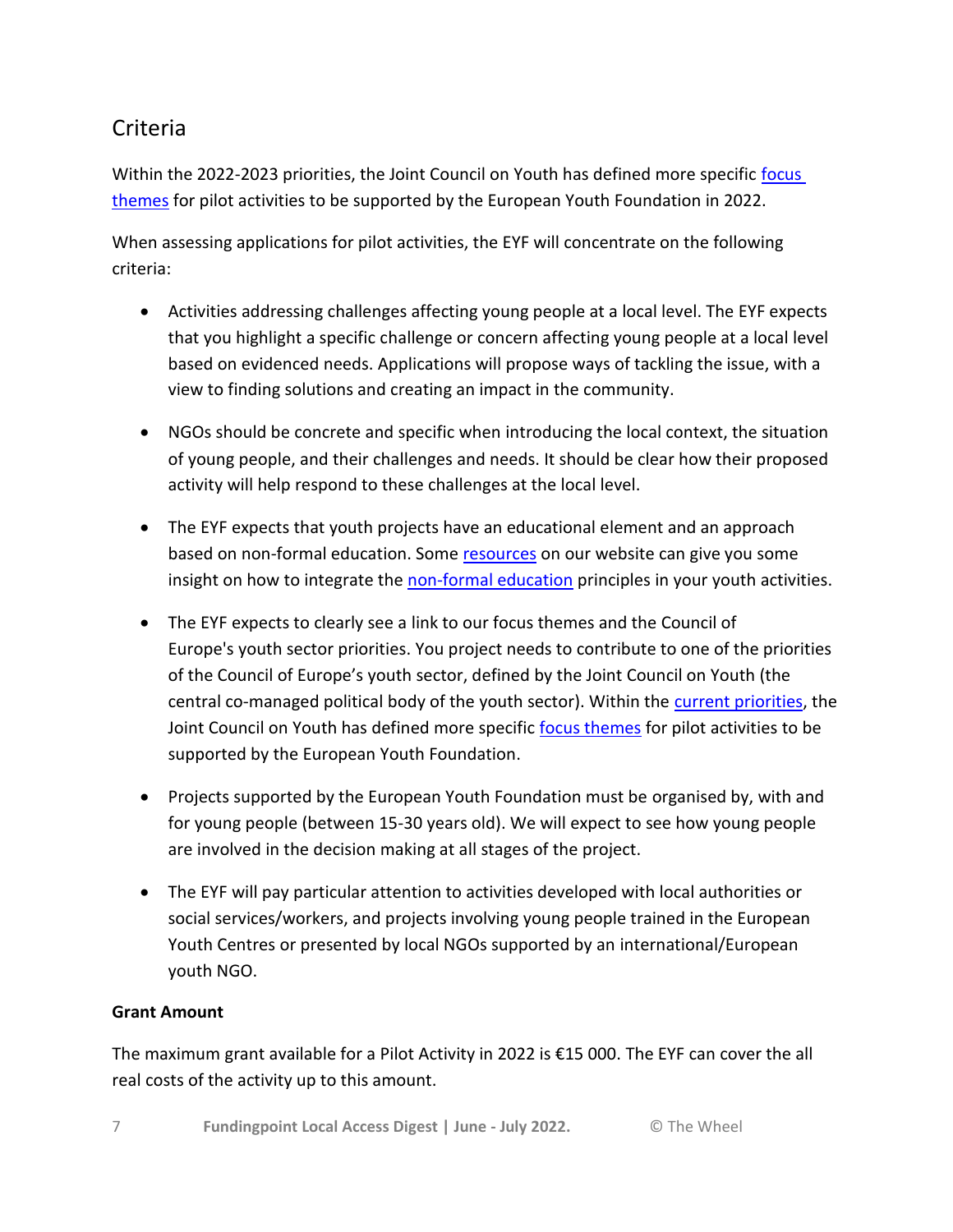The EYF will initiate the payment of the first instalment – 80% of the grant awarded – 10 weeks before the start of your activity. However, it can take up to 3 weeks until the money arrives into your bank account. The remaining 20% will be paid upon receipt and approval of the final report (check the **[Reporting](https://www.coe.int/en/web/european-youth-foundation/reporting)** page).

The Programming Committee on Youth has decided to update the list of eligible costs in pilot activity grants, which now include certain specified administrative costs linked to the activity. It is now possible to include certain administrative costs as eligible expenditure, as long as they are linked to the activity and for a maximum of 7% of the awarded grant. More specifically, it concerns the following costs:

Part of staff salaries, corresponding to their time dedicated to the project. Please note that expert or trainer fees have always been eligible and are not considered salaries;

Office rent, insurance, electricity, water and heating costs.

Administrative costs not mentioned above will continue to not be considered eligible.

### **Eligibility**

[Regional networks of youth NGOs](https://www.coe.int/web/european-youth-foundation/regional-network-of-youth-ngos)

[National youth NGOs](https://www.coe.int/web/european-youth-foundation/national-youth-ngos)

#### [Local youth NGOs](https://www.coe.int/web/european-youth-foundation/local-youth-ngos)

Local actions may be carried out by international NGOs/networks as part of their work plan and in co-operation with local NGOs. However, only the NGOs mentioned above may submit a Pilot Activity application.

### How to Apply

Applications can be submitted at any time during the year. However, there are several cut-off dates to allow for assessment, communication and decision by the EYF secretariat and the Programming Committee on Youth. Projects must start at least 3 months after the cut-off date.

For further criteria and registration, [please visit the EYF website.](https://www.coe.int/en/web/european-youth-foundation/pilot-activity)

Deadline: 6 Jun 2022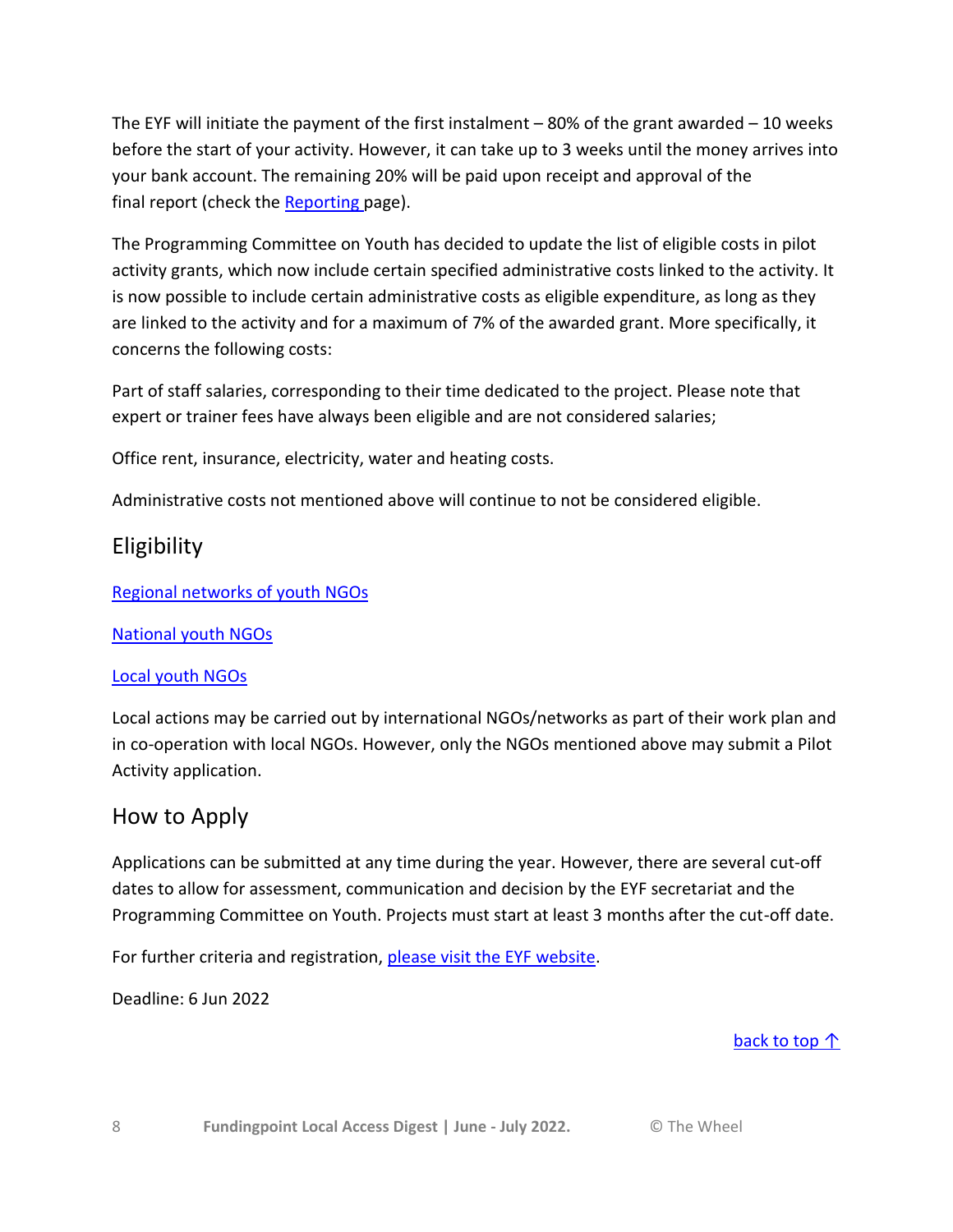## <span id="page-8-0"></span>**Community Centres Investment Fund**

This is a new capital fund of €15 million which will provide funding for the improvement and refurbishment of existing community centres in both urban and rural areas.

Funding will be available under 3 Categories, with grants of between €10k and €300K available:

- **Category 1**: Small scale projects/improvements to facilities €10,000 to €25,000
- **Category 2**: Larger scale projects €25,001 to €100,000
- **Category 3**: Major projects €100,001 to €300,000

Applications under Category 2 and 3 must include a minimum contribution of 5% of the total project costs from the applicants own funds.

Funding is available for capital works such as: -

- Energy retrofitting projects that reduce an organisation's carbon footprint
- Works to address safety concerns, including as a result of fire safety audits
- Works to improve disability access
- Works to improve communal facilities such as kitchen and toilet facilities
- Improvements to assist in providing additional or better services to the community
- Essential maintenance work.

### How to Apply

Full guidelines and a sample application form can be [accessed here.](https://www.gov.ie/en/service/fec91-community-centres-investment-fund/)

Deadline: opening for applications on 7 Jun / closing for applications 14 July 2022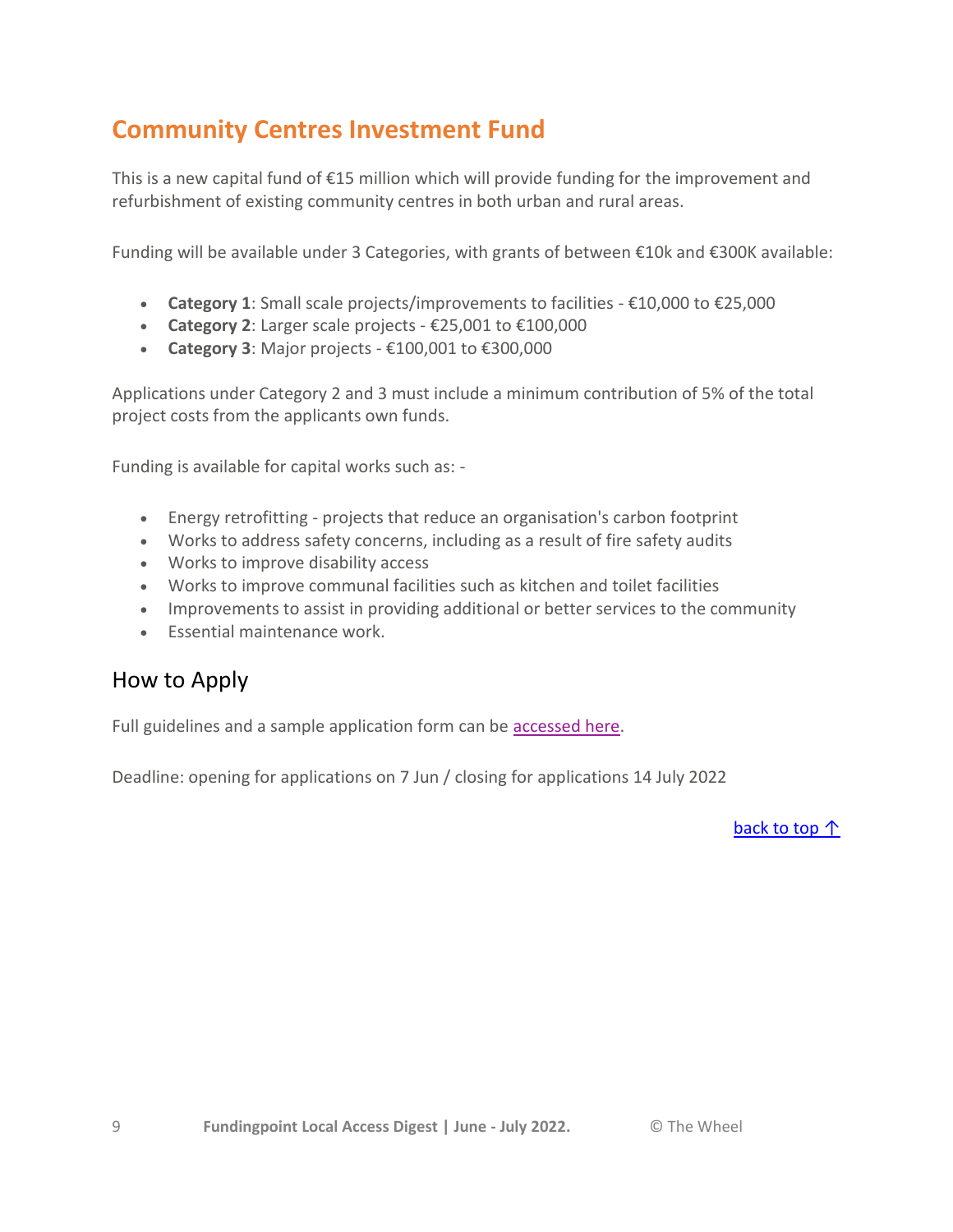## <span id="page-9-0"></span>**The Arts Council - Engaging with Architecture Scheme**

The Arts Council is the national agency for funding, developing and promoting the arts in Ireland. The Council recognises that the arts have a central and distinctive contribution to make to society.

The purpose of the Engaging with Architecture Scheme is to support ambitious, innovative and creative, high-quality projects – e.g. exhibitions, events, festivals and programmes. Its aim is specifically to enhance and extend the public's experience of, and involvement with, architecture. The scheme is developmental and also seeks to build a network of architects, curators, arts programmers, festivals and arts centres in this area of practice.

There are two strands to the scheme. Funding is available under Strand 1 to support the research and development of a project or idea and, under Strand 2 which is designed to support the delivery of innovative, ambitious and idea-led projects.

### Eligibility

The Engaging with Architecture Scheme is open to individuals, local authorities and organisations.

Organisations in receipt of funding through other Arts Council grant programmes are eligible to apply.

#### **Maximum awarded**

The maximum grant offer available under Strand 1 is €5,000 and, under Strand 2, is €25,000.

#### **Timeline**

Funded activities must take place within one year of notification of an offer of funding.

### How to Apply

#### [Full details available here.](https://www.artscouncil.ie/Funds/engaging-with-architecture-scheme/)

Deadline: 9 Jun 2022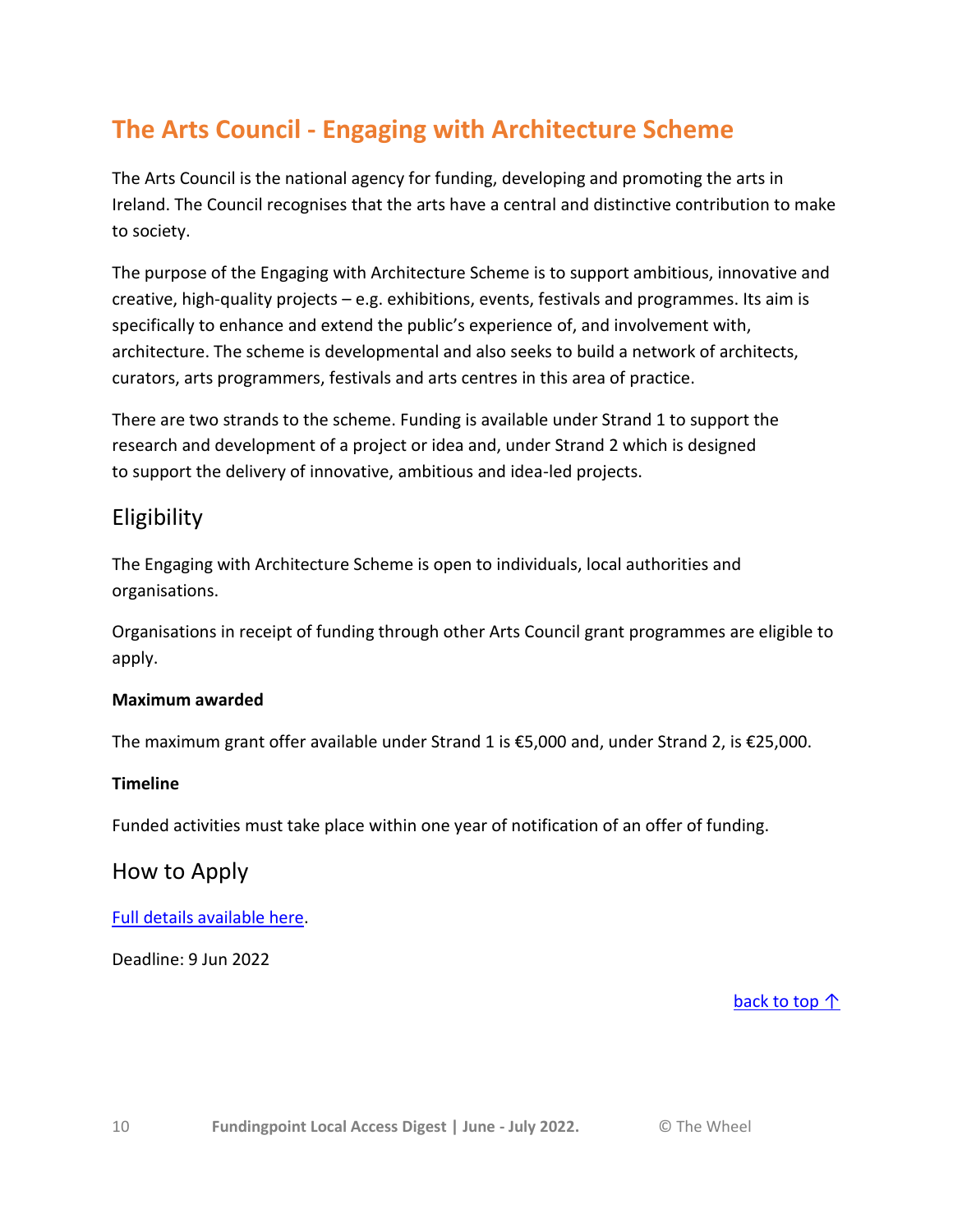## <span id="page-10-0"></span>**The Certified Proud Fund**

Do you have a project which makes Ireland safer for the LGBTQ+ community? Do you work for an organisation which promotes LGBTQ+ visibility? Do you help provide services to vulnerable members of the community?

The Certified Proud Fund is now accepting applications for the 2022 grant round. The fund is open to all charities, non-profit organisations and projects that work towards the betterment of LGBTQ+ people.

We want to hear from all corners of the community! So whether you are a charity working with vulnerable members of the LGBTQ+ community or a queer sports club, the Certified Proud Fund is for you!

#### **Our Funding Principles**

- Projects which promote of LGBTQ+ rights, equality and inclusivity will be considered for funding
- Applications can apply for funding between €500 €5,000
- All costs associated with an applying project can be funded (wages, utilities etc.)
- Funds must be spent within 12 months of being granted
- Each grantee must provide an impact report once funds are spent
- Successful applicants must be willing to take part in promotional activities relating to their grant.

#### How to Apply

[Visit this webpage to learn more and begin your application.](https://www.certifiedproud.com/certified-proud-fund)

Deadline: 11 Jun 2022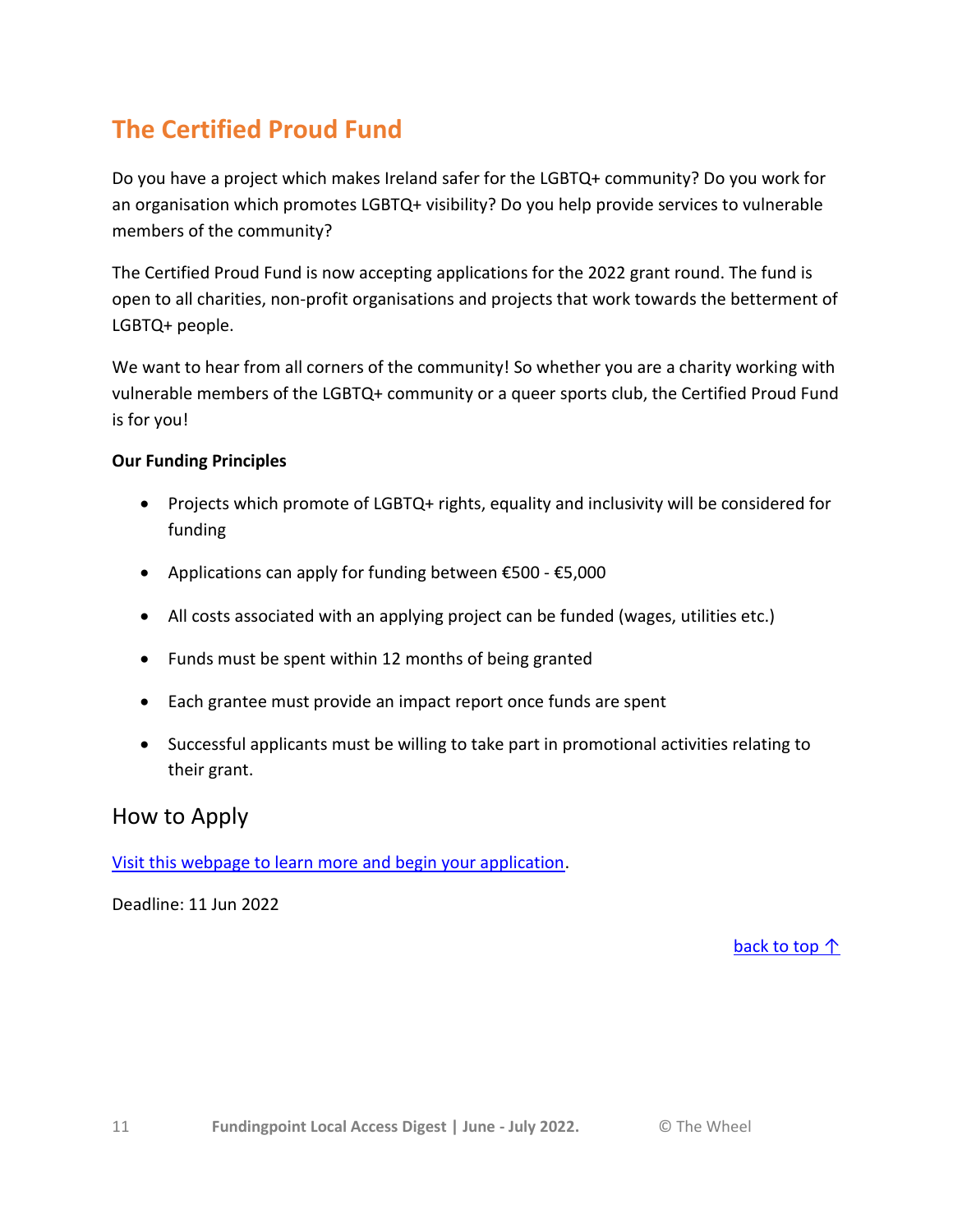## <span id="page-11-0"></span>**Rethink Ireland - Impact Fund for Munster 2022**

The Impact Fund for Munster is a one-year fund that will provide a range of supports to help projects working to enhance the physical and mental health of communities across Munster. There will also be a number of awards specifically for projects and/or organisations that use music, creativity, and the arts to enhance the physical and mental health of their communities.

The Fund will support projects that address one or more of the below:

- Working to reduce negative mental health outcomes such as depression and anxiety.
- Addressing the unequal nature of negative health outcomes that are group-specific. For example; non-communicable diseases in those aged 65+, higher levels of ill health in people experiencing socioeconomic disadvantage, and/or high levels of anxiety and depression in young adults;
- Using Creativity, Music, and the Arts to tackle negative physical and mental health outcomes;
- Working to reduce the effects of non-communicable diseases such as stroke, heart disease, and cancer;
- Promoting collective mental health and physical health improvement at the community level.

#### **How does it work?**

The Fund will enhance the physical and mental health outcomes of communities in Munster through investments in projects tailored towards the current challenges of physical and mental health, with a particular focus on projects who achieve progress using music, creativity, and the arts as well as focussing on the social determinants of health.

There will be between 8 and 10 awards available in total, and each Awardee will receive a cash grant (to a maximum of €65,000)\*, mentoring support, and placement on Rethink Ireland's capacity building programme.

\*The final number of awardees and the value of the grants will be determined by Rethink Ireland's board.

### Eligibility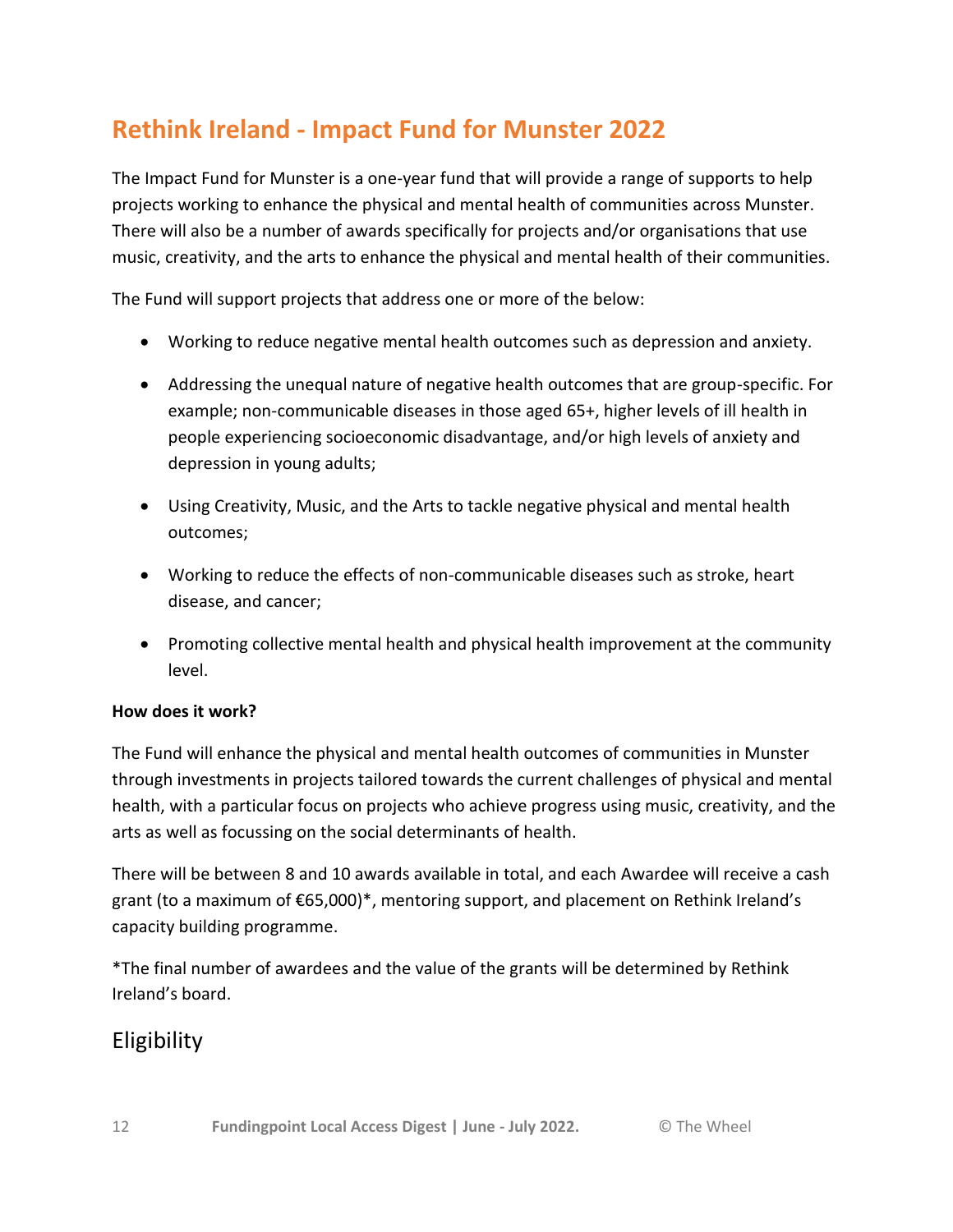This fund is open to organisations that have a not-for-profit legal form, e.g. charity, social enterprise, and other voluntary organisations.

Projects must meet both Rethink Ireland's criteria and the specific criteria for the Fund, as set out below:

#### **Rethink Ireland Criteria**

The Project must:

- Address a critical social or environmental issue
- Be innovative in an Irish context
- Be based in the Republic of Ireland and have its main impact in Ireland
- Have the potential and desire to scale or replicate in Ireland
- Provide evidence that it is up and running, or has been tested at least in a minimal way

#### **Impact Fund for Munster Core Criteria**

Projects must be working towards improving the physical and mental health of their beneficiaries, one or more of the following ways:

- Addressing negative mental health outcomes by using physical health interventions;
- Addressing negative physical health outcomes
- Tackling the rising rates of mental health disorders brought on by the COVID-19 pandemic, including but not limited to rising levels of depression, anxiety and loneliness;
- Using Creativity, Music, and the Arts to address negative health outcomes, either physical and/or mental;
- The reduction of negative physical health outcomes, including but not limited to noncommunicable diseases;
- Helping tackle drug abuse, misuse and addiction using methods such as, but not limited to education, prevention and/or intervention.
- The applicant must not be a public body. Collaborations with public bodies, where the main applicant(s) are community or third sector projects, can be considered for funding.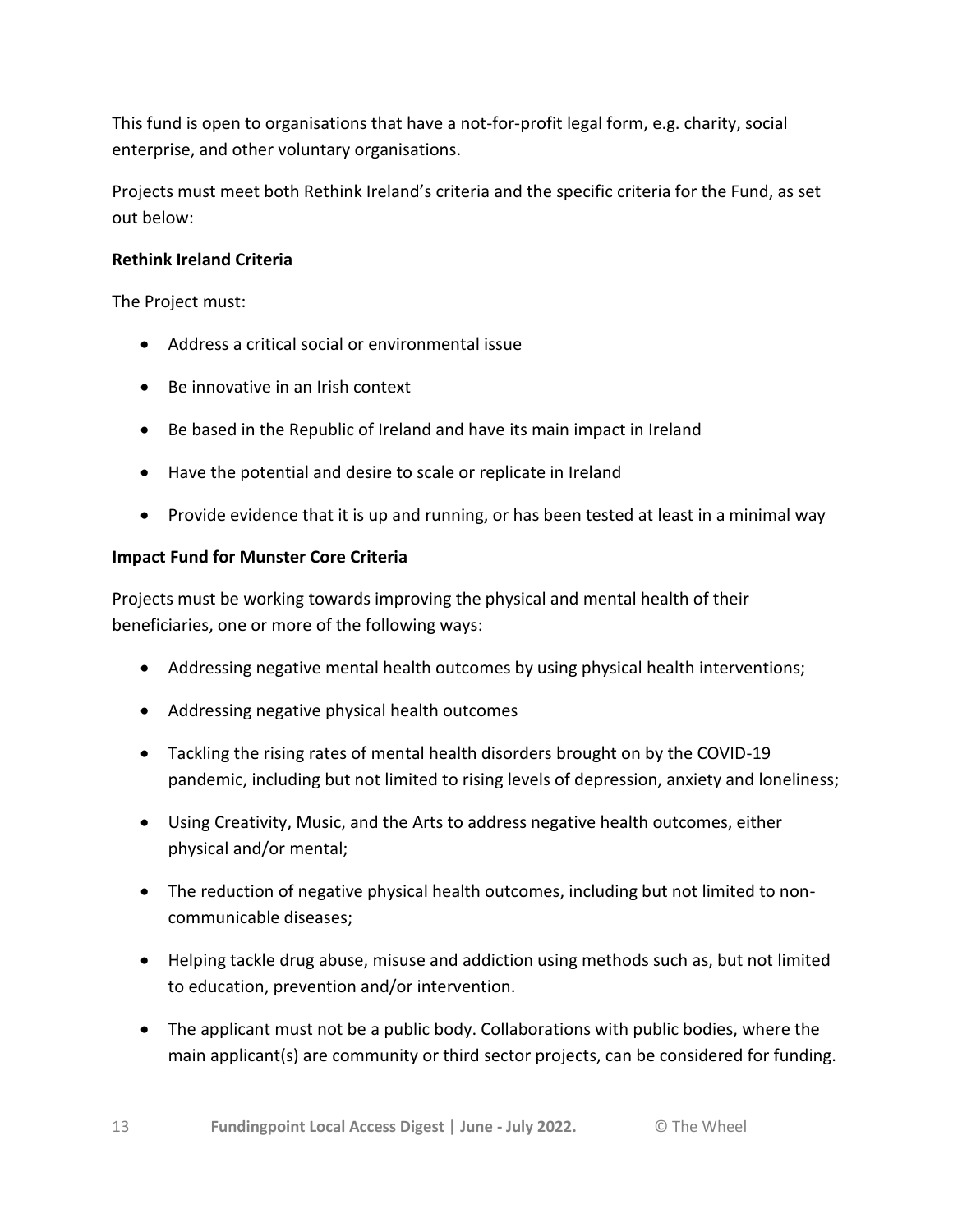#### **Fund Advantageous Criteria (Not Required)**

The below criteria will be considered advantageous in applications, however, orgnaisations who meet the core criteria but do not meet the advantageous criteria are encouraged to apply.

Projects using Music, Creativity and the Arts to improve physical and/or mental health outcomes.

Projects whose main beneficiaries are disadvantaged or marginalised communities such as, but not limited to:

- **•** Travellers
- Migrants
- Refugees
- People in the asylum process
- Roma People
- Other Ethnic minorities, young adults and teenagers, the elderly, people experiencing socio-economic disadvantage.

#### **Which projects cannot apply?**

Projects that are not eligible to apply are:

- Research projects
- Projects seeking funding for capital assets (such as buildings, vans or equipment)
- Projects promoting or aligned with a political party
- Projects that only accept participants of a particular faith or religious denomination
- Projects focused on animal welfare
- Projects based outside the Republic of Ireland
- Projects led by people under 18 years of age
- Projects that are an idea (only) and that have not yet started

#### **Which applicants cannot apply?**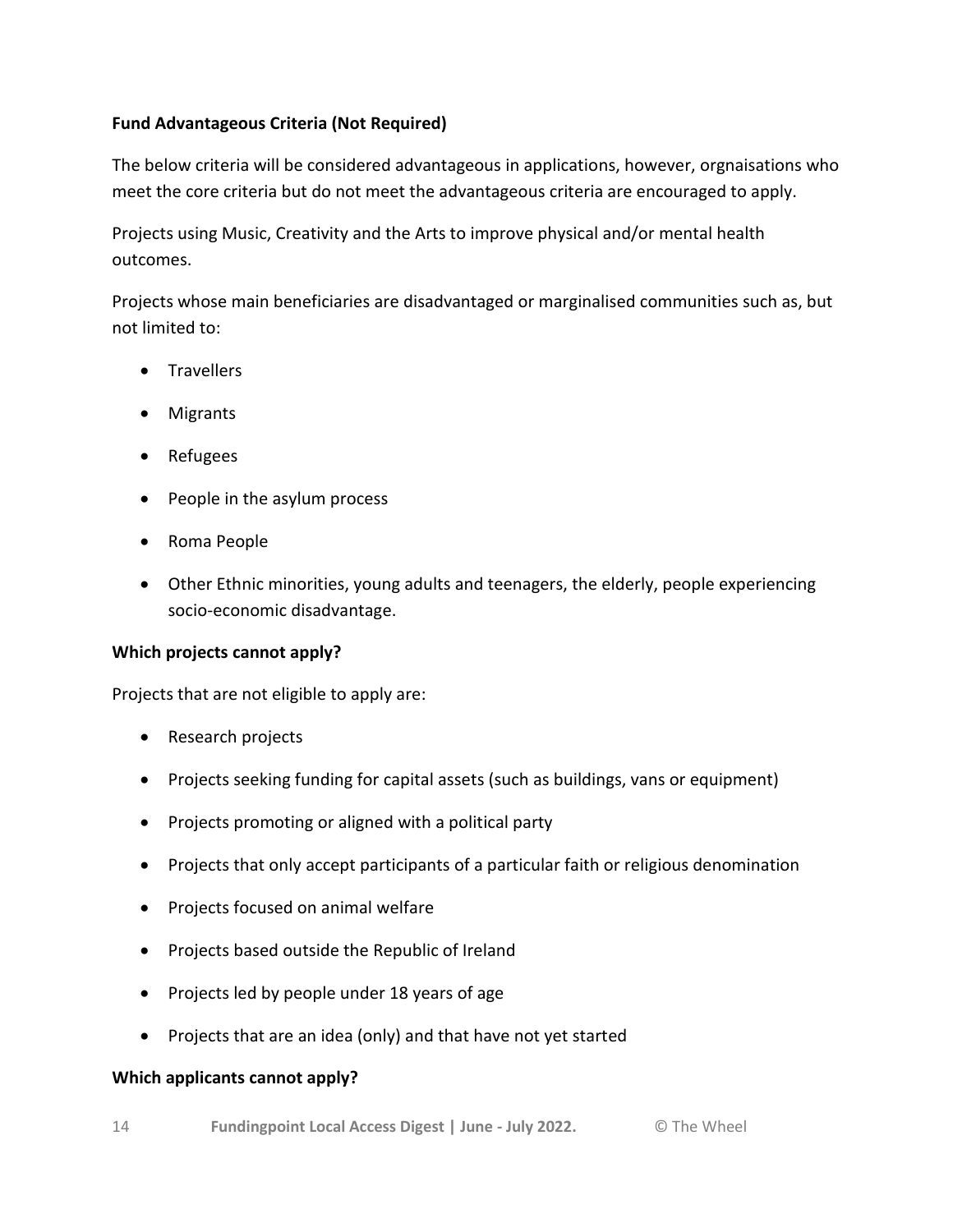Applicants that are not eligible to apply are:

- Applicants under 18 years of age
- Commercial companies
- Rethink Ireland staff, directors and their immediate family members
- Any philanthropic donors supporting this fund
- Individuals, statutory or public bodies, local development companies, LEADER companies, companies limited by shares, and organisations that are funded 100% by state bodies or agencies and continue to be in receipt of that funding.

#### **What does the Fund Offer?**

- Cash grants up to €65,000
- A tailored business supports package
- A place on a 6-month Rethink Ireland Accelerator Programme: Rethink Ireland's Accelerator is a unique offer, equipping awardees with the skills needed to expand and deepen their impact. It provides training from best-in-class experts across the private, nonprofit and public sectors. Training is provided across a range of functions and may include;
	- Impact measurement and management
	- Theory of change and business planning
	- Communications strategy and social media storytelling
	- Project performance management which will include consultant support and guidance.

#### How to Apply

[Visit the Rethink Ireland website for full guidelines.](https://rethinkireland.ie/current_fund/impact-fund-for-munster-2022/)

Deadline: 14 Jun 2022

#### back to top  $\uparrow$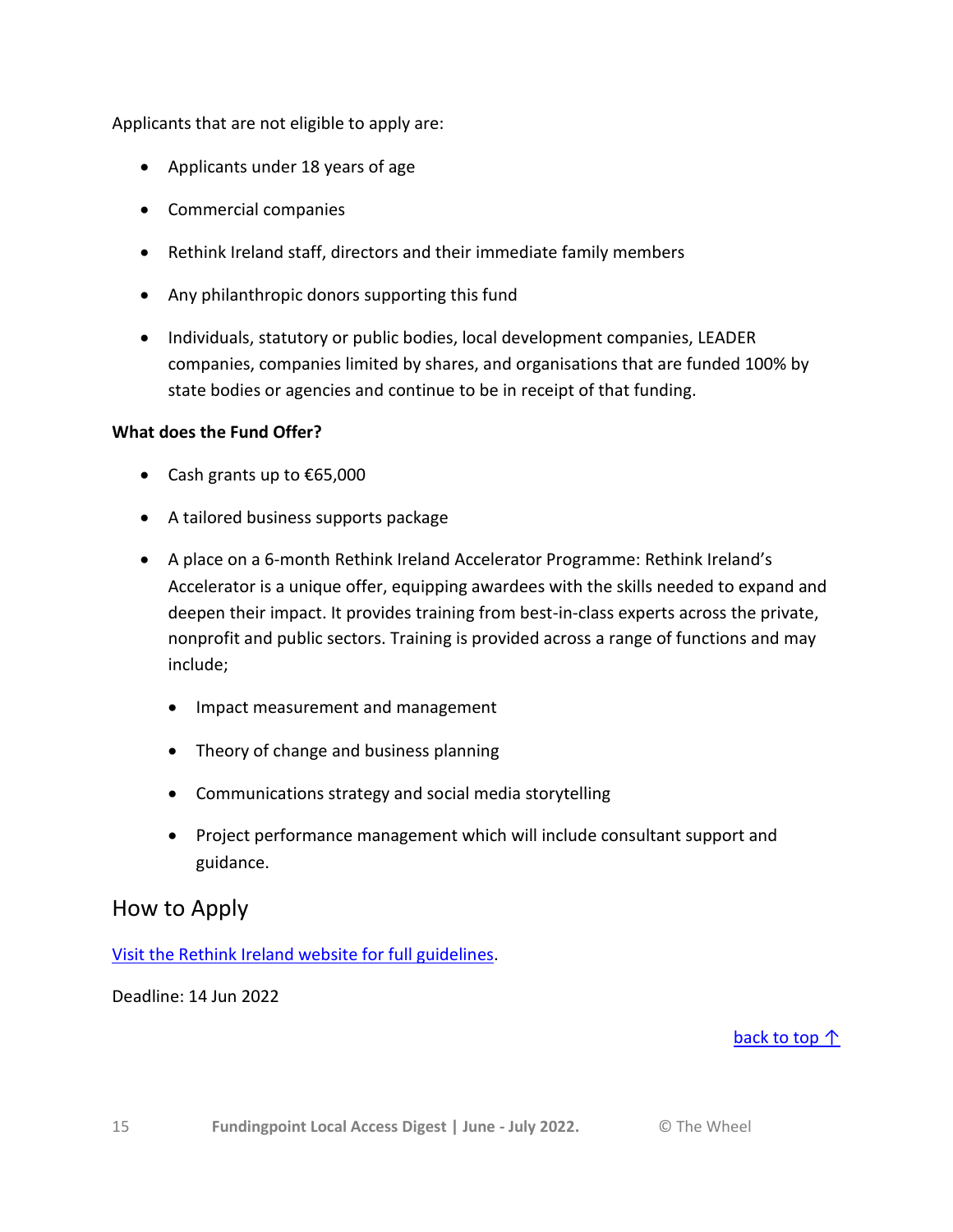## <span id="page-15-0"></span>**Save Our Seas Foundation Grants**

he Save Our Seas Foundation (SOSF) offers a series of grants dedicated to research, conservation and education projects worldwide. Keystone Grant and Small Grant projects should integrate at least two of these components and focus on charismatic marine megafauna, particularly sharks, rays and skates.

The Storytelling Grant is dedicated to supporting early career and emerging conservation storytellers and focuses on photography in its inaugural year.

The online application process, deadlines and conditions are different, depending on the grant category you are applying for. Please read the full [funding guidelines](https://saveourseas.com/grants/funding-guidelines-2/) carefully.

### Grant Types

#### **Keystone Grant**

Grants between 10,000–100,000. USD. Average 25,000 USD.

The Save Our Seas Foundation (SOSF) is committed to protecting our oceans by funding and supporting research, conservation and education projects worldwide, focusing primarily on threatened marine wildlife and their habitats. Only projects concerned with marine chondrichthyan species (sharks, rays, skates, sawfishes and chimaeras) will be considered.

#### **Small Grant**

Max grant - 10,000 USD. Grant average: 5,000 USD.

The Small Grant is designed for short (12- to 18-month) and small projects (grants average US\$5,000) dedicated to early career scientists (within five years of a degree being awarded). Aimed at original and innovative start-up projects, the grant presents early career scientists, conservationists or educators with an opportunity to prove themselves. It targets local projects conducted by local project leaders. Whether or not the project is part of a larger endeavour, SOSF Small Grants are for specific and finite projects. Only projects concerned with marine chondrichthyan species (sharks, rays, skates, sawfishes and chimaeras) will be considered.

#### **Ocean Storytelling Grant**

We are delighted to introduce our new emerging Ocean Storytelling Grant, which will focus on photography in its inaugural year.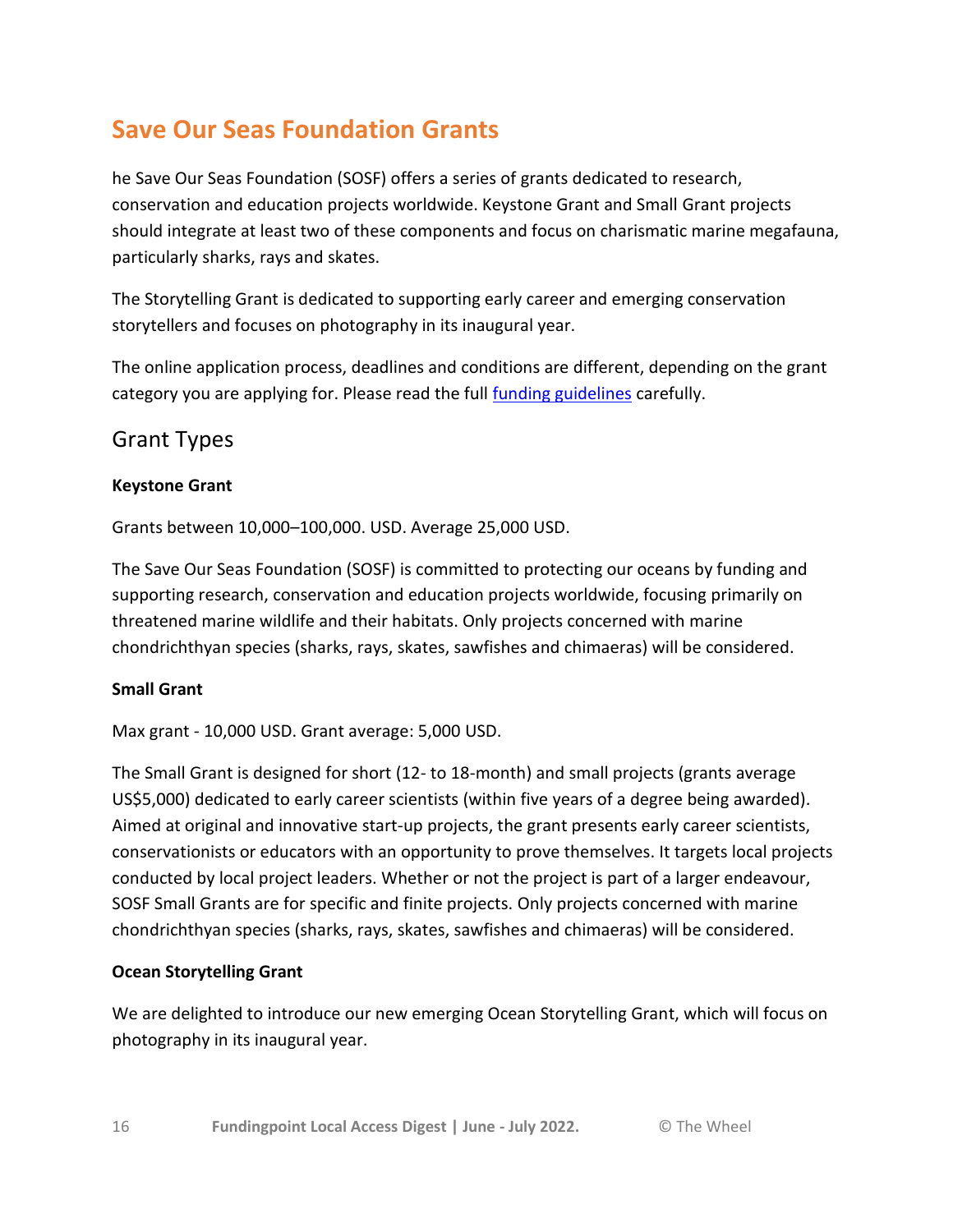The funding cycle is annual and the grant will cover the period from March 2023 to June 2024, for example. Funds are allocated on an annual basis and include a day rate for a shoot lasting 3– 4 weeks, logistical costs, a year of mentorship and a cash prize.

How to Apply

[Access current grant deadlines and information here.](https://saveourseas.com/grants/funding-applications/)

Deadline: 14 Jun 2022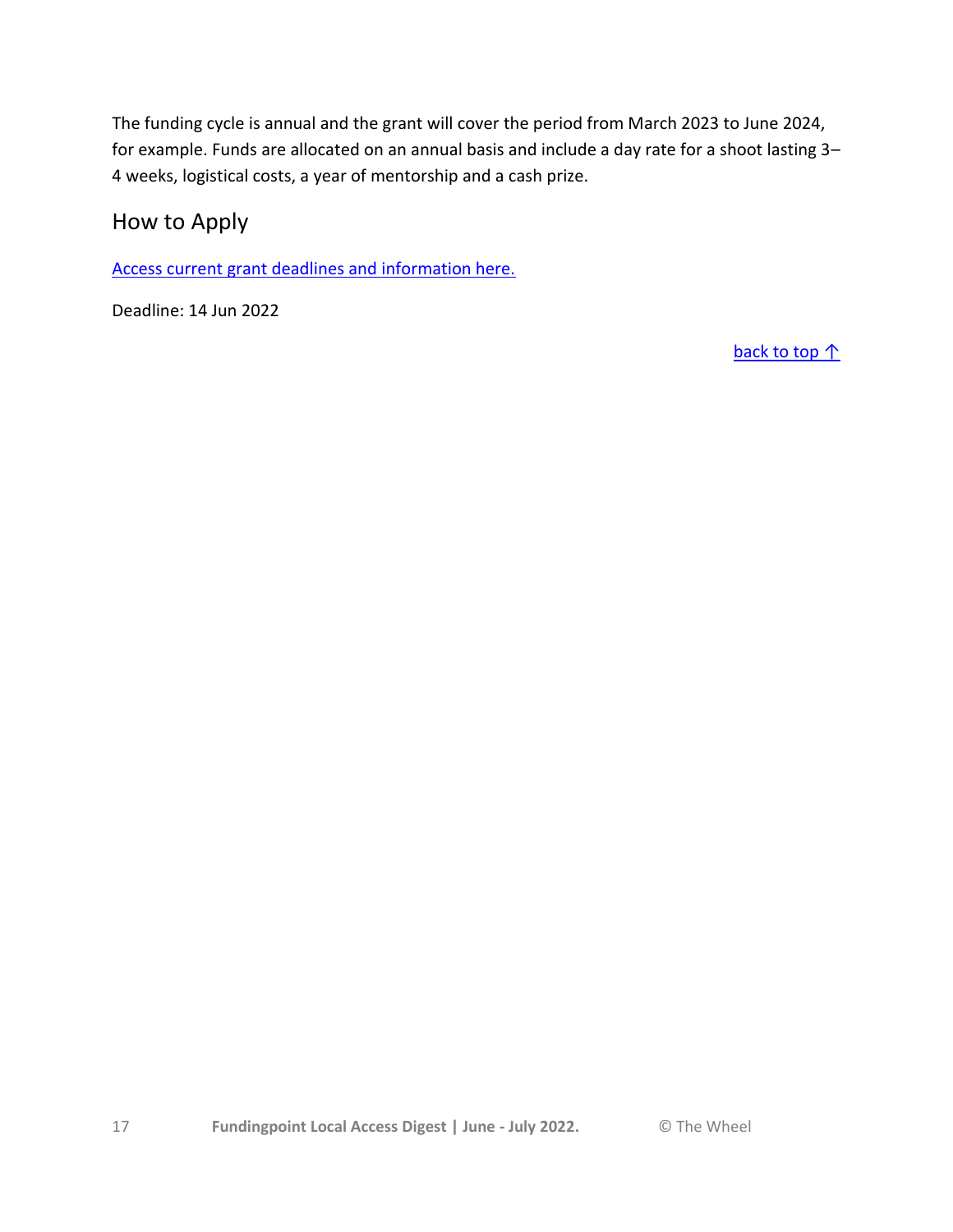## <span id="page-17-0"></span>**Interreg IVB - North West Europe**

The Interreg North-West Europe (NWE) Programme is one of the fourteen transnational cooperation programmes financed by the European Union. It is financed through the European Regional Development Fund (ERDF). ERDF is one of the funds designed to improve EU Cohesion.

The Programme encourages public, scientific, private and civil society organisations to cooperate with a view to promote a green, smart and just transition for all NWE territories. The aim is to support a balanced development and make all regions more resilient. The Programme co-finances these organisations to work together in transnational projects on specific themes. All projects financed by the Programme will need to demonstrate high transnational cooperation intensity throughout their lifetime with a clear focus on results. This means that partners must work together to deliver, disseminate and roll-out the results of their project.

#### **Thematic priorities**

To deliver its aim, the Programme has identified five thematic priorities, each of which is subdivided into Specific Objectives (SO). These priorities and Specific Objectives are:

#### **Priority 1 - Smart climate and environmental resilience for NWE territories**

Promoting climate change adaptation and disaster risk prevention, resilience taking into account ecosystem-based approaches (SO 2.4)

Enhancing protection and preservation of nature, biodiversity and green infrastructure, including in urban areas, and reducing all forms of pollution (SO 2.7)

#### **Priority 2 – Smart and just energy transition for NWE territories**

Promoting energy efficiency and reducing greenhouse gas emissions (SO 2.1)

Promoting renewable energy in accordance with Directive (EU) 2018/2001, including the sustainability criteria set out therein (SO 2.2).

#### **Priority 3 - Transition towards a place-based circular economy**

Promoting the transition to a circular and resource efficient economy (SO 2.6).

#### **Priority 4 – Improving territorial resilience in NWE through innovative and smart transformation**

Developing and enhancing research and innovation capacities and the uptake of advanced technologies (SO 1.1).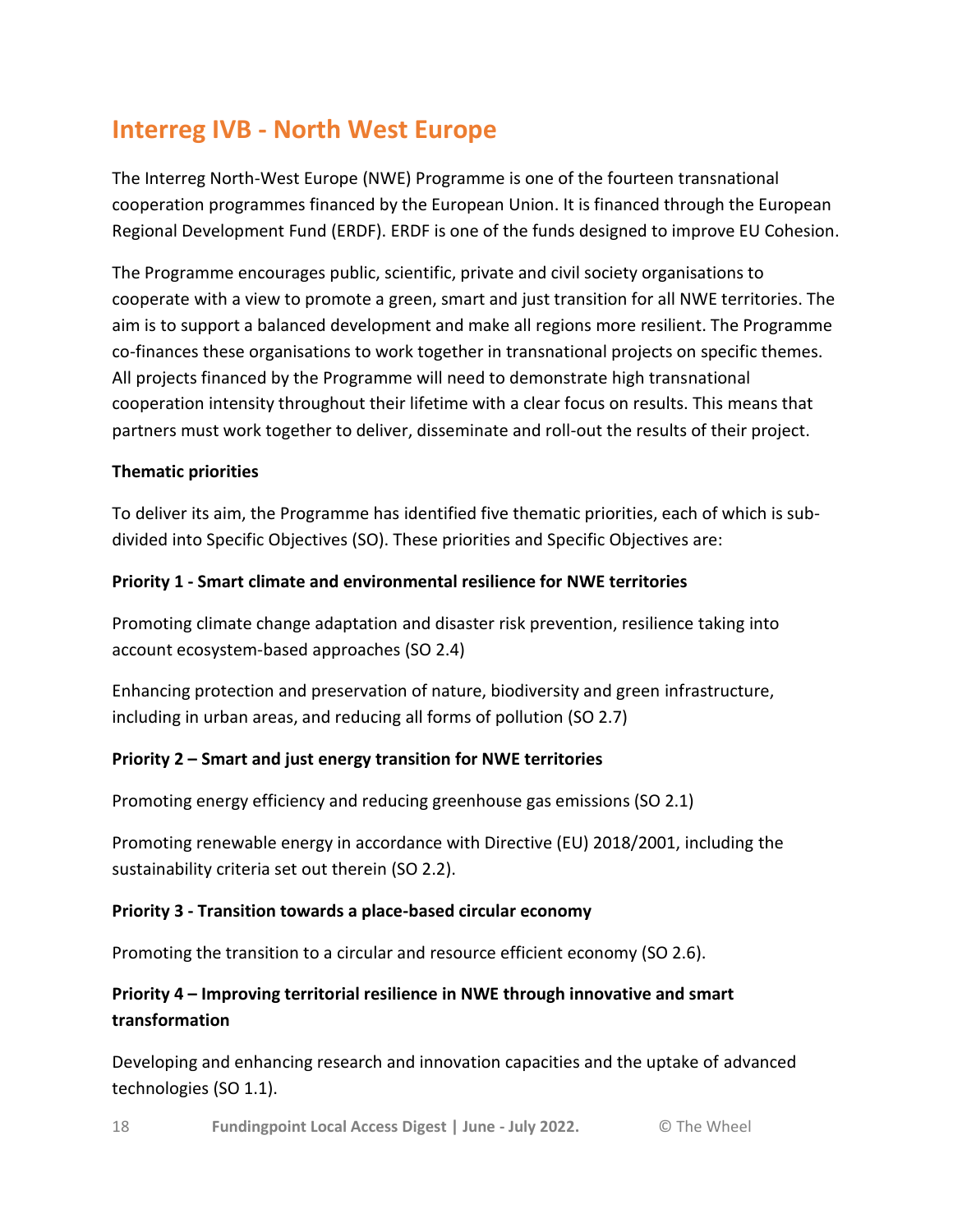#### **Priority 5 –Transition towards a socially inclusive and resilient society**

Enhancing the effectiveness and inclusiveness of labour markets and access to quality employment through developing social infrastructure and promoting social economy(SO 4.1).

Ensuring equal access to health care and fostering resilience of health systems, including primary care, and promoting the transition from institutional to family-and-community-based care (SO 4.5).

Enhancing the role of culture and sustainable tourism in economic development, social inclusion and social innovation (SO 4.6).

Over the lifetime of the Programme, € 287 million of ERDF (European Regional Development Fund) will be allocated to projects. No ceiling is set for this call.

All projects need to have a partner contribution (provide match-funding). The maximum ERDF grant rate for partners is 60% of the total project budget. The partnership needs to contribute the remaining 40%.

### How to Apply

Current call: To promote a green, smart and just transition for all NWE territories with the aim tosupport a balanced development and make all regions more resilient.

Partner requrement: At least three partners from three different countries (usually more) of which two need to be from within the NWE Programme area.

Deadline: 15 Jun 2022

[Visit the NWE website for full details.](https://www.nweurope.eu/news-events/latest-news/interreg-nwe-2021-2027-call-1/)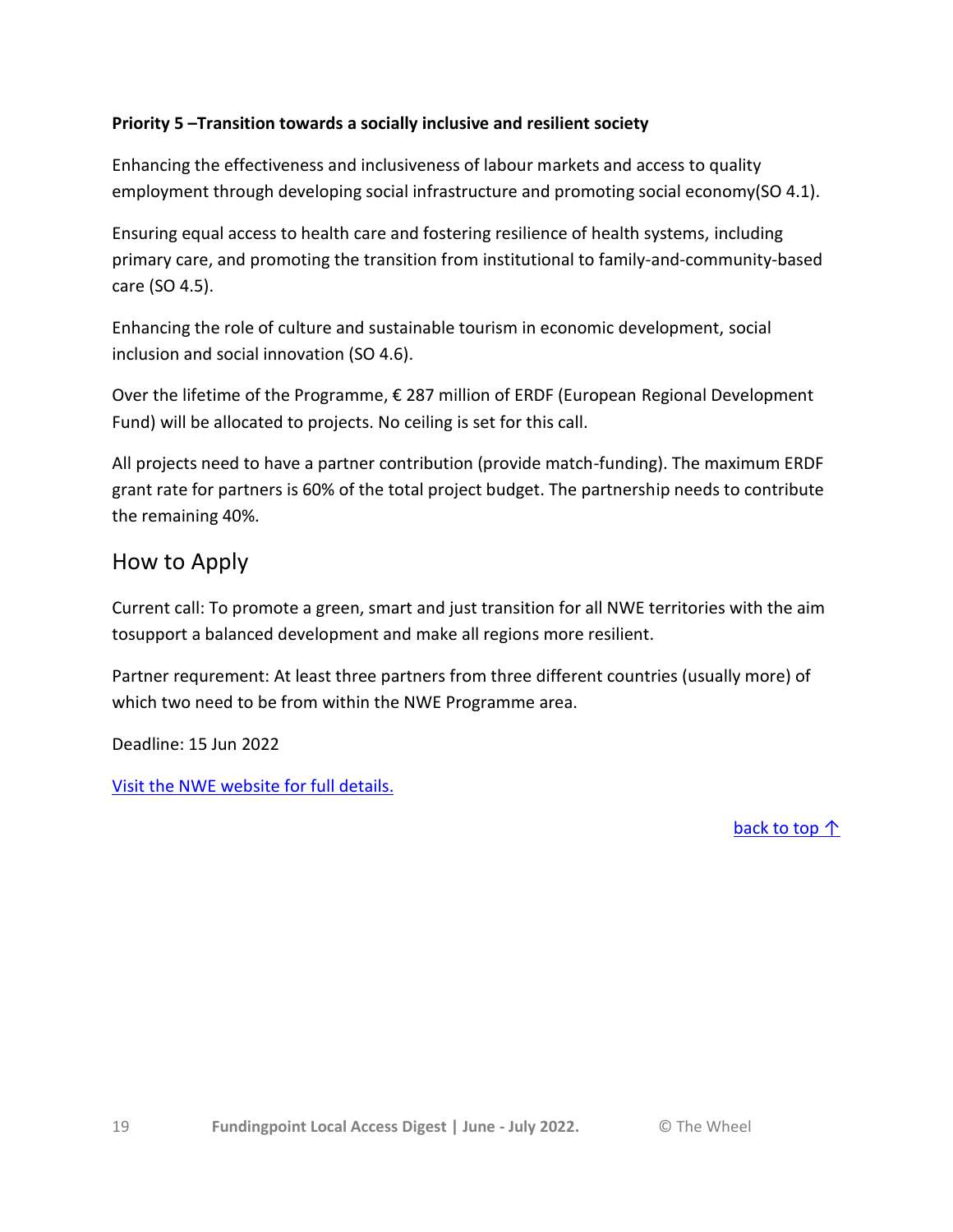## <span id="page-19-0"></span>**European Year of Youth - Micro Grants**

The European Union has designated 2022 the European Year of Youth. This year will bring many exciting opportunities for young people and those who work with them across a variety of sectors.

There are four key priorities set out for the year, summarised below. You can see the full text in Article Two of the '[Decision \(EU\) 2021/2316 of the European Parliament and of the Council of](https://eur-lex.europa.eu/legal-content/EN/TXT/HTML/?uri=CELEX:32021D2316&from=EN)  [22 December 2021 on a European Year of Youth 2022'](https://eur-lex.europa.eu/legal-content/EN/TXT/HTML/?uri=CELEX:32021D2316&from=EN).

- Supporting young people, especially young people with fewer opportunities, to acquire a better understanding of opportunities available to them
- Actively promoting the various opportunities available to young people at local, regional and European level
- Supporting young people's personal, social, economic and professional development including through Youth Work
- Celebrating young people and renewing the positive perspectives for young people, with a particular focus on the negative effects the COVID-19 pandemic had on them
- Highlighting how the green and digital transitions and other Union policies offer opportunities for young people and for society at large
- Ensuring a youth perspective is brought into policy-making at all levels.

#### **About the European Year of Youth Micro Grant Scheme**

To celebrate European Year of Youth 2022, we want to fund activities and events that:

a. shine a light on the great work that is already happening around the country during European Year of Youth

#### **Or**

b. support you to take this opportunity to try out something completely new in partnership with the young people in your organisation or community

#### **And**

c. Meet the priorities above.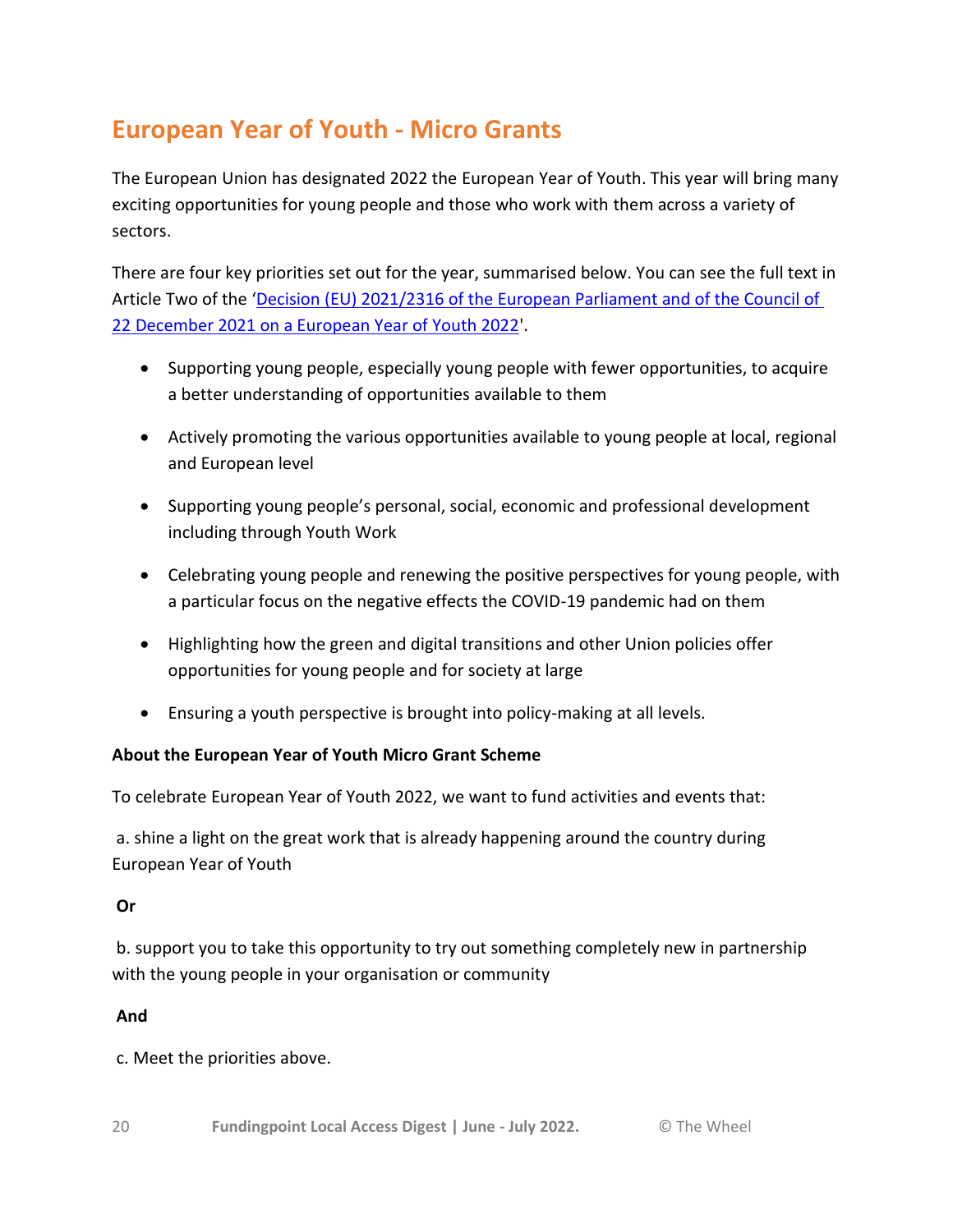#### **What type of activities or events could be funded?**

Any activity taking place within the Republic of Ireland before 31 December 2022 that support young people's engagement with any of the priorities listed above. This could be a conference, consultation, workshop, a music event, an art exhibition, a photo competition, a mini festival, thematic meetings, a combination of events and online campaigns, information session, and so on.

These are just some examples - we want to hear your ideas and we want to support you to make your creative ideas a reality!

### **Eligibility**

A youth organization, school, club or other organised group or entity will need to be the named applicant for a grant. We welcome ideas from informal groups of young people or individuals working with young people; however, the financial responsibility and reporting obligation must remain within an organised group or entity.\* If you are an informal group with no capacity to link in with an organisation to act on your behalf, get in touch with us at  $evy@leargas.ie.$ 

#### **How much funding is available?**

The grant you receive depends on the scale of your idea. You will indicate in your application the estimated cost of your project. There are three bands:

- $\bullet$  Small: €500-€1,500
- Medium: €1,501-€3,000
- Large: €3,001-€5,000

You will need to give more detail about your activities if you apply for a larger band of funding.

You will receive 80% of the grant upfront. You will receive the final 20% when you:

- complete your project
- submit a satisfactory final report and documentary evidence to Léargas.

#### **What is a final report and what do you mean by 'documentary evidence'?**

A final report is a written report explaining your activities and outcomes. It will have a similar format and level of detail as the application form.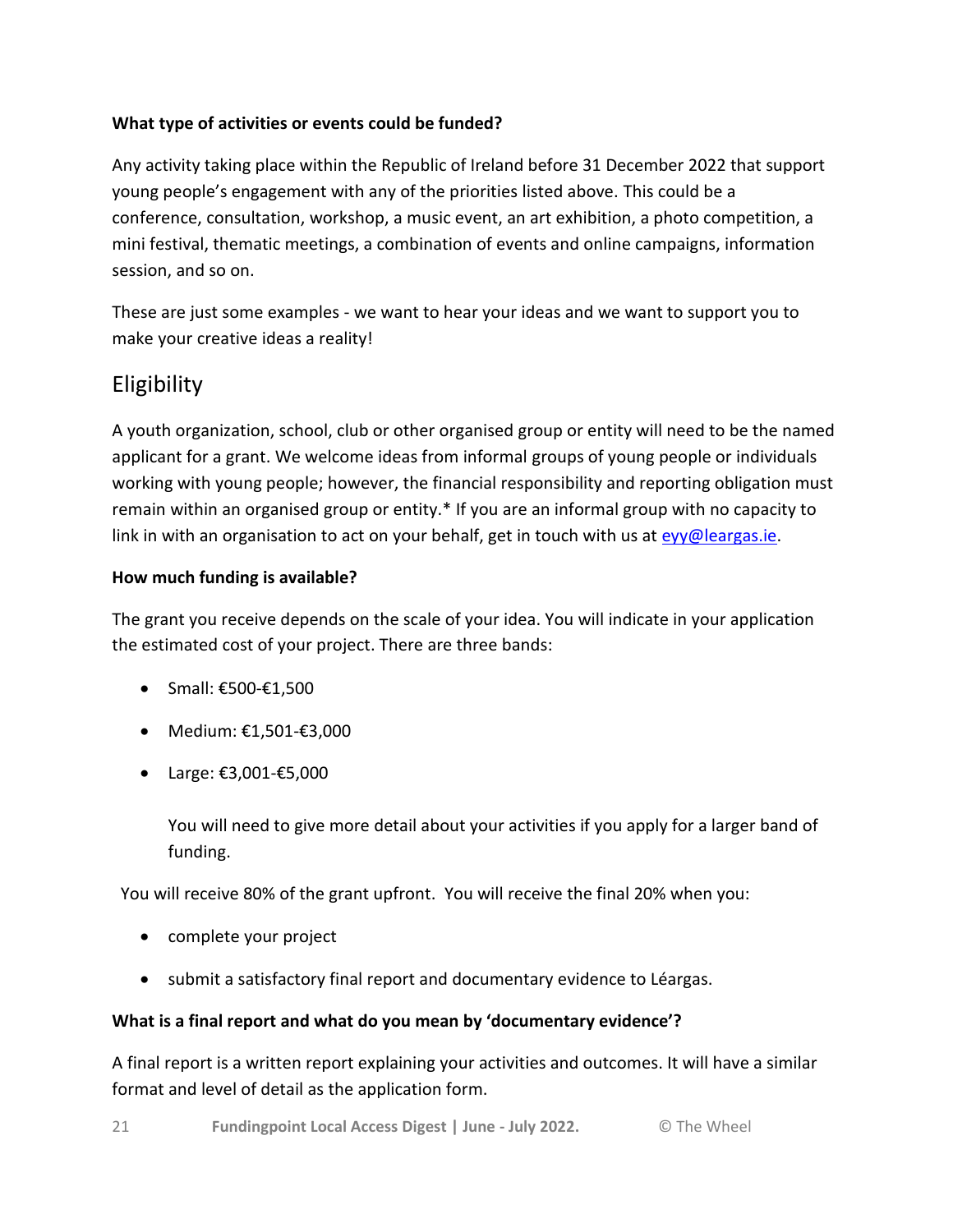Documentary evidence can be provided in the following formats: blog posts, videos, photographs, social media posts showing the results of your event/project, and so on.

### How to Apply

There are six deadlines across the year (see below). You do not need to wait for a specific deadline - Leargas want to give as much opportunity as possible to apply.

[Apply online and learn more here.](https://insights.leargas.ie/european-year-of-youth-micro-grants-application-form-2022)

Deadline: 15 Jun 2022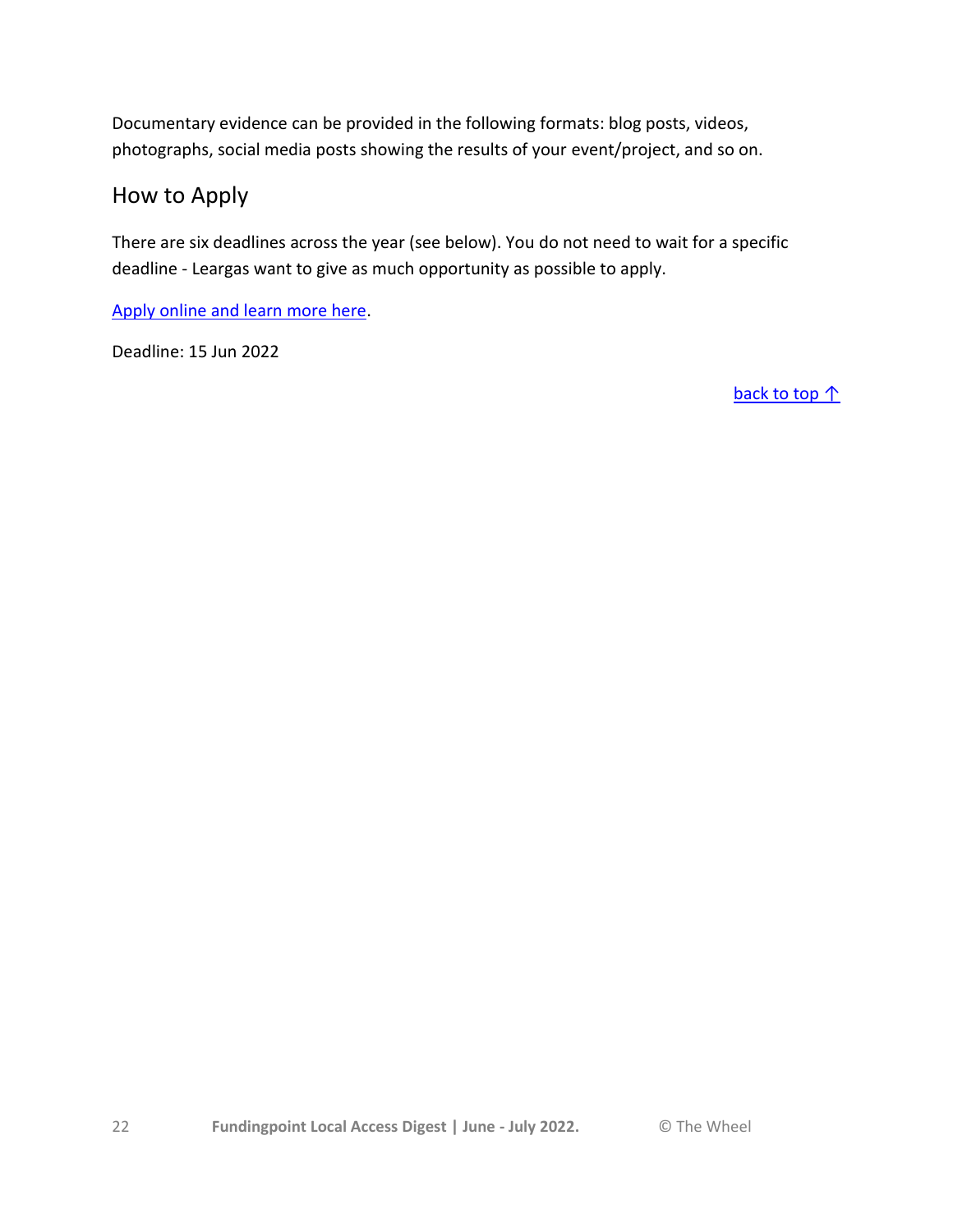## <span id="page-22-0"></span>**The Hospital Saturday Fund Charity**

The Hospital Saturday Fund was founded in 1873, at a time when poverty, overcrowding and illhealth were prevalent and little help was available for those needing costly hospital care.

### Eligibility

#### **Which organisations may apply?**

The Hospital Saturday Fund will consider giving grants to registered medical health charities within the United Kingdom and Republic of Ireland.

The Hospital Saturday Fund has two grant categories: - Standard grants of up to £2,000 or €3,000 OR - Large grants to up to £10,000 or €13,500 (please note this is the maximum sum that HSF will grant). Large grant applications should be towards specific projects, research or equipment rather than running costs. Organisations may make one application for a meeting and can apply for a standard or a large grant. The Grant Making Committee (GMC) meets quarterly.

#### **What Support is Available?**

For medically related charities, hospitals, hospices and medical clinics: The Hospital Saturday Fund will consider giving grants towards medical capital projects, medical care or research and in support of medical training. The Hospital Saturday Fund will also consider grants for running costs.

#### **For Individuals:**

The Hospital Saturday Fund will consider giving partial or full grants to individuals for the following:

- Specialised mobility equipment, wheelchairs, mobility scooters, car adaptions, medical appliances and aids, hearing aids, nebulisers, specialised vision aids, specialised computer equipment, therapeutic equipment/treatment, orthopaedic beds, mattresses or pillows, riser /recliners chairs, lift hoist/aids.
- Physiotherapy, Hydrotherapy, Acupuncture, Speech Therapy, Osteopathy, Chiropractic treatment, Reflexology, Massage Therapy and Aromatherapy.
- Home adaptations, walk in showers, accessibility adaptations to bathrooms, access ramps, non-slip flooring, stair lifts.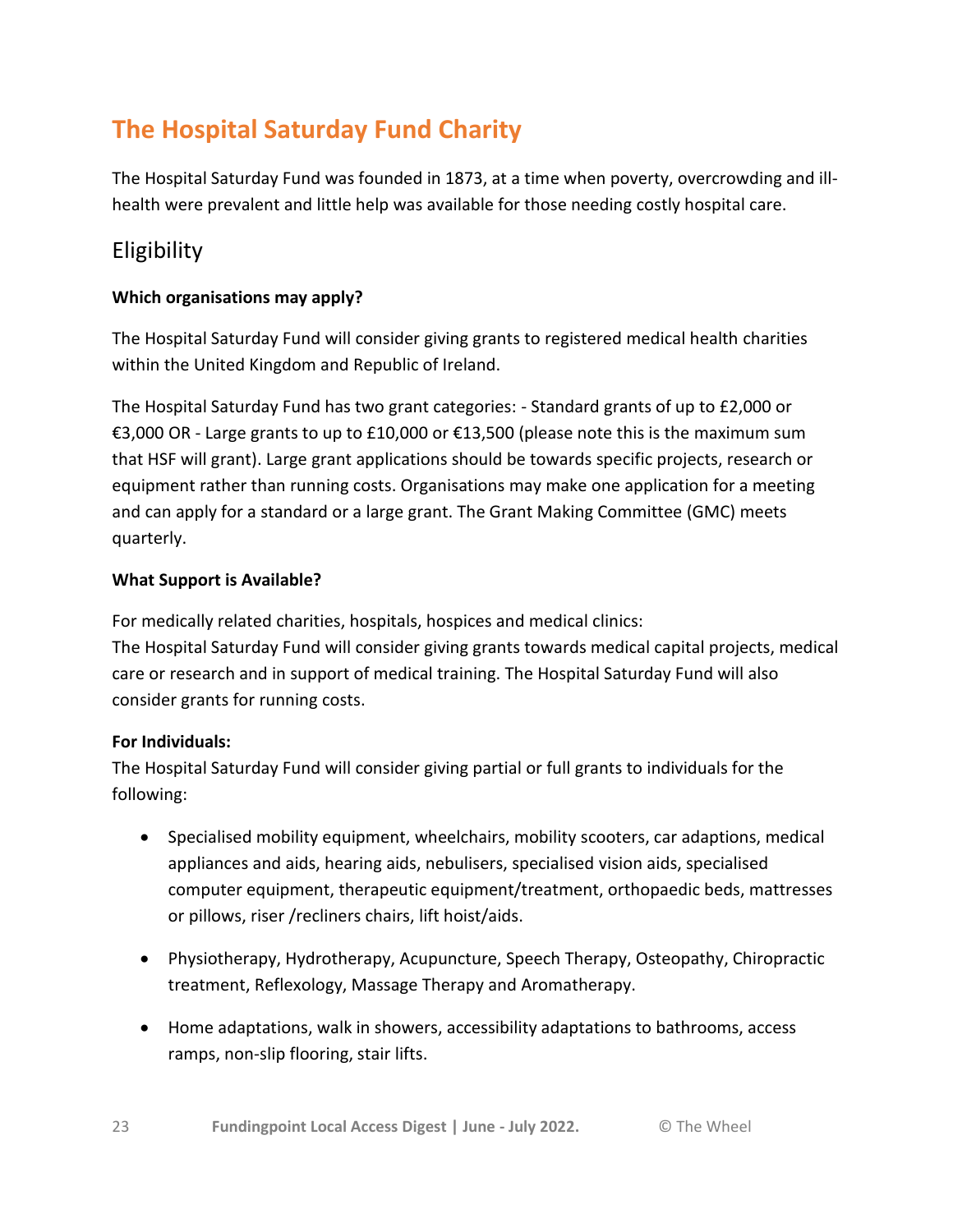Respite breaks at a therapeutic centre.

We do not accept applications directly from members of the public. The Hospital Saturday Fund will only correspond with the supporter organisation and not the individual. If you are an individual in need, please approach a suitable organisation to make the application on your behalf. We are unable to take calls from the individual applicant or potential applicant. Applications for individuals can be submitted at any time.

### How to Apply

Full guidelines and access to online applications are [available here.](https://hospitalsaturdayfund.org/apply-for-a-grant/#1560017195992-cf4b9003-7ebc)

Deadline: 15 Jun 2022 (large grants) / 14 Jul 2022 (standard grants)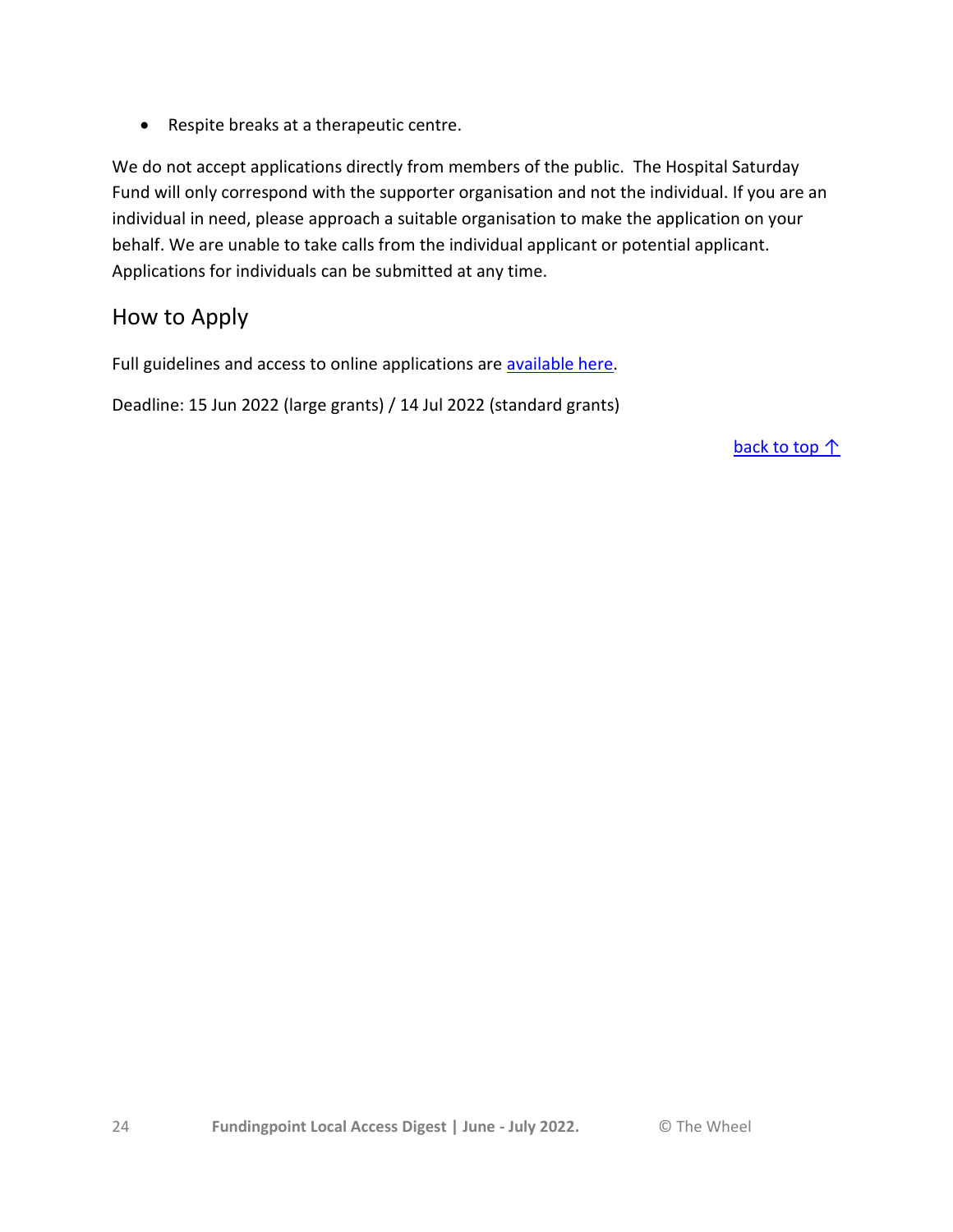## <span id="page-24-0"></span>**European Parliament - EYE Village Activities EYE 2023**

The European Parliament is the legislative branch of the European Union and its communications grants programme provides funding to advance its institutional communication strategy.

Read more about the [European Parliament grants programme.](https://www.accesseurope.ie/funding-guides/european-parliament-ep)

#### **Call overview**

This call aims to strengthen European citizenship among young people, make them aware about how the EU works and the democratic role of the European Parliament, and empower them to become active citizens.

#### **Background**

The EYE is a biennial 2-days event that brings together at the European Parliament in Strasbourg and online thousands of young people from all over the European Union and beyond, to shape and share their ideas on the future of Europe. It is a unique opportunity for 16 to 30 years old people to interact in-person and online, inspire each other and exchange their views with experts, activists, influencers and decision-makers, right in the heart of European democracy.

### **Objectives**

The main objective of the call is to strengthen European citizenship among young people, make them aware about how the EU works and the democratic role of the European Parliament, and empower them to become active citizens. Ultimately the objective is to increase the engagement of young European citizens and youth organisations with the construction of a vibrant European democracy, thus encouraging their future active involvement and participation in the European Elections 2024.

### Eligible action

The action should consist of the following elements:

- design and coordination of the EYE Village programme for EYE2023, co-created with youth and civil society organisations;
- coordination of the implementation of this programme in the EYE Village, taking place in early June 2023 (date to be confirmed);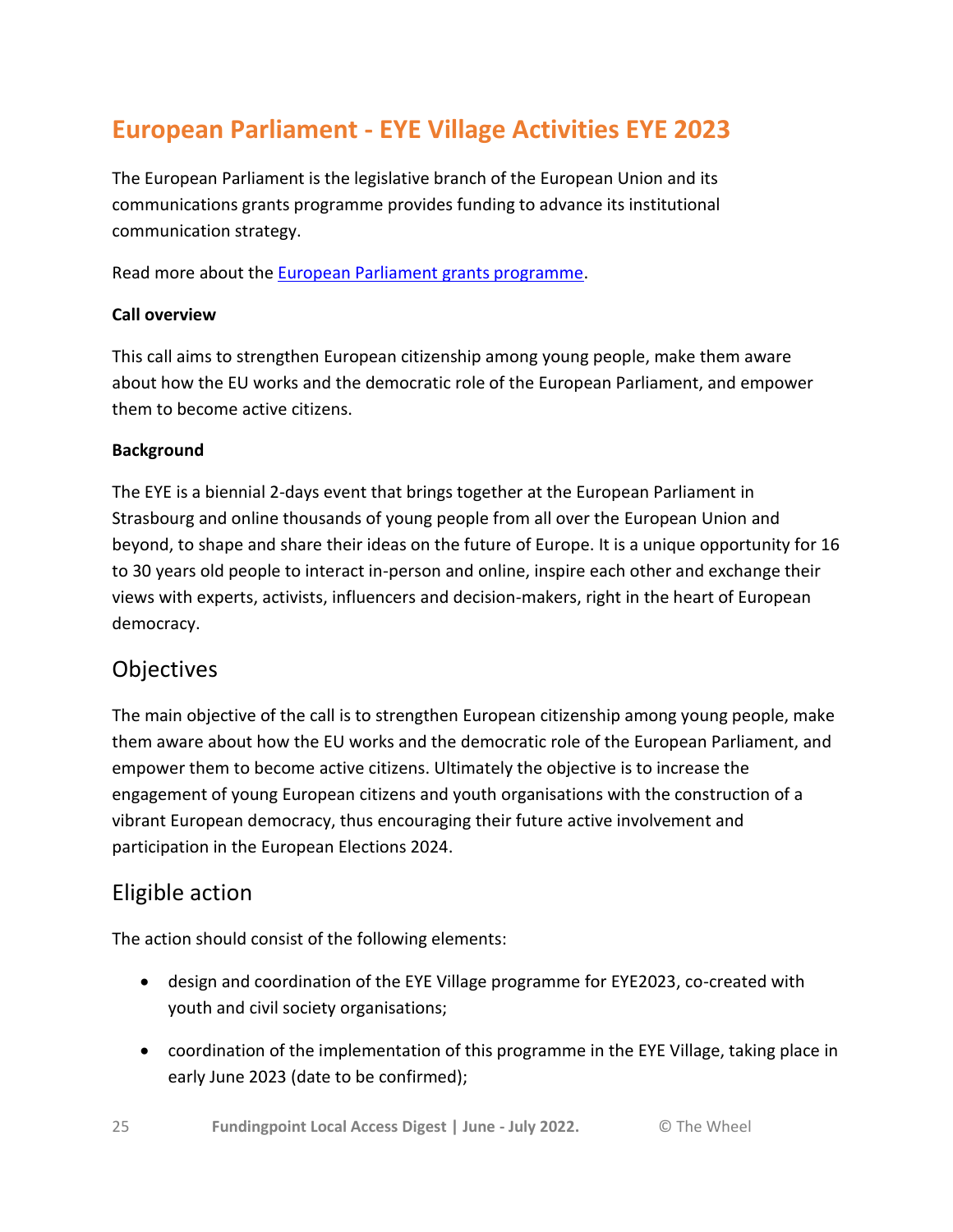- preparation and implementation of the communication plan to promote EYE2023 among different youth audiences and to offer them engagement (online) opportunities before, during and after the event, in collaboration with youth and civil society organisations that contribute to the EYE Village programme
- organisation of the follow-up actions and legacy building activities after EYE2023.

#### **Activities**

The activities organised and that will be part of the programme will combine various formats6 and allow participants to get inspired, get connected, get skilled, get creative, get to know the Parliament, get their say and get active. Activities should comprise, among others:

Category 1: a broad set of non-formal education activities by young people for young people, including political debates, interactive workshops, intercultural trainings, networking, debate contest, and the like.

Category 2: concerts, theatre, dance and acrobatic performances as well as art and photography exhibitions by young artists.

Category 3: leisure activities to balance the overall programme with fun, creativity and entertainment, including possible special events (concert, party) for the evenings.

### Eligibility

The action supported under this call is a mono-beneficiary action. This means that there is one legal entity applying for a grant. To be eligible for a grant, applicants must be able to demonstrate that they are:

- A legal person constituted and registered as not for profit entity or equivalent according to the national legislation;
- A legal person constituted and registered as legal entity for at least four years at the time of application;
- A legal person based in one of the Member States of the European Union.;
- A legal person with nonpartisan political affiliation.

#### **Budget**

The maximum budget available for this call is EUR 380 000.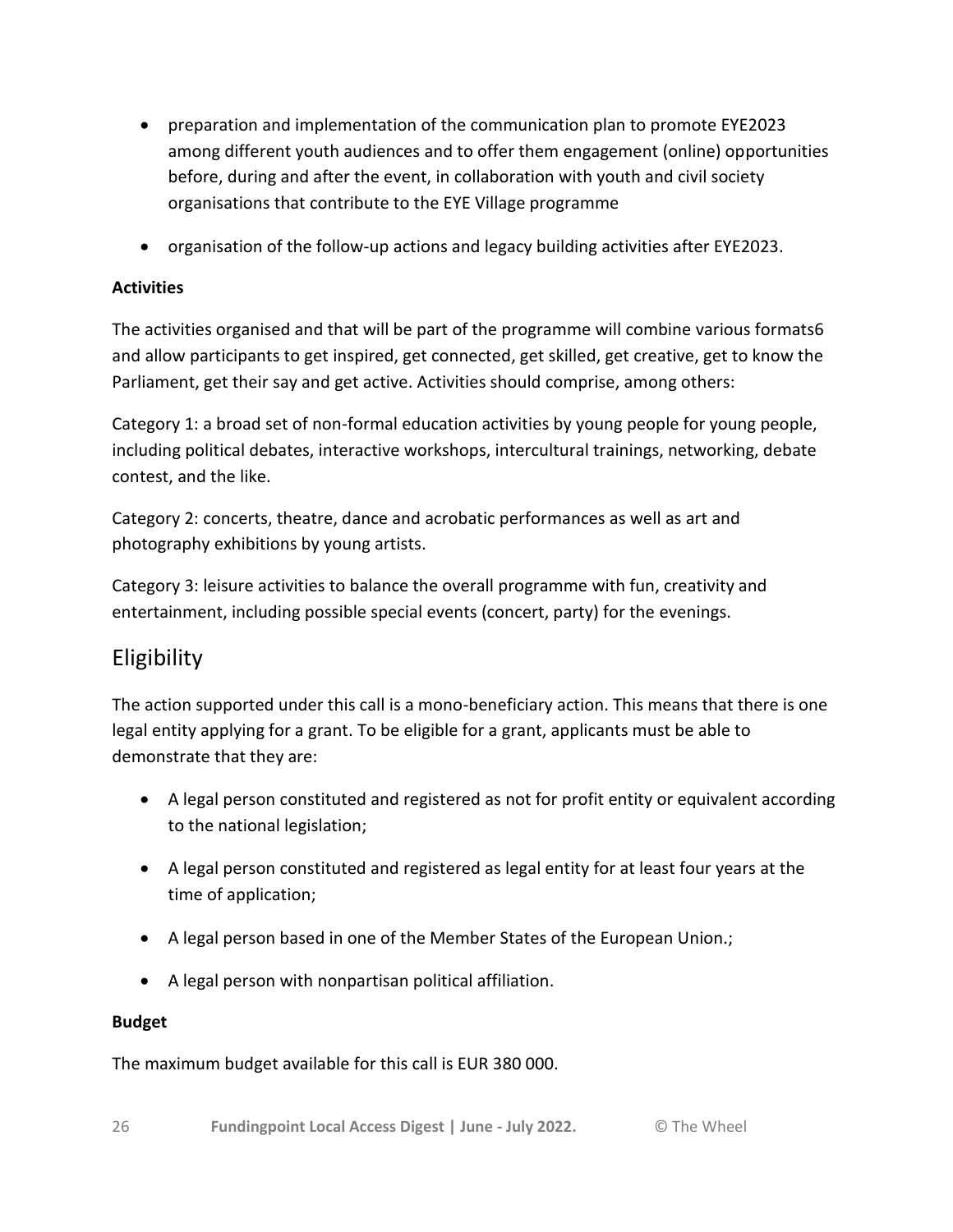## How to Apply

[Full application details available here.](https://ec.europa.eu/info/funding-tenders/opportunities/portal/screen/opportunities/topic-details/ep-comm-subv-2023-eye-outdoor-activities;callCode=null;freeTextSearchKeyword=;matchWholeText=true;typeCodes=1,0;statusCodes=31094501,31094502;programmePeriod=2021%20-%202027;programCcm2Id=43697167;programDivisionCode=null;focusAreaCode=null;destination=null;mission=null;geographicalZonesCode=null;programmeDivisionProspect=null;startDateLte=null;startDateGte=null;crossCuttingPriorityCode=null;cpvCode=null;performanceOfDelivery=null;sortQuery=sortStatus;orderBy=asc;onlyTenders=false;topicListKey=topicSearchTablePageState)

Deadline: 15 Jun 2022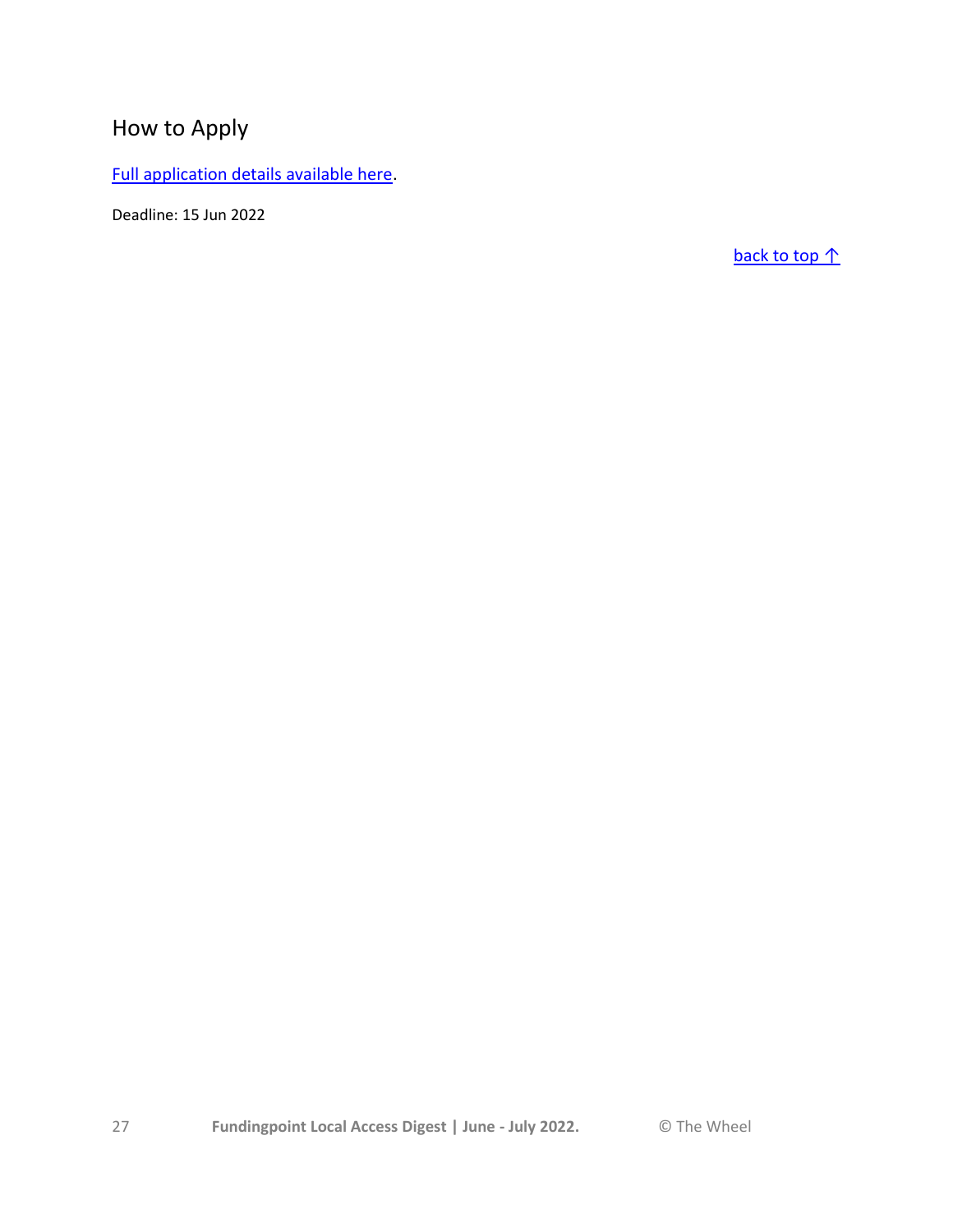## <span id="page-27-0"></span>**Interreg IVB - Northern Periphery and Artic Programme**

For 20 years, the Northern Periphery and Arctic Programme has provided a framework for regions to work together with a focus on promoting sustainable development in remote and sparsely populated communities.

The next programme will continue to do this, focusing on those themes and types of activities that are deemed to benefit most from transnational cooperation between the regions in the NPA area.

In the EU Member States, the Programme area covers Northern and Eastern Finland, Northern and Western Regions of Ireland, and Northern Sweden. Outside the EU, the Faroe Islands, Greenland, Iceland, and Northern parts of Norway belong to the Programme area.

#### **Priorities**

The NPA programme area is vast and participating territories are separated by long distances. Yet, similarities and linkages between the participating territories as well as common characteristics and shared development concerns in the NPA regions offer a strong basis for cooperation.

A more detailed description of the territorial features in the NPA can be found in the Area [Analysis.](https://www.interreg-npa.eu/fileadmin/NPA2021-2027/EPRC_NPA_Area_analysis_24_March.pdf) The Interreg NPA 2021-2027 will also seek a wider and more active engagement of young people in both the projects and the programme.

Through transnational cooperation, the Interreg NPA Programme addresses the challenges and opportunities in the programme area through 3 Priorities.

| 1 Strengthening the innovation<br>capacity for resilient and attractive<br><b>NPA communities</b> | 1.1 Developing and enhancing research and innovation<br>capacities and the uptake of advanced technologies                     |  |
|---------------------------------------------------------------------------------------------------|--------------------------------------------------------------------------------------------------------------------------------|--|
|                                                                                                   | 1.2. Reaping the benefits of digitisation for citizens,<br>companies, research organisations and public<br>authorities         |  |
|                                                                                                   | 1.3. Enhancing sustainable growth & competitiveness<br>of SMEs and job creation in SMEs, including by<br>productive investment |  |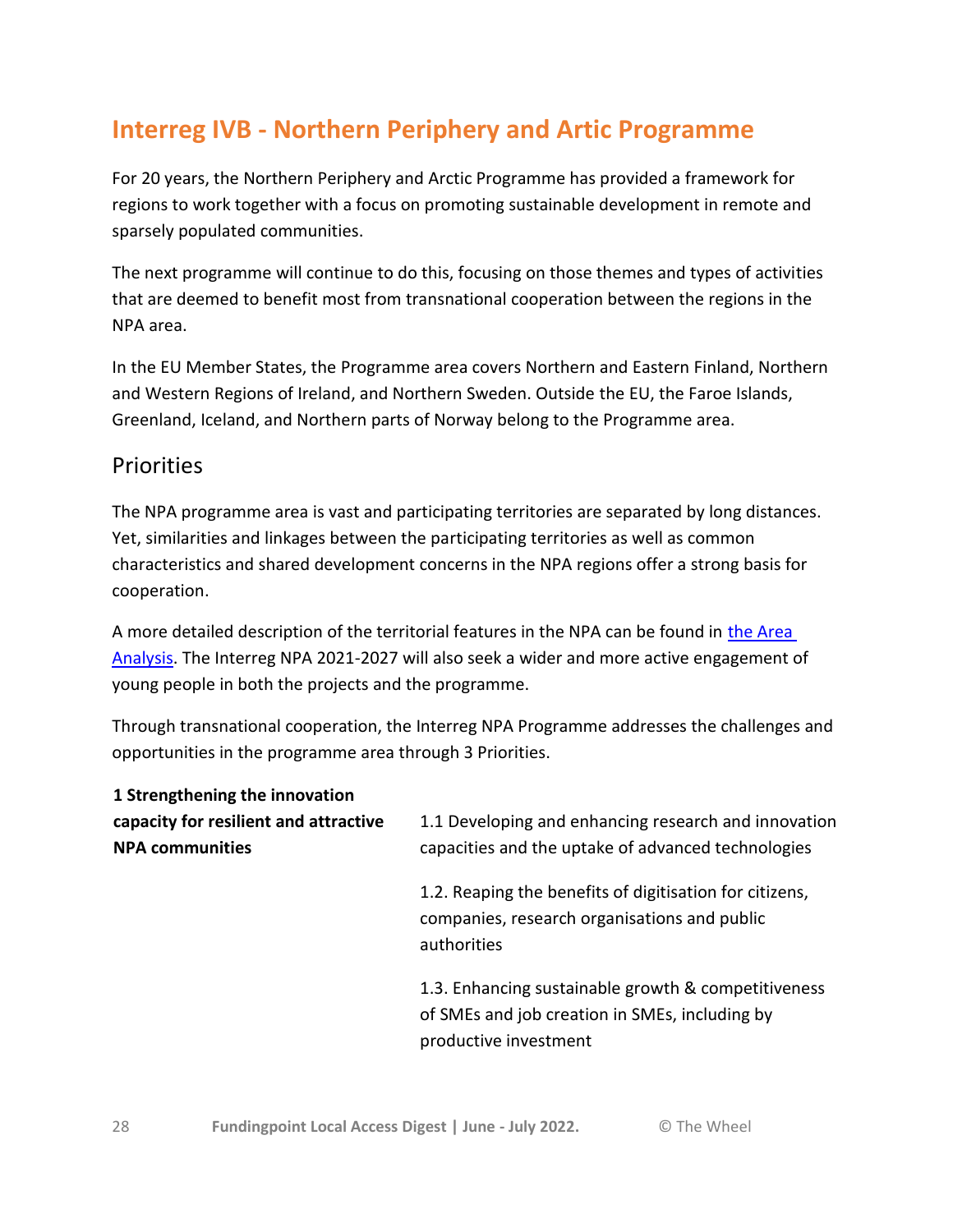**2 Strengthening the capacity for climate change adaptation, and resource sufficiency in NPA communities**

2.1. Promoting energy efficiency and reducing greenhouse gas emissions

2.2. Promoting climate change adaptation and disaster risk prevention, resilience, taking into account ecosystem based approaches

2.3. Promoting the transition to a circular and resource efficient economy

**3 Strengthening the organisational capacity among NPA communities to make use of cooperation opportunities** territorial strategies. 3.1. Enhance institutional capacity of public authorities and stakeholders to implement macro-regional strategies and sea-basin strategies, as well as other

#### **Funding / Budget**

The final budget of the Interreg NPA Programme is 51,5 million euro. Between 2021-2027, the Programme will allocate 46 833 778 Euros to projects, of which 39 978 162 EUR in European funding (ERDF) will be available to partners in Member States (Finland, Ireland, Sweden) and 6 855 616 EUR for partners in the Non-EU partner countries (Norway, Iceland, Faroe Islands, Greenland). The remaining amount will cover programme administration costs, so called Technical Assistance.

The funding available for projects has been distributed as follows:

- Priority 1 Innovation capacity: 45%
- Priority 2 Climate change and resource sufficiency: 45%
- Priority 3 Cooperation opportunities: 10%

The Programme is financed through European Regional Development Fund (ERDF) and ERDF equivalent funding from the Non-EU partner countries, supplemented by match funding from projects.

Projects apply to the Programme for ERDF or ERDF equivalent co-financing and contribute to the project with public or private match funding.

### How to Apply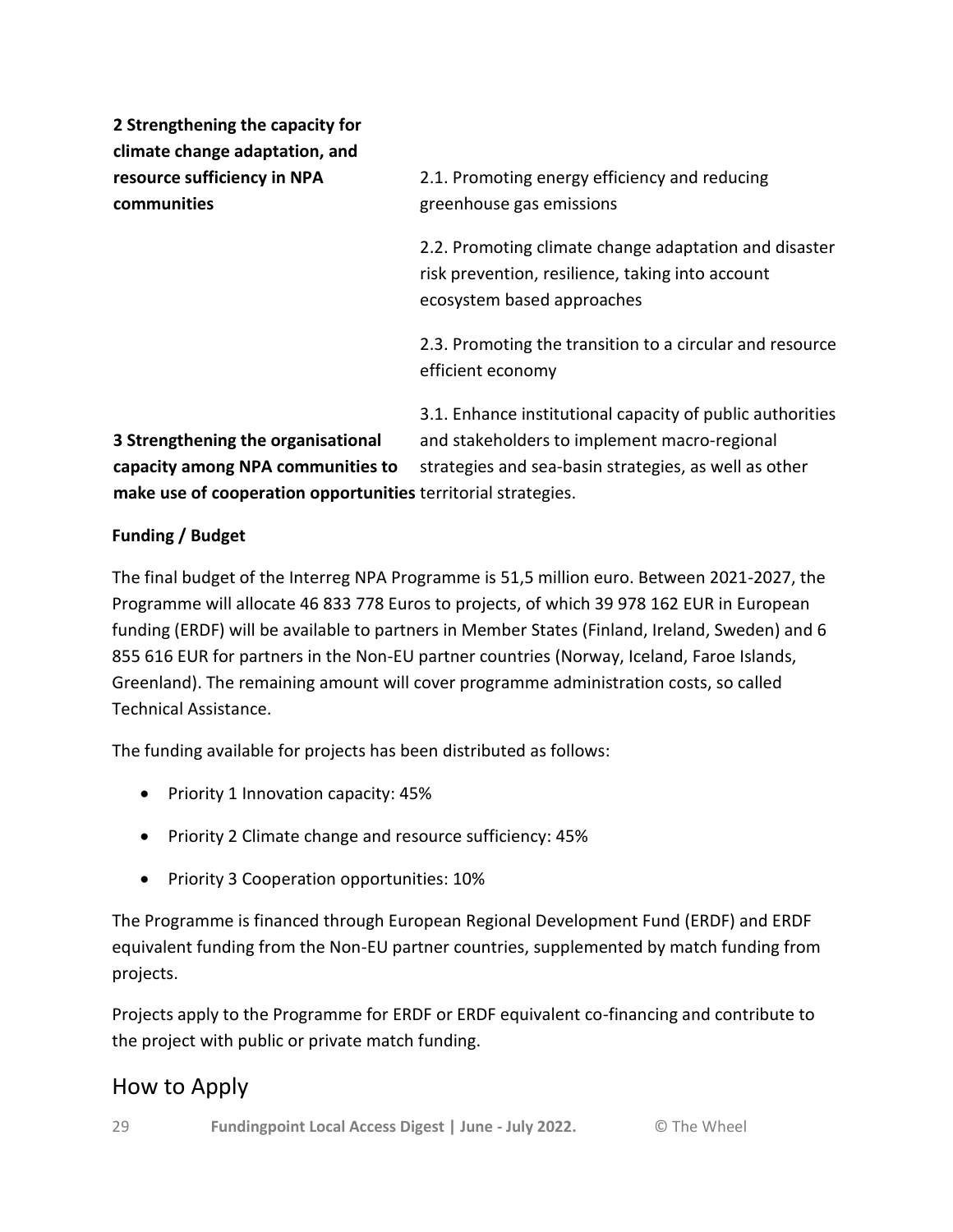**Current call:** This call aims to support communities cooperating with each other to harness opportunities, find common solutions to shared challenges and together become more prosperous and resilient.

[Full details available here.](https://www.interreg-npa.eu/)

Deadline: 20 Jun 2022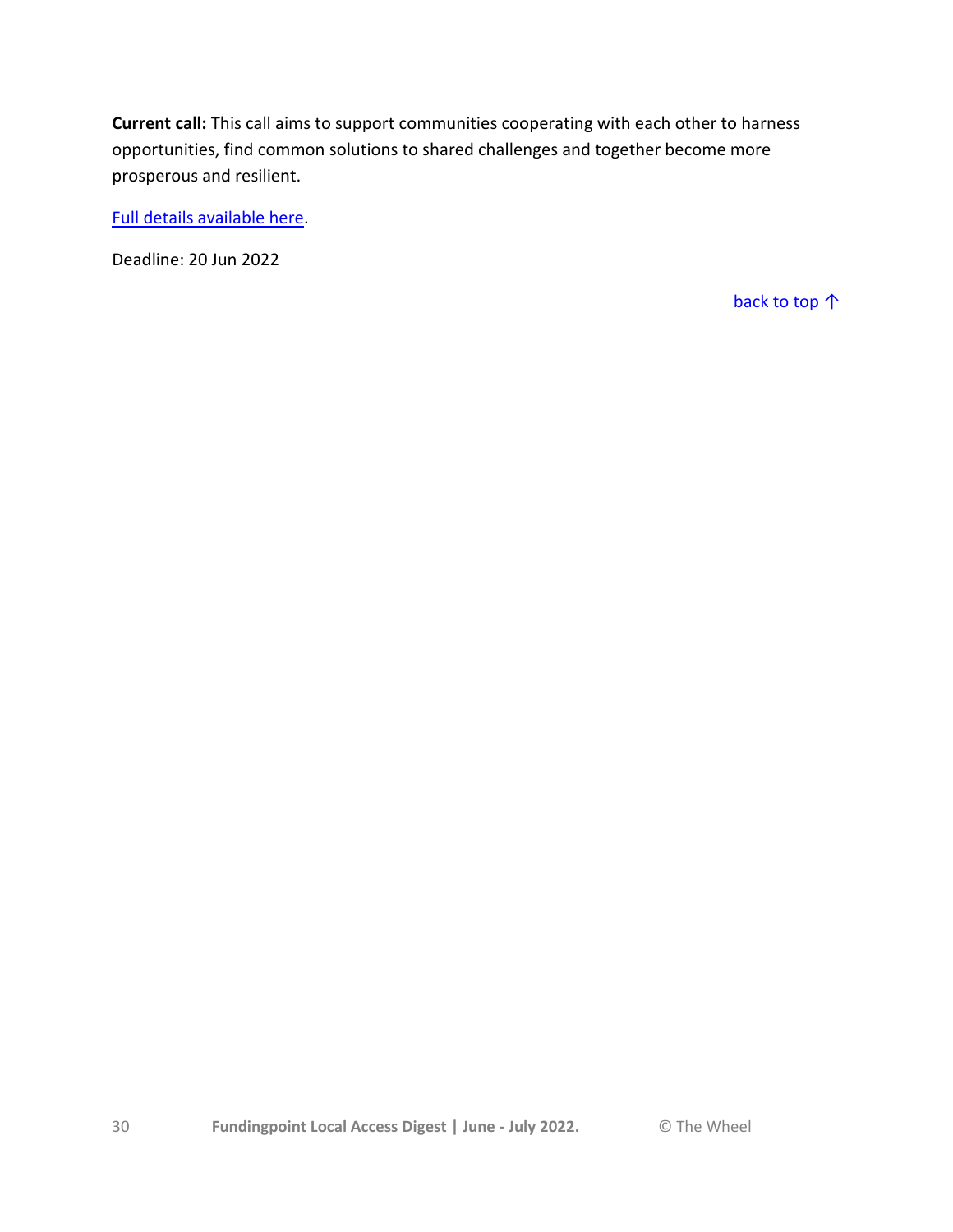## <span id="page-30-0"></span>**Science Foundation Ireland - Discover Programme 2022**

Building on the success of the recent national conversation on research and science, [Creating](https://creatingourfuture.ie/)  Our [Future,](https://creatingourfuture.ie/) SFI encourages continued dialogue with the public on how we can shape a better Ireland through research and science. Through the national brainstorm, Creating Our Future captured the voice of the public and their priorities, ideas, hopes and concerns. SFI encourages applicants to the Discover Programme to consider these inspirational findings and recommendations and, where relevant, integrate into their proposed activities.

SFI welcomes contributions from across the sciences, arts, media, education, youth and/or community work sectors. SFI is keen to push the boundaries of participation and welcomes novel approaches to engaging the public, in ways that are most suited to them.

#### **SFI Remit**

SFI invests in academic researchers and research teams who are most likely to generate new knowledge, leading edge technologies and competitive enterprise in the fields of STEM. The Foundation also promotes and supports the study of, education in, and engagement with STEM and promotes an awareness and understanding of the value of STEM to society and to the growth of the economy.

#### **Programme Objectives**

The overarching purpose of the SFI Discover Programme is to support and develop STEM education and public engagement by investing in, developing and extending activity and ability in this area, and exploring and encouraging novel means of engaging the public in STEM.

More specifically, the programme aims to support projects that address one or more of the following objectives, namely projects that:

- Inspire and create greater public awareness of the impact of STEM on society and its connection and contribution to everyday life.
- Stimulate and create debate and dialogue amongst the public, and opportunities for dialogue with STEM experts/researchers, on topics of societal importance where STEM has a key role.
- Use new ways, including through the arts and creative approaches, to understand and engage with those who would not typically engage with STEM, with particular emphasis on equal access, inclusion and diversity.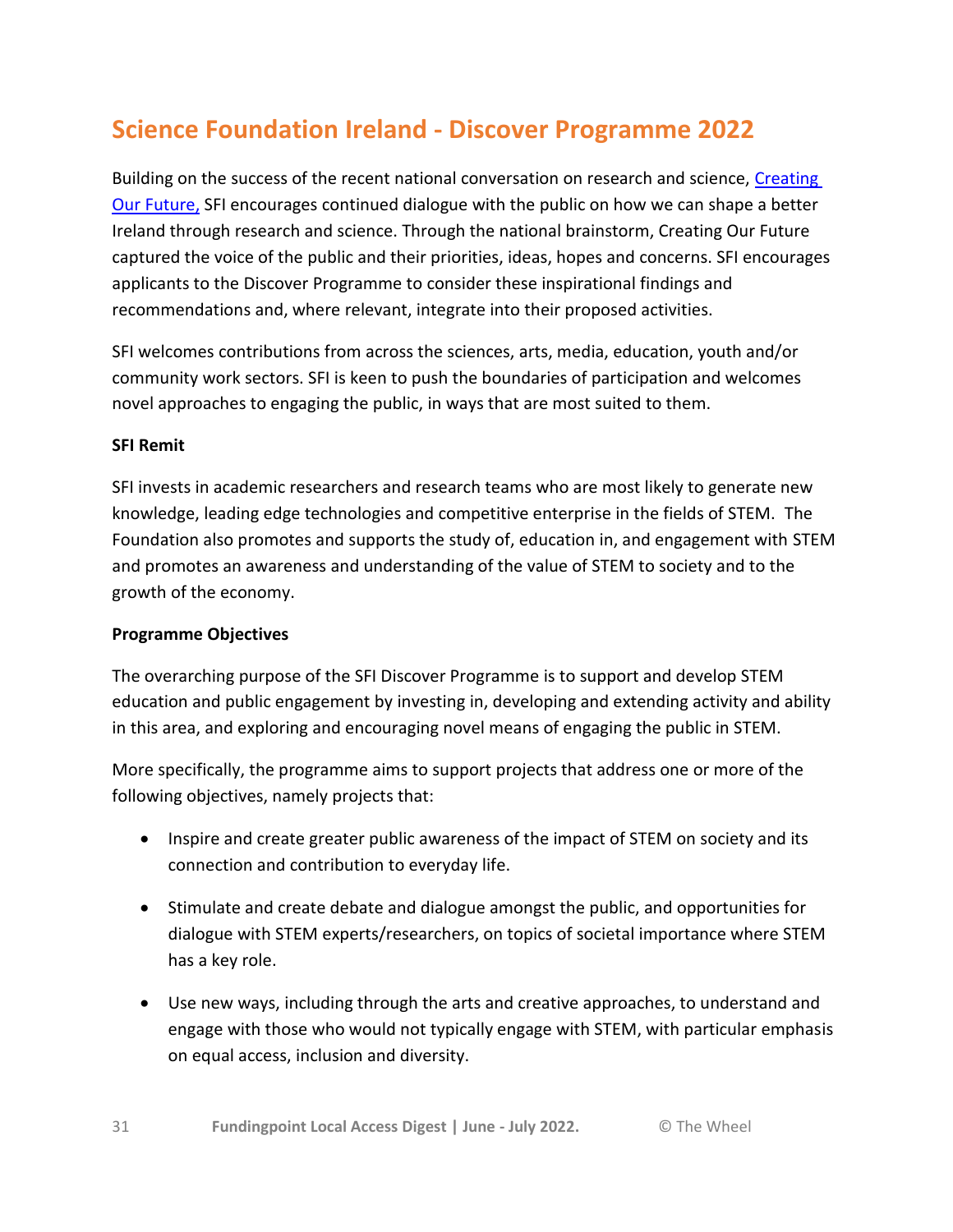- Support and build engagement with, and participation of, a broader range of civil society and community groups through specific and appropriate targeted interaction, ideally involving cocreation and/or co-design.
- Build an awareness, curiosity and confidence in the scientific method through relevant experiences.
- Provide insights into STEM-related careers and discoveries while breaking down any barriers to entry including negative stereotypes.
- Support projects which develop capacity and skills for the delivery of STEM Education and Public Engagement (EPE) in Ireland.

Applicants are expected to address one or more of these objectives in their proposal and will be asked to evaluate and report on achievement of outcomes relating to the selected objective(s) at the end of the project/initiative. In all cases projects/initiatives should clearly demonstrate how they are informed by best practice in the field.

#### **Sustaining Excellence**

To date SFI has invested €34.8M in STEM education and public engagement initiatives through the SFI Discover Programme Call. With growing numbers of applications received each year, the call is becoming increasingly competitive. Only projects of the highest quality that clearly demonstrate excellence are awarded funding.

While sustaining excellence is a high priority for SFI, as the call becomes more competitive, applicants should be aware that reliance on funding through the SFI Discover Programme in the long-term cannot be guaranteed. The long-term sustainability of a project should be considered and outlined by applicants. Proposals that include clear plans for leveraging additional investment from other sources and/or plans for ensuring financial viability of the project/initiative beyond the SFI Discover Programme funding period will therefore be particularly welcome and favourably reviewed, once all other criteria have been met. Furthermore, as part of the application process, applicants will be asked to comment on their track record and the impact of receiving SFI Discover funding and to provide a rationale, where relevant, as to why SFI should continue to fund a project/initiative. This will form part of the review process.

#### **Application Categories**

The SFI Discover Programme Call 2022 includes the following application categories which are described below in more detail. Please note that for the SFI Discover Programme Call in 2022, a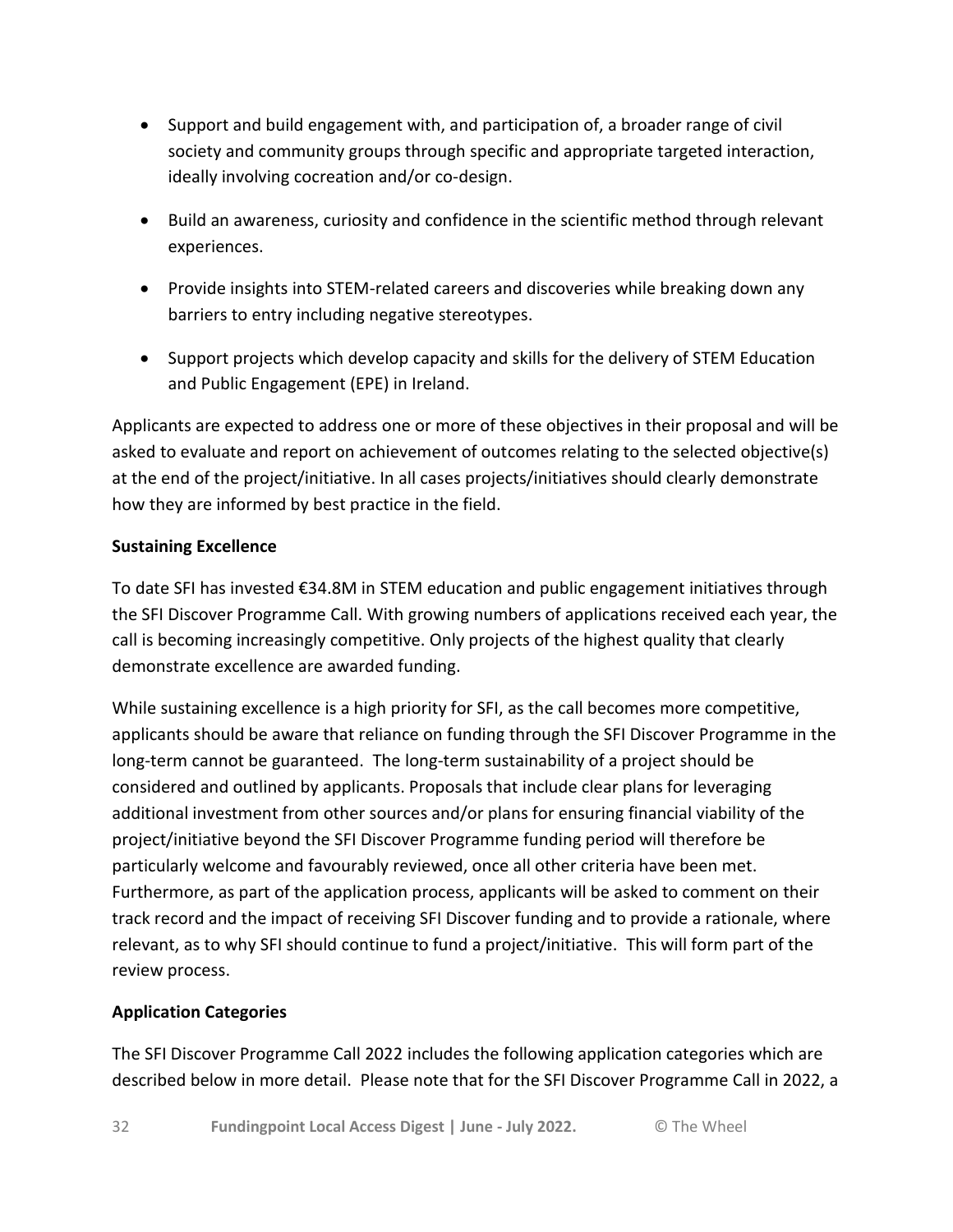new additional category has been added (Category 3 - Sustaining Regional or National Initiative Funding).

| Category 1                   | <b>Category 2</b>                                                                                                                                                                                                                                             | <b>Category 3</b>                                                                |  |
|------------------------------|---------------------------------------------------------------------------------------------------------------------------------------------------------------------------------------------------------------------------------------------------------------|----------------------------------------------------------------------------------|--|
|                              | 2 A. Regional or National Initiative Funding<br>(12 months)                                                                                                                                                                                                   | 3 A. Sustaining Regional or National                                             |  |
|                              |                                                                                                                                                                                                                                                               | Initiative Funding (12 months)                                                   |  |
| 1. Project<br><b>Funding</b> | 2 B. Regional or National Initiative Funding<br>(24 months)                                                                                                                                                                                                   | 3 B. Sustaining Regional or National                                             |  |
|                              |                                                                                                                                                                                                                                                               | Initiative Funding (24 months)                                                   |  |
|                              | Projects/Initiatives which have not been in<br>receipt of Regional or National Initiative                                                                                                                                                                     |                                                                                  |  |
|                              | SFI Discover funding previously; or                                                                                                                                                                                                                           |                                                                                  |  |
|                              | Projects/Initiatives which have been in<br>receipt of less than four years' of                                                                                                                                                                                | Projects/Initiatives which have                                                  |  |
|                              | Regional or National SFI Discover funding;                                                                                                                                                                                                                    | previously received Discover Regional<br>or National Initiative funding for four |  |
|                              | Applicants who have received SFI Discover or more of years; It is important to<br>Project funding are eligible to apply under note that the funding does not need                                                                                             |                                                                                  |  |
|                              | this category                                                                                                                                                                                                                                                 | to have been consecutive.                                                        |  |
| Up to a<br>€50,000           | maximum of Up to a maximum of €300,000 over a<br>maximum of two years (2023/2024)                                                                                                                                                                             |                                                                                  |  |
| Projects<br>must be          |                                                                                                                                                                                                                                                               |                                                                                  |  |
| completed<br>within 2023     | Initiatives may request single or multi-<br>annual funding (for 2023 or 2023/2024)                                                                                                                                                                            |                                                                                  |  |
|                              | If an applicant wishes to request more<br>than the maximum allowable budget of<br>€300,000 over a maximum of two years, a<br>strongly justified case for exceeding this<br>limit, including evidence of fully matched<br>monetary funding for the full amount |                                                                                  |  |

33 **Fundingpoint Local Access Digest | June - July 2022.** © The Wheel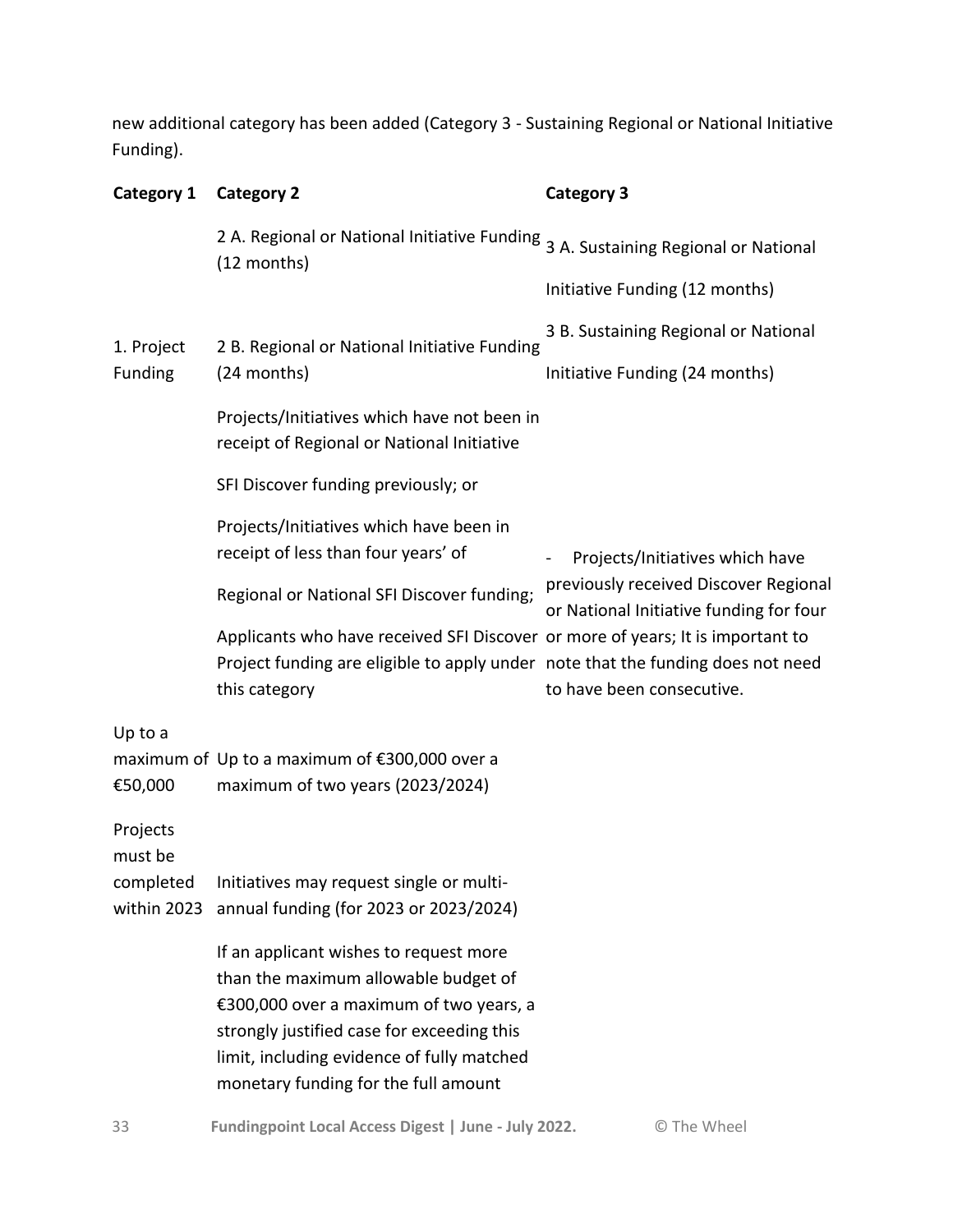requested, must be submitted in the application form.

It is expected that applications for broadcast projects would be funded under one of these categories. The requirement for multi annual funding must be clearly justified in the application.

Collaborative projects (e.g., between different sectors and organisations such as scientists and ethicists, educators and artists) are welcomed.

All applications are subject to and are required to comply with State aid rules.

How to Apply

[Full guidelines available here.](https://www.sfi.ie/funding/funding-calls/sfi-discover-programme/index.xml)

Deadline: 21 Jun 2022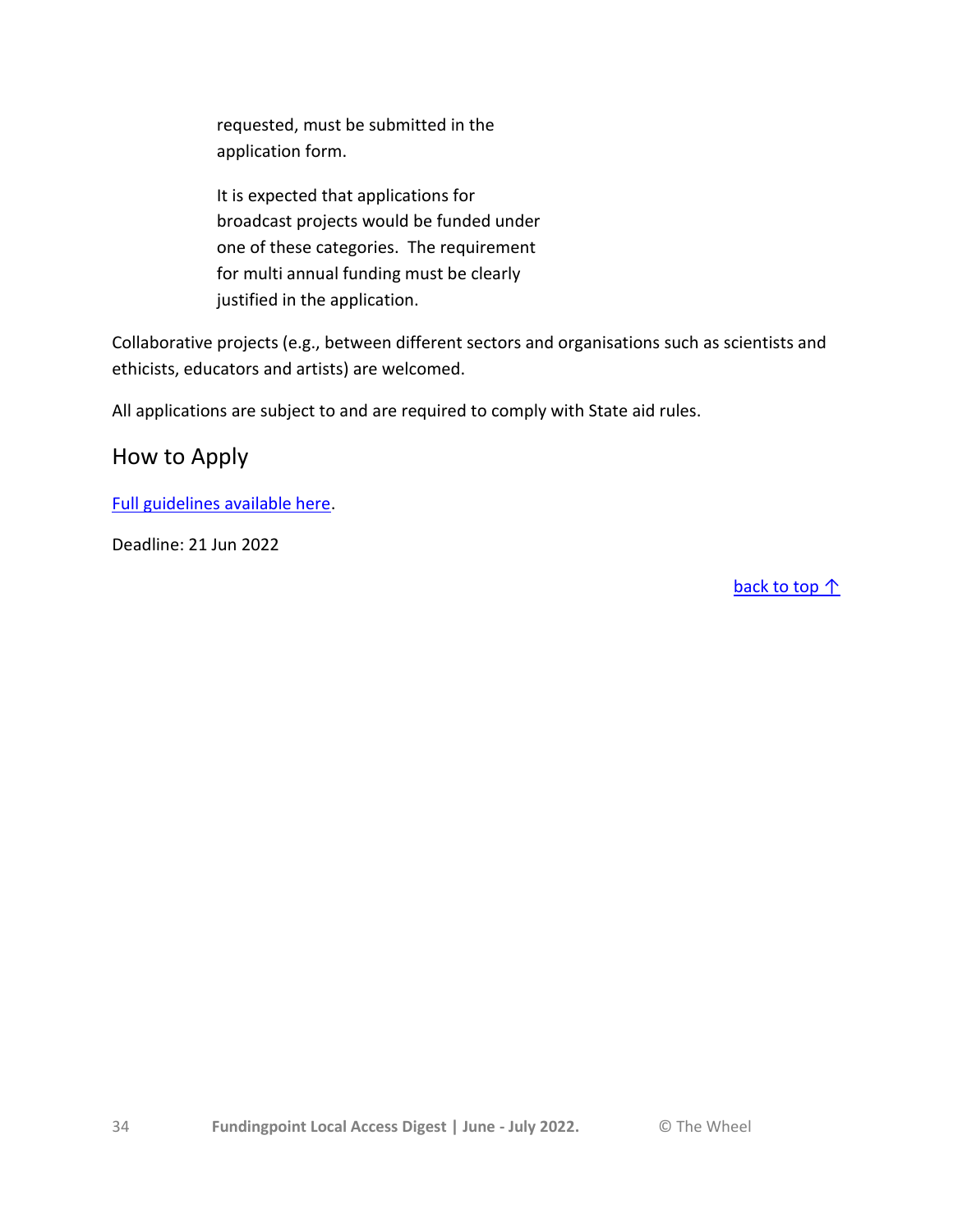## <span id="page-34-0"></span>**Maynooth University - EU Scholarship Opportunity**

The Maynooth University, Department of International Development, invites applications to our Masters Scholarship Scheme 2022/23 from full-time EU-based applicants wishing to pursue the full-time taught MA in International Development or the MA in International Peacebuilding, Security and Development Practice, which start in September, 2022.

This is a unique opportunity for the successful candidates to be able to develop their understanding and skills in the area of international development. Applying critical learning approaches, they will be enabled to reflect on their own experience in the light of development theories, policies and different approaches to practice. They will also be prepared for work in the international development field through linking development theory with practice, seeking alternatives to current development processes, and learning how to turn development aspirations into realities in the Global South and North.

### How to Apply

[Download full info here.](https://www.activelink.ie/sites/default/files/attach/notice-entry/2022/04/20/EU%20Student%20Scholarship%202022%20-%202023.pdf)

Deadline: 22 Jun 2022

For further information on our programmes and for scholarship details see: Dept. of [International Development](https://www.maynoothuniversity.ie/international-development/master-s-eu-student-scholarship-scheme-202223) or email: [internationaldevelopment@mu.ie.](mailto:internationaldevelopment@mu.ie)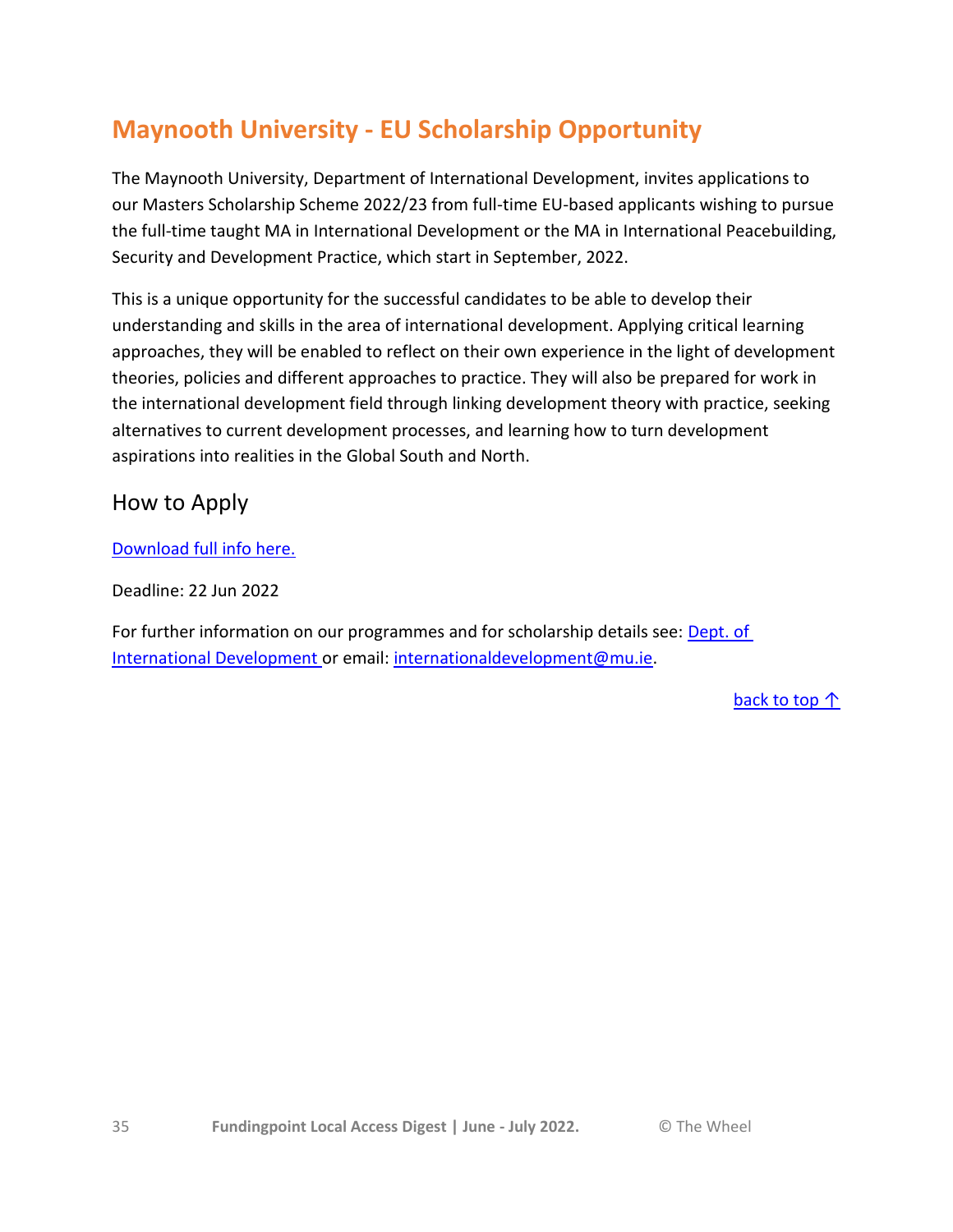## <span id="page-35-0"></span>**Bank of Ireland: Begin Together Fund**

The third round of the Bank of Ireland Begin Together Arts Fund, in partnership with Business to Arts is now open for applications.

The all-island Begin Together Arts Fund will make a total of €1 million in arts funding available over three years, with the third round being awarded to projects taking place between October 2022 and December 2023. A total of €300,000 will be awarded during this period.

The criteria for this round of the Bank of Ireland Begin Together Arts Fund has been updated to focus on projects that enhance the wellbeing of their communities. The total amount of funding available per project has also been raised to €15,000.

The Fund supports or commissions artists and arts organisations to develop arts projects that engage the individuals, audiences and communities involved. All art forms are eligible to apply to the fund.

During the second round of the Arts Fund over €300,000 was distributed to 39 projects across the island of Ireland. Projects such as 'Takeaway Theatre', an interactive performance at home for people with disabilities and their families in Co. Down; The Little Museum of Dublin's 'My Name is Eileen' exhibition which tells the story of Senator Eileen Flynn, the first Traveller to become a member of the Oireachtas; and 'Sensory SongTales' by Baboró, a unique and innovative multisensory arts experience designed for young children with additional needs.

### How to Apply

[Full application details available here.](https://www.businesstoarts.ie/artsfund/bank-of-ireland/)

Deadline: 23 Jun 2022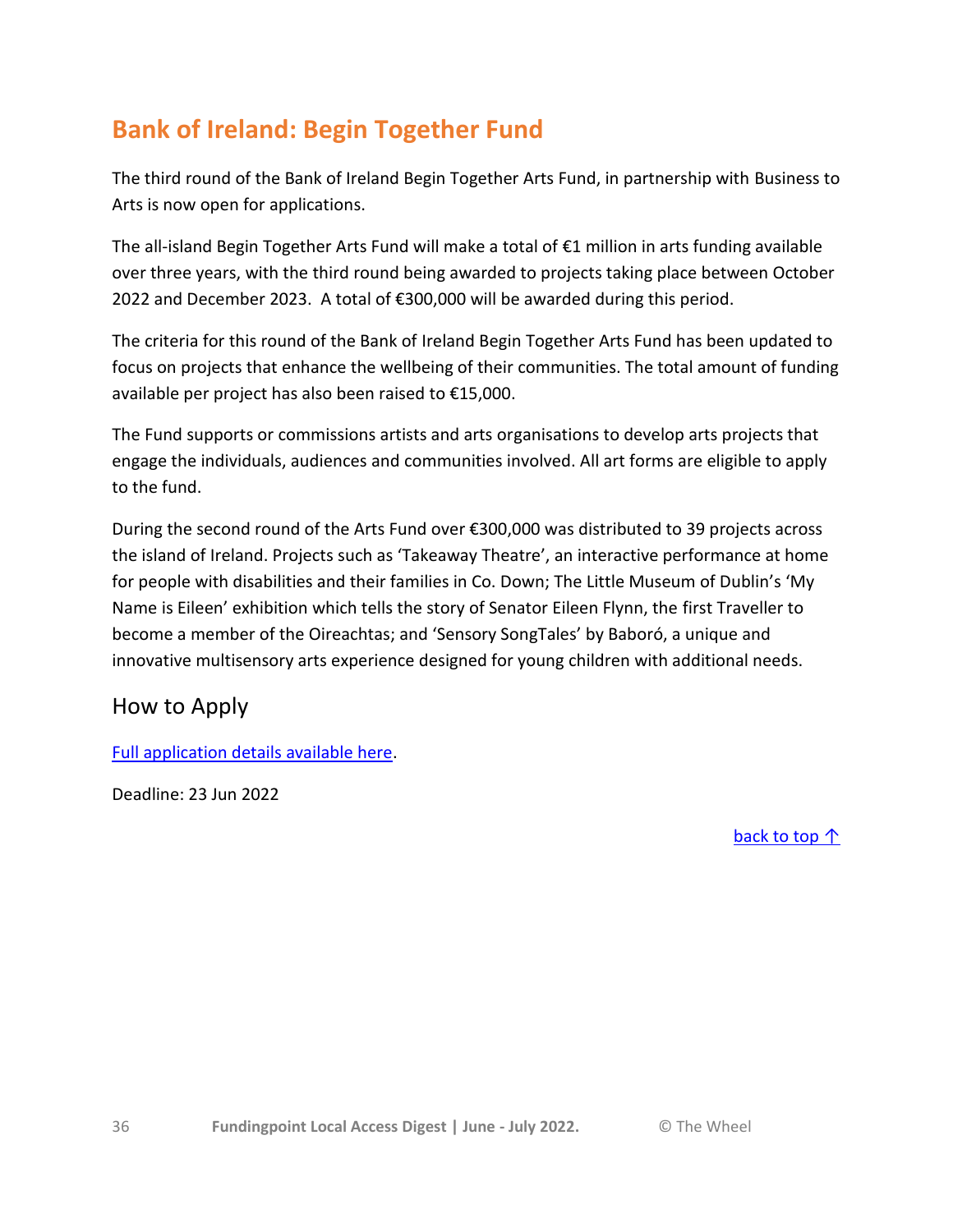## <span id="page-36-0"></span>**Mohamed bin Zayed - Species Conservation Fund**

The Fund will consider grants for the conservation of any threatened or poorly known animal, plant or fungus species.

Its focus is global and eligibility for grants will extend to all plant, animal and fungi species conservation efforts, without discrimination on the basis of region or selected species.

The Fund intends to be as flexible and accommodating as possible when reviewing applications, and to take into account as many different factors as is reasonable when assessing the merit of a suggested project. To support this and to try to streamline the application process, the review process is kept comparatively simple.

Grants will be awarded based on their ability to meet criteria pre-determined by the Species Fund, and are for maximum of \$25,000 for each project.

### Criteria

Conservation status: The Fund was established to support species conservation work, and so if your project is not about an endangered species it is probably not worth your while submitting an application.

The Fund will use the IUCN Redlist [\(www.iucnredlist.org\)](http://www.iucnredlist.org/) as the primary guide to the conservation status of a given species, although documented variations for sub-species, distinct populations and sub-populations will be taken into account. For those species not assessed through the IUCN Redlist we welcome other methods of assessment and the submission of quantative data to confirm a species status. Generally the Fund gives priority to those species facing a hight threat of extinction (with an emphasis on Endangered and Critically Endangered species), as well as those which are listed as Data Deficient or unlisted but are suspected as highly threatened. Please ensure that the conservation status mentioned in the application is correct and cross-referenced to a website or publication. It might be of use to consult with the relevant IUCN/SSC Specialist Group if you are in doubt or would like some guidance.

Please note that applications with clearly incorrect conservation status and no justification will NOT be considered for funding.

**Content:** Text provided in an application should be kept concise and clear, with clearly stated quantative goals, aims and methods. When writing an application, please bear in mind that there is only so much text which the Advisory Board and the Fund's board of directors are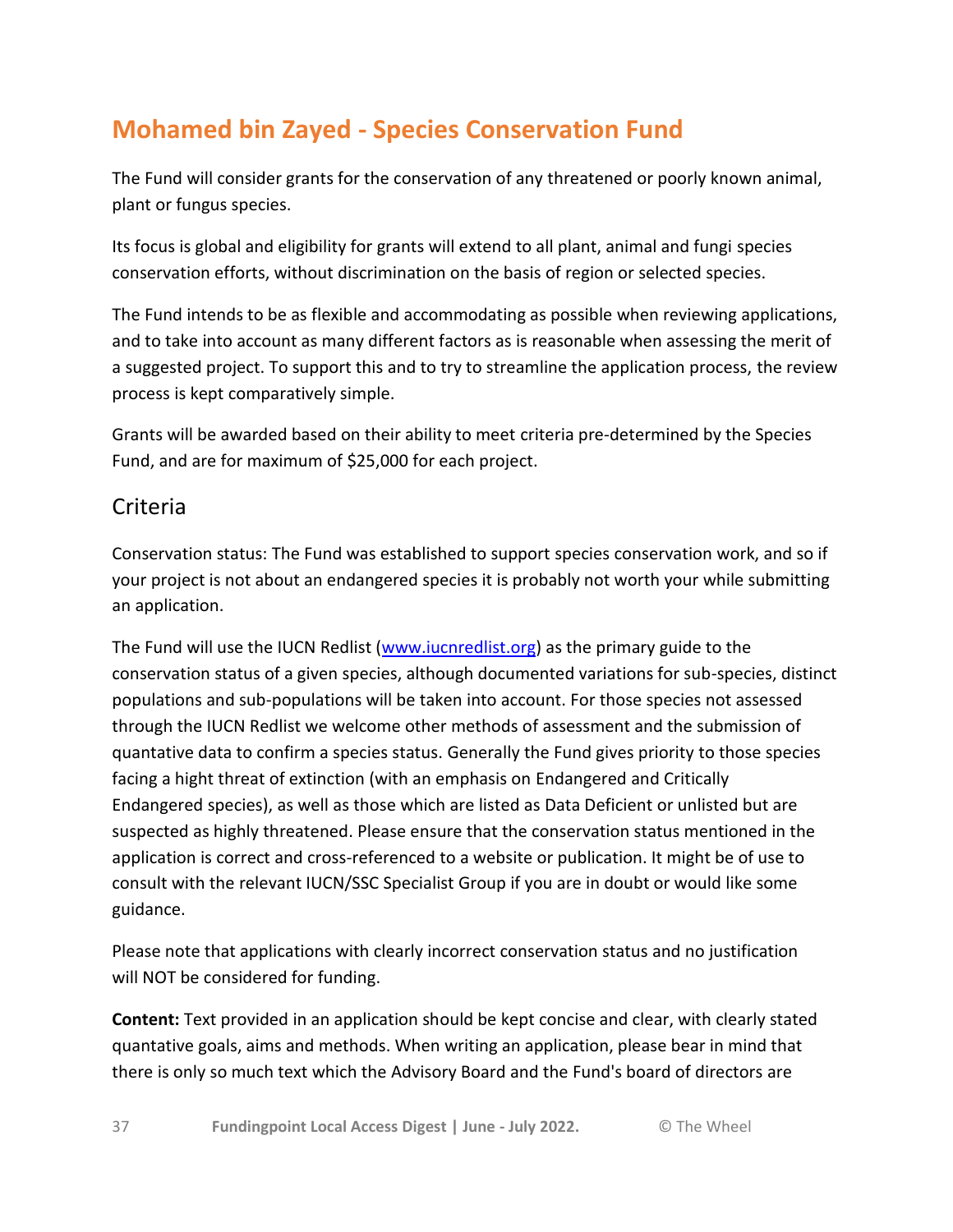capable of reading. Priority will be given to those projects that support the professional development of young conservationists.

**In situ conservation:** Generally, the Fund is primarily interested in providing support to in situ conservation work in the field (such as survey work and data gathering, direct action, recovery management, training and the like), focusing on the species in its natural habitat. However, the importance of ex situ work (genetic analysis, workshops, ex situ populations etc) is also recognised, and so a few grants may be given to projects which focus on ex situ conservation work in certain circumstances.

**Core costs:** The Fund will not contribute to the core running costs of an organisation or administrative overheads, and yet does recognise that sometimes support salaries, stipends, per diems and project related living costs can be a vital part of in situ conservation work.

**Species:** Generally, the Fund would prefer to support projects which focus on a single species, but it also recognises that in some geographic and taxonomic circumstances it makes more sense to group a number of species.

**Grants for continuation:** The Fund is happy to provide continuation support for a project which had previously been supported, which is now completed and for which the Fund has received all required reporting by the time of the respective submission deadline.

**External review:** In some cases the Advisory Board and/or the Fund's board of directors may ask for an application to be passed on for additional review, which may add to the response time.

### How to Apply

[Visit the Fund website](https://www.speciesconservation.org/grants/criteria) to learn more before submitting an online application.

Deadline: 30 Jun 2022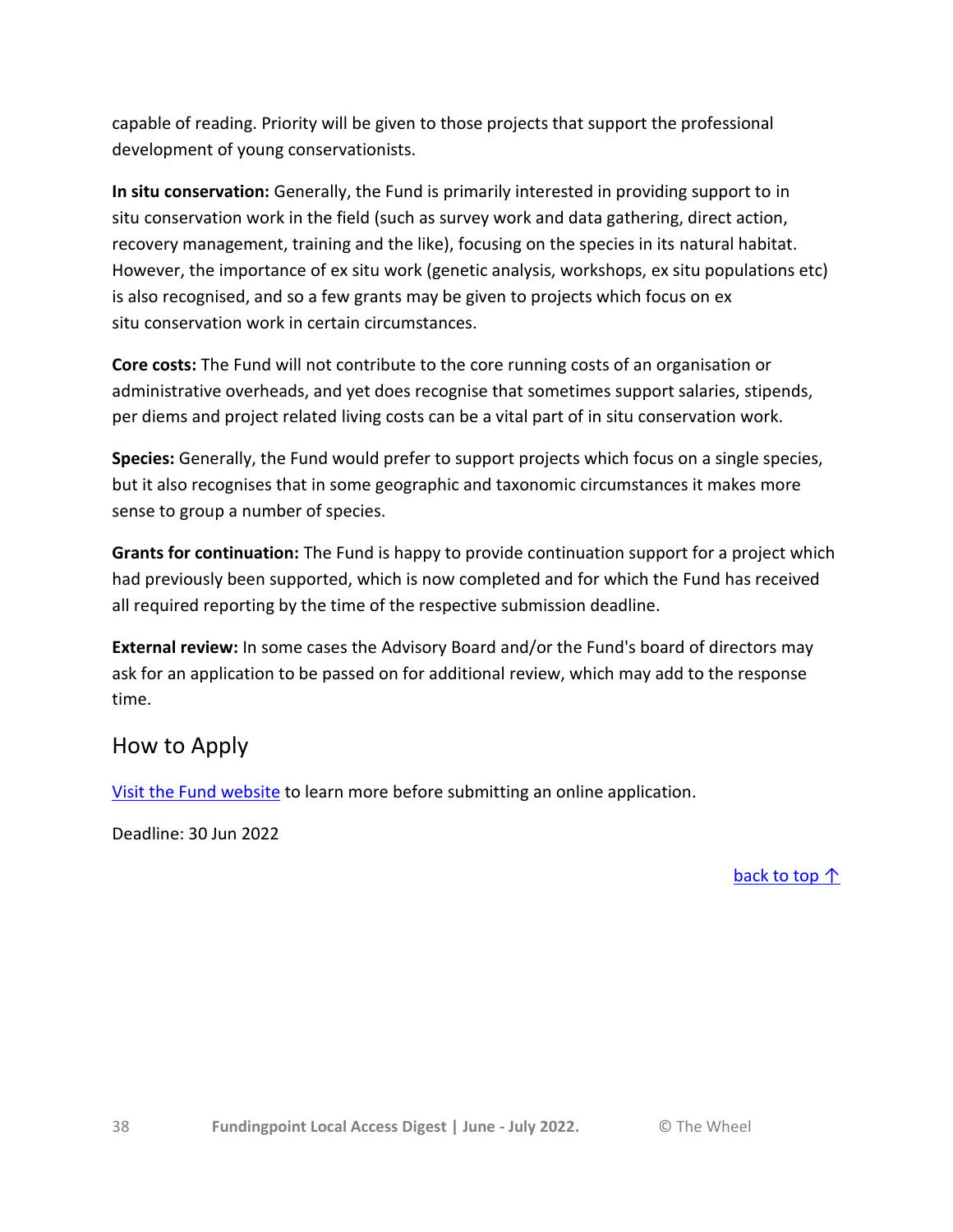## <span id="page-38-0"></span>**ESTHER Ireland Grant 2022**

ESTHER Ireland is an initiative of the HSE Global Health Programme and was previously part of the European ESTHER Alliance for Global Health Partnerships. Under this initiative, the HSE Global Heath Programme facilitates and supports Irish health services and institutes to develop linkages and twinning partnerships with counterpart institutions in low and middle-income countries.

The 2022 grant scheme is part of the HSE Global Health Programme implementation plan and is supported with funding from Irish Aid. The grants will be administered by the Irish Global Health Network under a service level agreement with the HSE.

This round of grants reflects the current global and Irish context, with lessons learned after the COVID-19 pandemic. It also responds to the directions and priorities of the Government's International Development Policy, A Better World, which was published in 2019.

As with previous calls, this round of grants will be of two types. Band 1 grants are to support new partnerships, and Band 2 grants are to support established partnerships. ESTHER Ireland welcomes applications from partnerships involving different types of health institutions, including hospitals, primary care services, public health units, education and training organisations, universities, and Government health departments.

NGOs are generally not eligible for ESTHER grants unless they are part of a collaboration with an Irish health service or institution.

The grant application process will run for 7 weeks, with applications accepted up to 30 June 2022.

Note: Available funding is limited, and we expect this round of grants to be competitive. Available funds will be divided between Band 1 and 2.

#### **Band 1: New Partnership Grants**

Irish health organisations and institutions are eligible to apply for a Band 1 grant to facilitate the development of a new link or partnership with a counterpart organisation or institution in a low-or middle- income country.

In the context of this programme, we consider a new partnership to be one that has recently started to work together or has not yet started working together but has taken preliminary steps. It should demonstrate a commitment to adhere to the [ESTHER principles of Quality of](https://www.esther.ie/wp-content/uploads/2022/04/ESTHER-ALLIANCE-CHARTER-1-2.pdf)  [Partnerships.](https://www.esther.ie/wp-content/uploads/2022/04/ESTHER-ALLIANCE-CHARTER-1-2.pdf)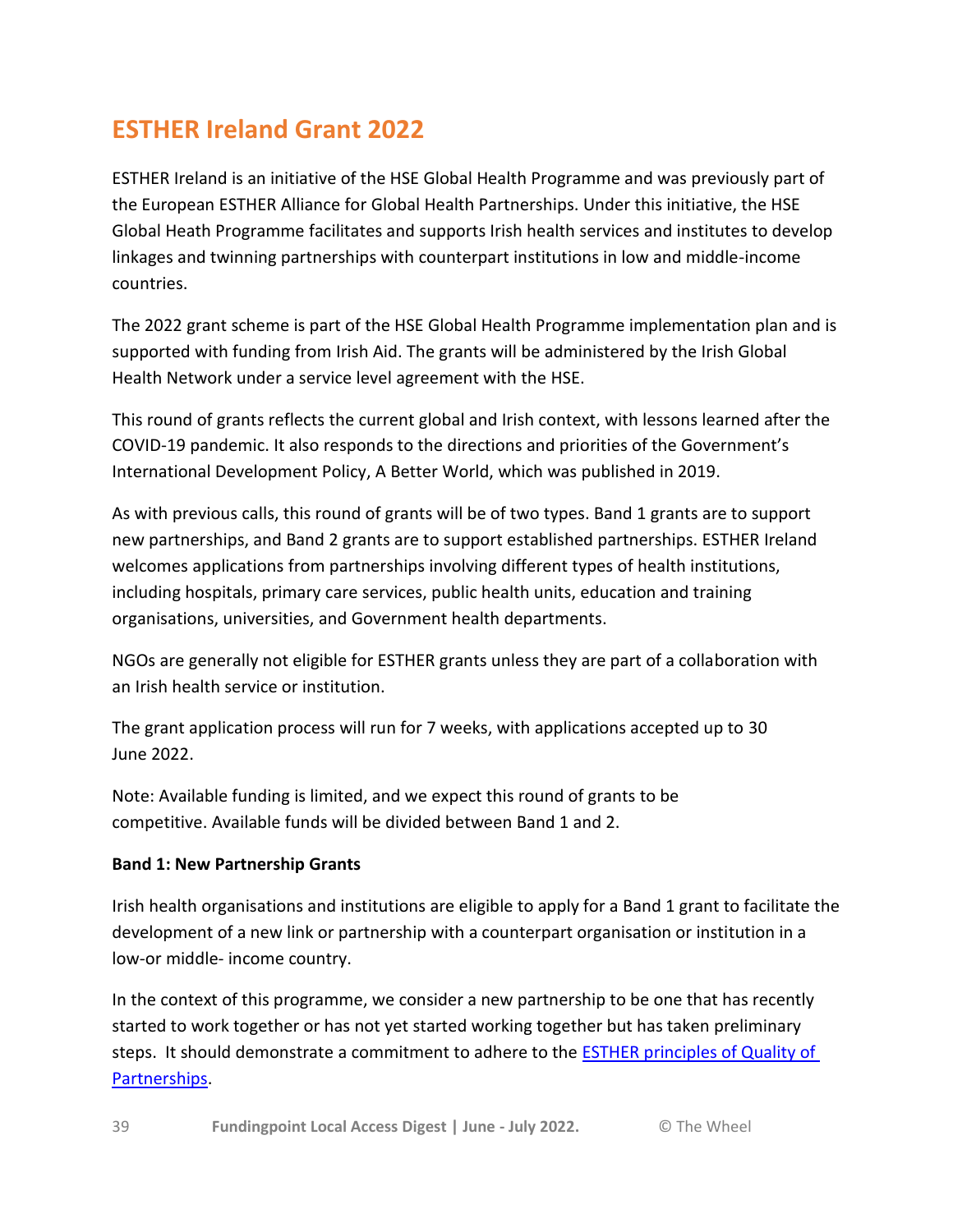Intended outcomes from activities implemented under this scheme could include formalising an agreement such as an MOU between partners or developing a shared vision and action plan.

Grants must be spent within 12 months of disbursement.

The ceiling for Band 1 grants is €8,000.

Criteria Band 1

- Higher priority is given to partnerships in countries with official Government links through Irish Aid and/or the HSE:
	- $\circ$  Irish Aid key partner countries providing bilateral support to the health sector (Mozambique, Ethiopia, Tanzania, Liberia)
	- o Other Irish Aid key partner countries (e.g. Zambia, Malawi, Uganda)
	- o Countries in which HSE is engaged with through formal agreements (e.g. Mozambique, Sudan, Zambia, Sierra Leone)
- Coherent with objectives of Irish Aid development policy, A Better World
- Grant funding should achieve value for money. Having co-funding is considered an advantage.
- Successful partnerships should be willing to produce a case study.

#### **Band 2: Established Partnership Grants**

Applications are invited from Irish health institutions and organisations engaged in established health partnerships. We consider an established partnership to be one that has been working together for more than a year and has been formalised, such as through a Memorandum of Understanding. Partnerships must demonstrate clear evidence of quality of partnership, such as receiving ESTHER Accreditation for Quality of Partnership.

Partnerships may apply for grants to:

- Implement small scale innovations or pilot projects
- Undertake activities that strengthen the working relationship between the partners (e.g. exchange visits, stakeholder meetings, communication systems)
- Build capacity within the existing partnership to enable it to initiate and implement projects and programmes (e.g. skills building workshops)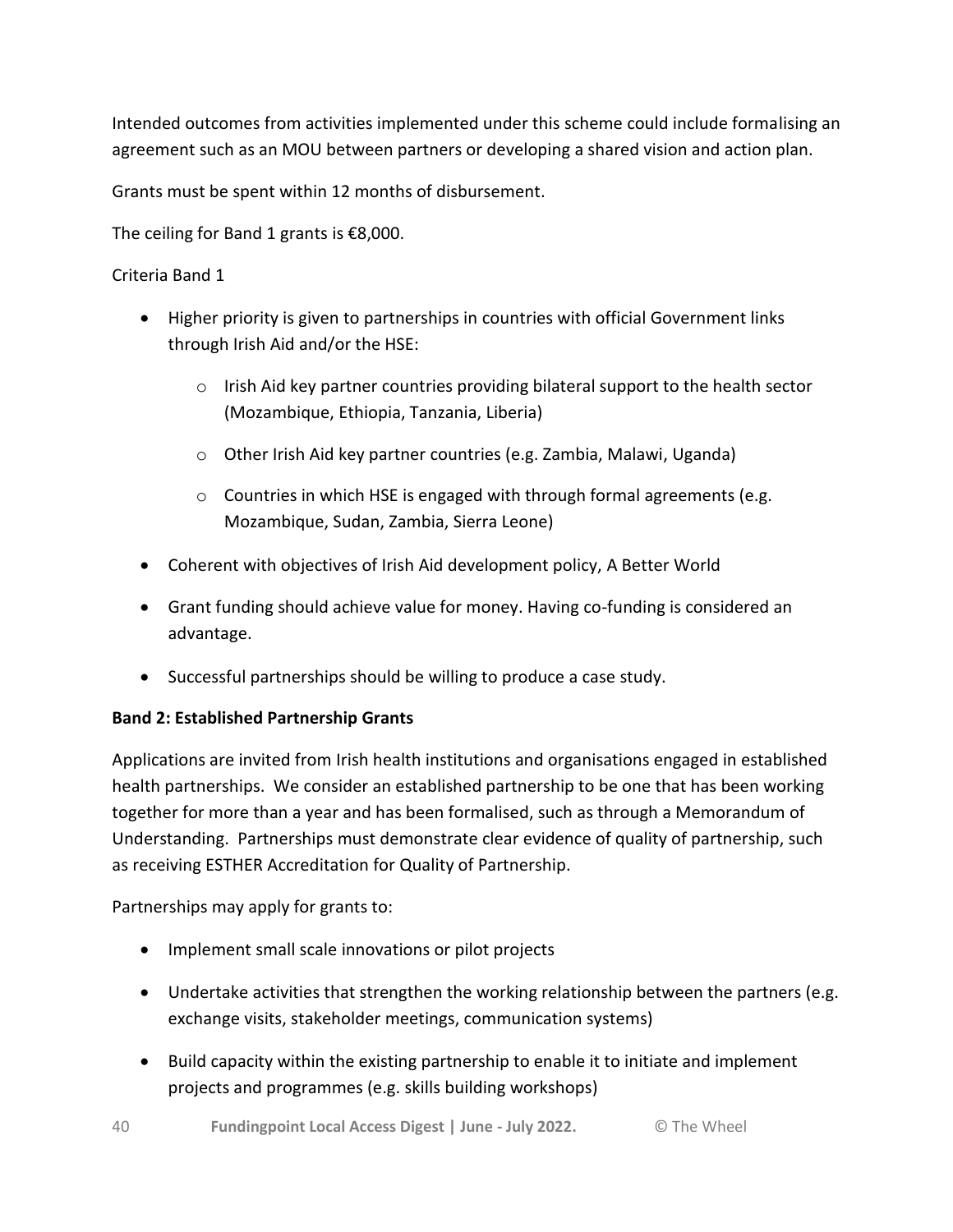The ceiling for Band 2 grants is €8,000.

Criteria Band 2

- Partnerships should demonstrate a clear theory of change for how they will improve health services and health outcomes. Change pathways may include one or more of a range of interventions areas such as education, training, mentoring, exchange visits, technical support, service quality improvement and research.
- Higher priority is given to partnerships in countries with official Government links through Irish Aid and/or the HSE:
	- $\circ$  Irish Aid key partner countries providing bilateral support to the health sector (Mozambique, Ethiopia, Tanzania)
	- o Other Irish Aid key partner countries (e.g. Zambia, Malawi, Uganda, Sierra Leone)
	- o Countries in which HSE is engaged with through formal agreements (e.g. Mozambique, Sudan, Zambia)
- Preference is given to partnerships with greater potential to achieve impact:
	- $\circ$  Aim to strengthen the capacity of health institutions to address local health priorities and unmet health service needs
	- $\circ$  Contribute to health systems strengthening and universal health coverage
	- o Contribute to and support the COVID-19 response in partners' countries.
- Coherent with Irish Aid development policy, A Better World
- Grant funding should achieve value for money. Having co-funding is considered an advantage.
- Successful partnerships should be willing to monitor their partnership using the ESTHER Pilot Effect Tool and produce a case study.

### How to Apply

[Full guidelines available here.](https://www.esther.ie/how-to-get-involved/esther-ireland-grants/)

#### Deadline: 30 Jun 2022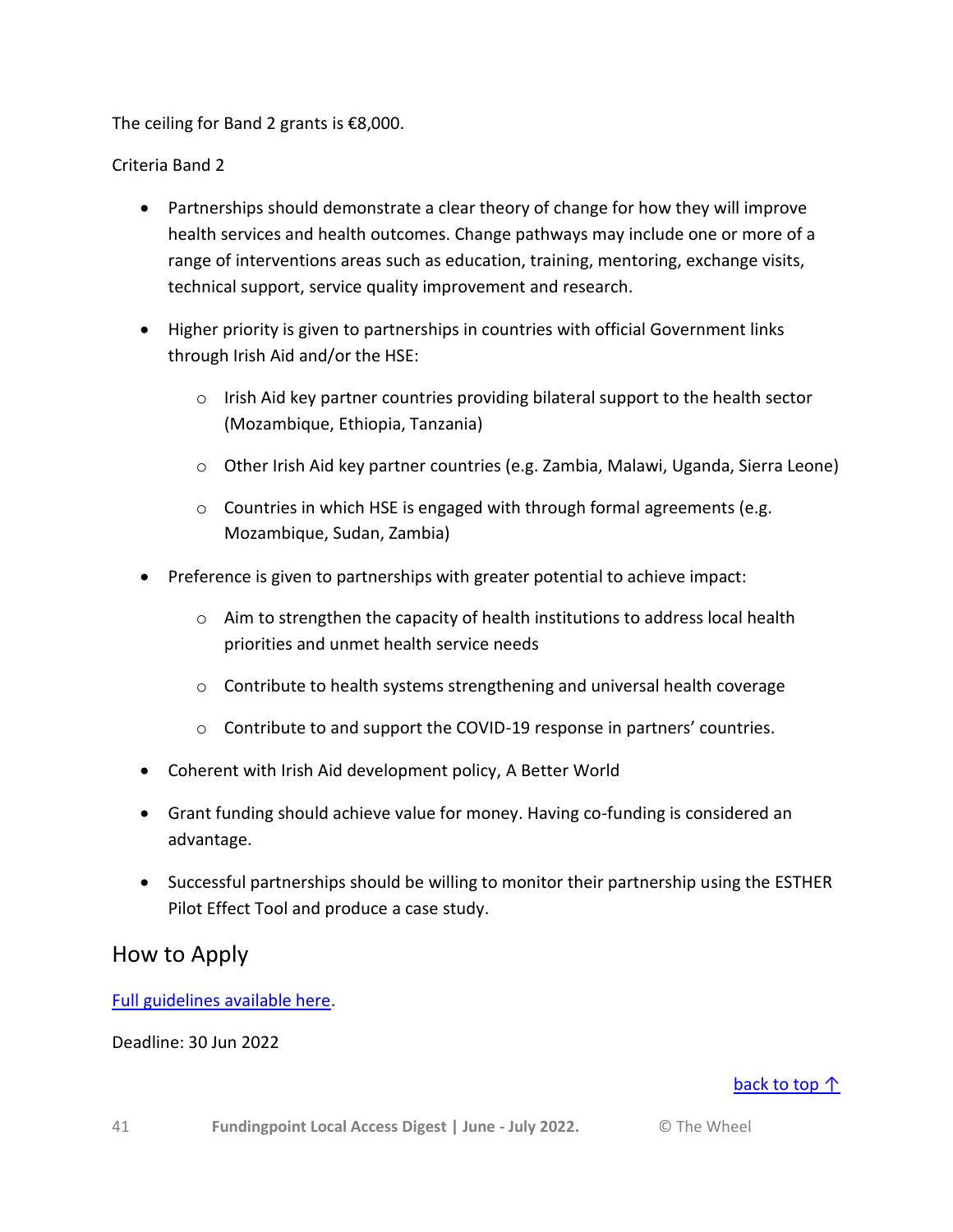## <span id="page-41-0"></span>**Broadcast Authority Ireland - Sound & Vision 4**

Sound & Vision 4 is a funding scheme for television and radio programmes, funded through the television licence fee.

#### **Scheme basics**

- The Scheme is financed from the Broadcast Fund which comprises 7% of the annual net receipts from television license fees.
- The BAI has been assigned the responsibility of administering this fund.
- The BAI Archiving Scheme is also financed from the Broadcast Fund.
- The BAI will generally allocate funding using a funding rounds system.
- For each round, the BAI determines the closing time and date; the types of applications that can be submitted and the amount of funding available.

#### **Scheme objectives:**

- Develop high quality programmes based on Irish culture, heritage and experience;
- Develop these programmes in the Irish language;
- Increase the availability of programmes referred to above to audiences in the State;
- Represent the diversity of Irish culture and heritage;
- Record oral Irish heritage and aspects of Irish heritage which are disappearing, under threat, or have not been previously recorded, and;
- Develop local and community broadcasting.

To achieve these objectives, the Scheme offers grant funding to new television and radio programmes which deal with the themes of:

- Irish culture, heritage and experience;
- Improving adult or media literacy;
- Raising public awareness and understanding of global issues impacting on the State and countries other than the State; and/or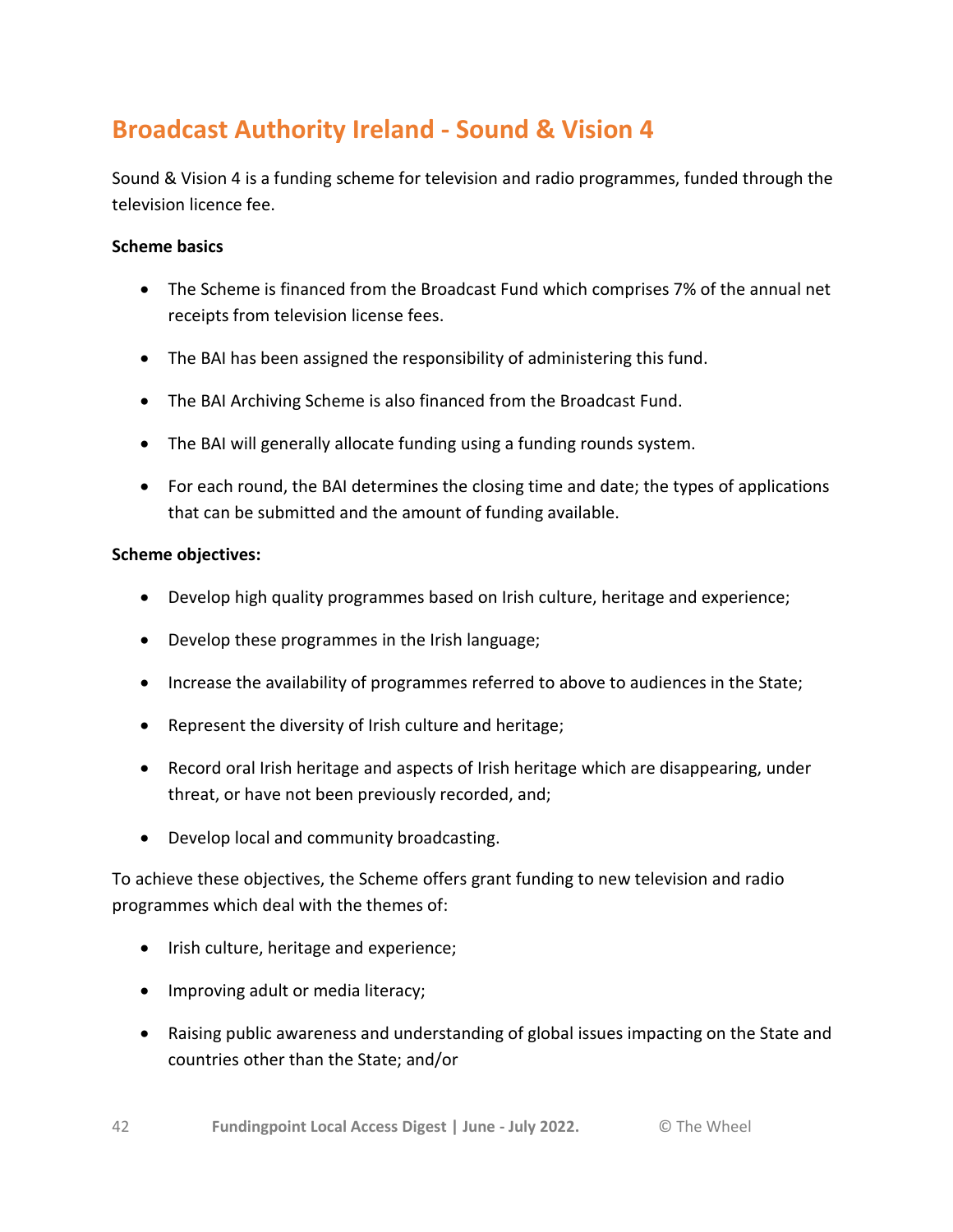Any of the above in the Irish language.

### How to Apply

[Visit the BAI website to download the full guidelines and application details.](https://www.bai.ie/en/broadcasting/funding-development-3/sound-vision-4/)

Deadline: 14 Jul 2022 (Round 45 – support for Irish music sector) / 26 Jul 2022 (round 44 – climate change and climate action)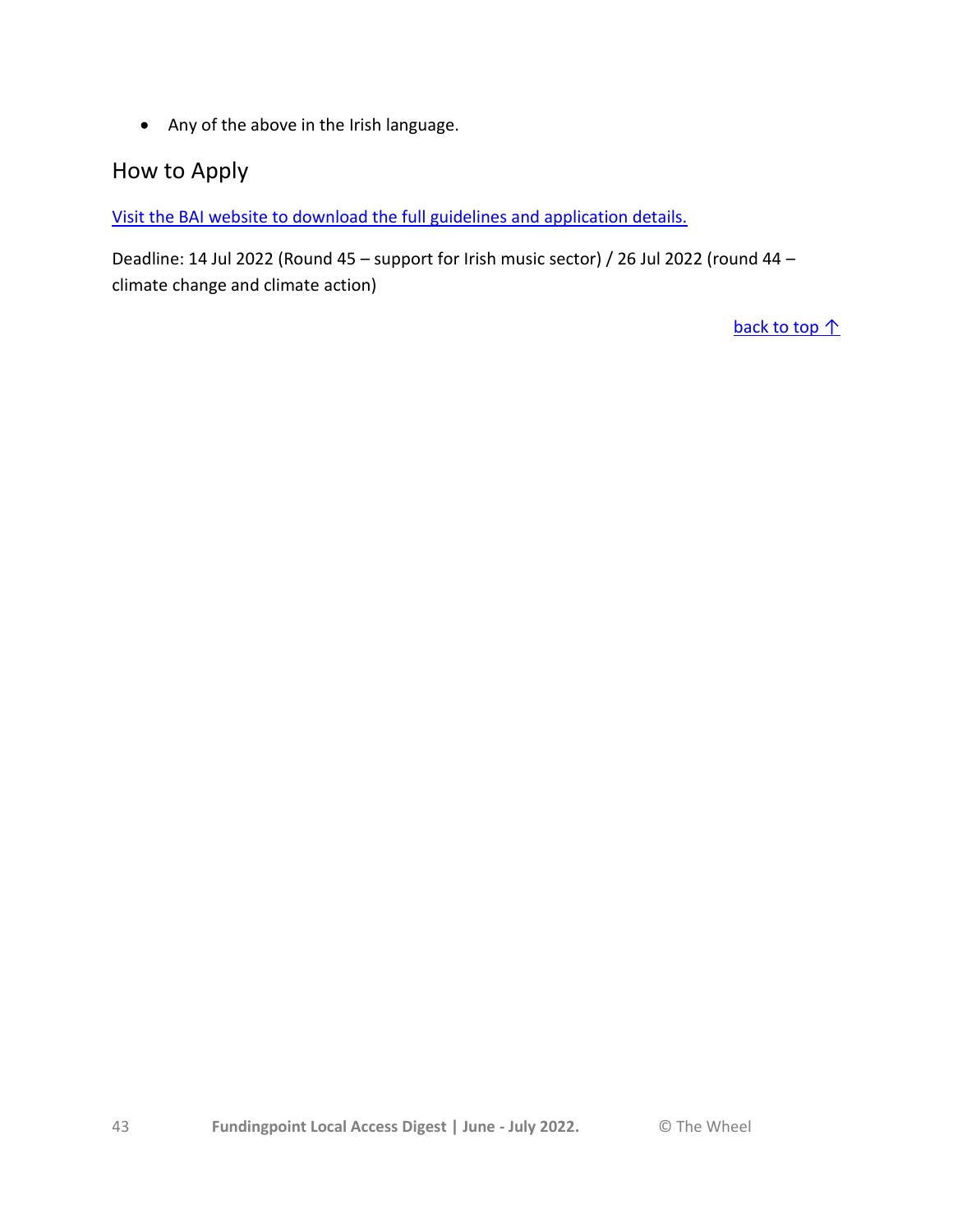## <span id="page-43-0"></span>**The Giancarlo Ramaioli Scholarship Fund 2022-2024**

Activelink grew out of a project that Giancarlo Ramaioli began in 1999. Over time, Giancarlo, together with Hyperlink, built Activelink into a leading online resource for the community and voluntary sector. Giancarlo passed away in 2009. Activelink continues to grow guided by Giancarlo's vision and we have now established a biennial scholarship fund in his memory.

The Fund established a relationship with Social Justice Ireland and South East Technological University, Waterford whereby it finances two scholarships on their [MA in Social Justice and](https://www.activelink.ie/node/90710)  [Public Policy programme.](https://www.activelink.ie/node/90710) Each scholarship is worth €10,000, which covers SETU's fees and gives the scholar a stipend to cover their basic expenses.

The MA in Social Justice and Public Policy is a two-year part-time programme, taught from Dublin, which gives students a unique opportunity to develop a theoretical framework and the deep capacity for analysis, understanding, knowledge, skills and practices needed to engage meaningfully in social change towards a more just and inclusive society focusing particularly on influencing public policy.

### How to Apply

There are two steps in applying for these scholarships:

1. Application to SETU for acceptance to the MA programme

Applications for this programme are made online by going to [www.pac.ie](http://www.pac.ie/) (Code WD595).

To be accepted onto this programme:

- Applicants for the MA in Social Justice and Public Policy should hold a minimum of an NFQ Honours degree in any area of the Humanities, Economics or Social Sciences. Candidates should normally have previous relevant experience and are expected to be working in a paid or voluntary capacity in the area.
- Applicants who do not hold the standard qualifying NFQ Level 8 qualification criteria, but have relevant work experience and study may be considered for admission to the programme under the University's Recognition of Prior Learning (RPL) process and subject to an interview.

#### 2. Application to Social Justice Ireland for the scholarship

Applicants for the scholarship should also write to [secretary@socialjustice.ie](mailto:secretary@socialjustice.ie) providing a short outline of qualifications and experience together with a note setting out why they wish to do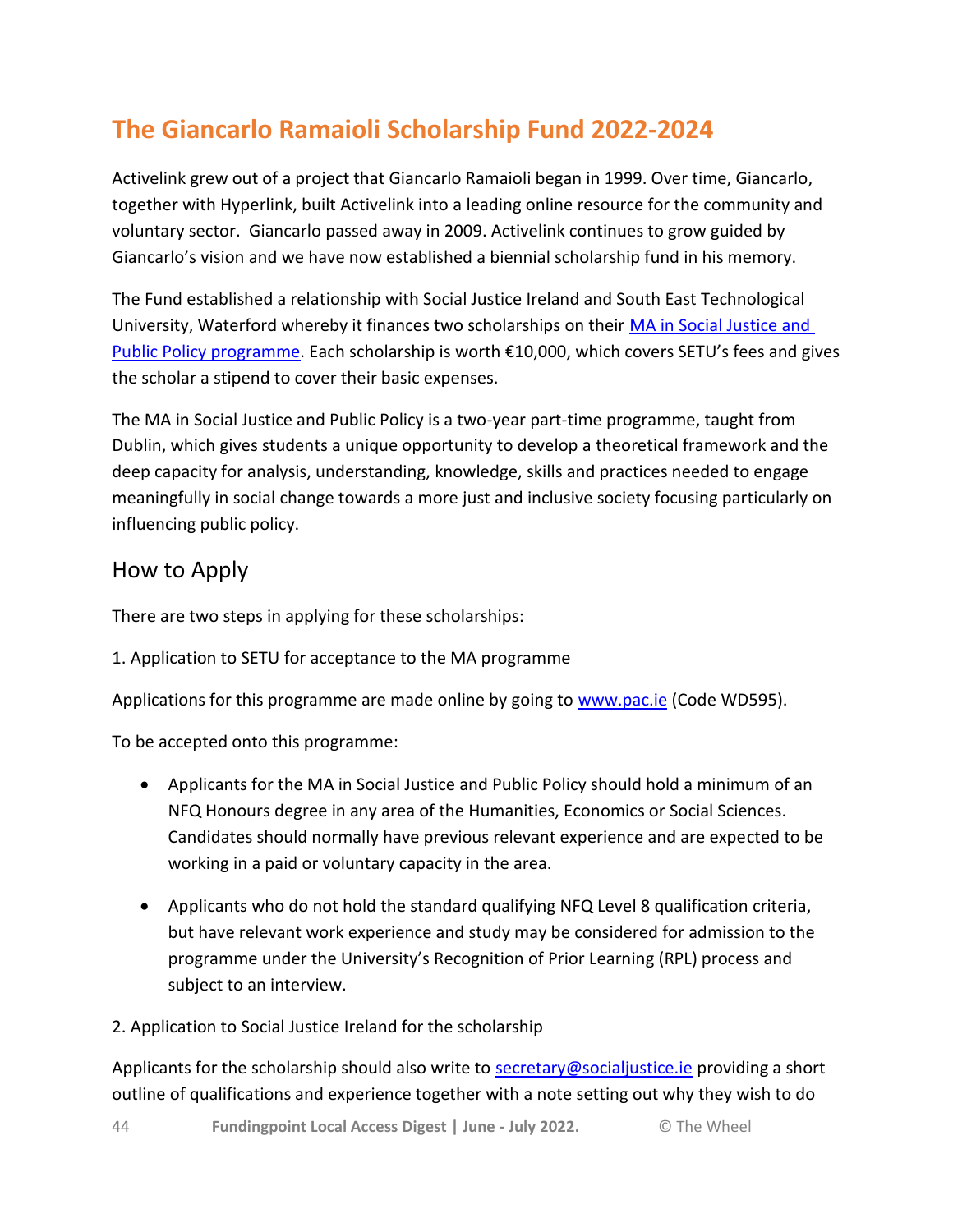this MA programme. Applicants are required to complete and submit their application by **18 July 2022**. Applications for the scholarships will be accepted from candidates living in Ireland who can satisfy the eligibility criteria for this master's programme.

**PLEASE NOTE:** Applicants for the scholarship must apply directly to South East Technological University, Waterford for admission to the MA programme and send an application for the scholarship to Social Justice Ireland.

[Learn more here.](https://www.activelink.ie/community-exchange/funding/90948-the-giancarlo-ramaioli-scholarship-fund-2022-2024)

Deadline: 18 Jul 2022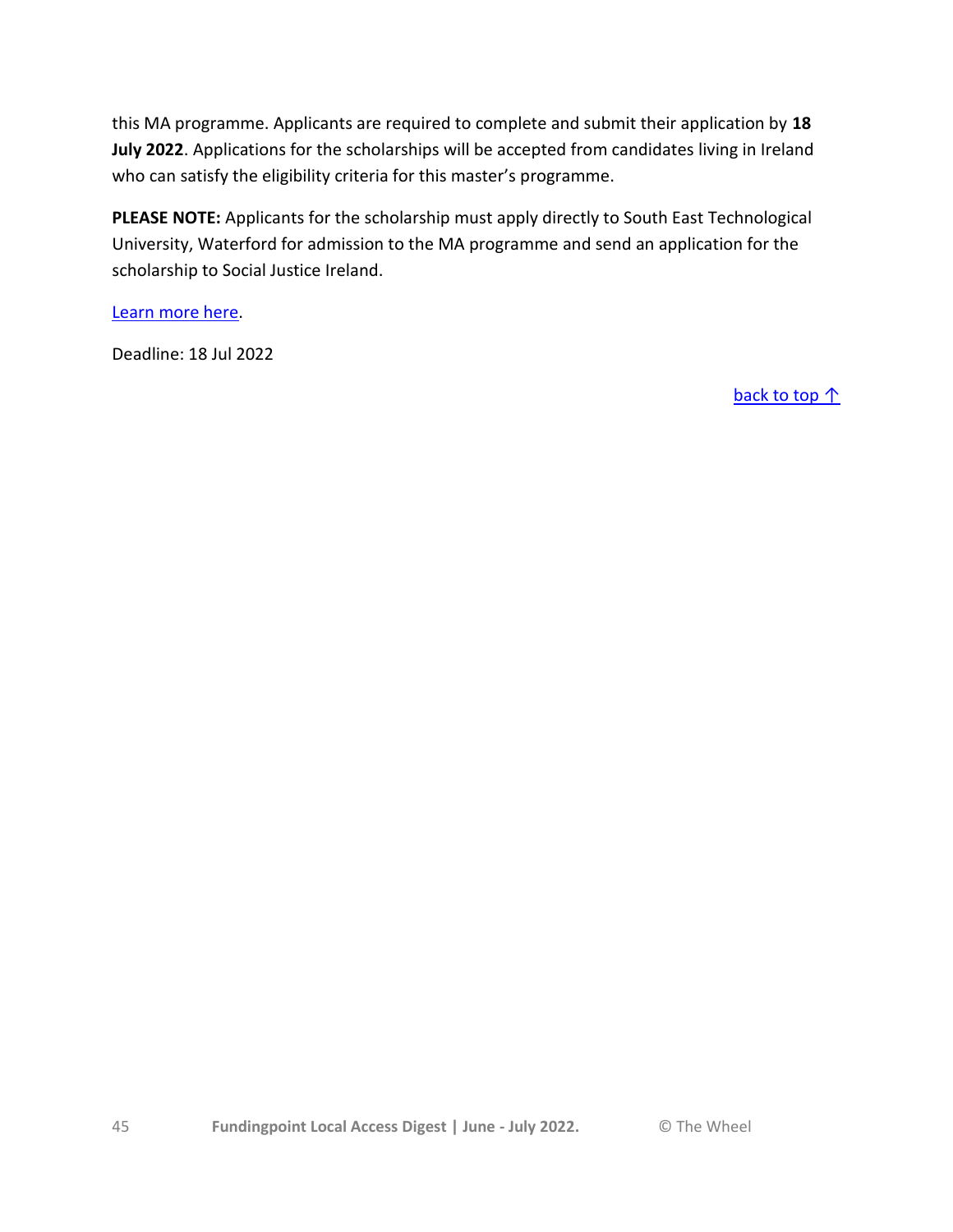## <span id="page-45-0"></span>**Culture Ireland Grants**

Culture Ireland promotes Irish arts worldwide. We create and support opportunities for Irish artists and companies to present and promote their work at strategic international festivals and venues.

#### **Purpose of Awards**

Culture Ireland offers support to Irish professional artists, arts organisations and international presenters to present work by Irish artists at significant international venues and festivals.

In supporting an event, Culture Ireland offers grant funding towards costs which relate directly to the international presentation of the event, i.e. travel and travel related costs such as transport, accommodation and subsistence.

Culture Ireland considers applications for all forms of the arts as defined in the Arts Act 2003: "arts means any creative or interpretative expression (whether traditional or contemporary) in whatever form, and includes, in particular, visual arts, theatre, literature, music, dance, opera, film, circus and architecture, and includes any medium when used for those purposes".

Basic Eligibility Requirements:

- 1. Application must be in respect of a Irish professional artist/s or arts organisation
- 2. Application must be in respect of an art form defined under the Arts Act 2003
- 3. Only international events are supported (i.e., outside the island of Ireland)
- 4. The event must be accessible to an open public audience and fees must be payable to the artist/s or arts organisation
- 5. Funding support is limited to travel and travel related costs
- 6. Grants are only payable to the person/organisation named on the initial application

Applications deemed eligible are assessed in line with the following criteria:

- 1. Artistic quality of work and track record of artist/s or arts organisation
- 2. Financial and operational viability of the event (including fees and level of support from presenter/venue/other partners)
- 3. Profile of international venue/festival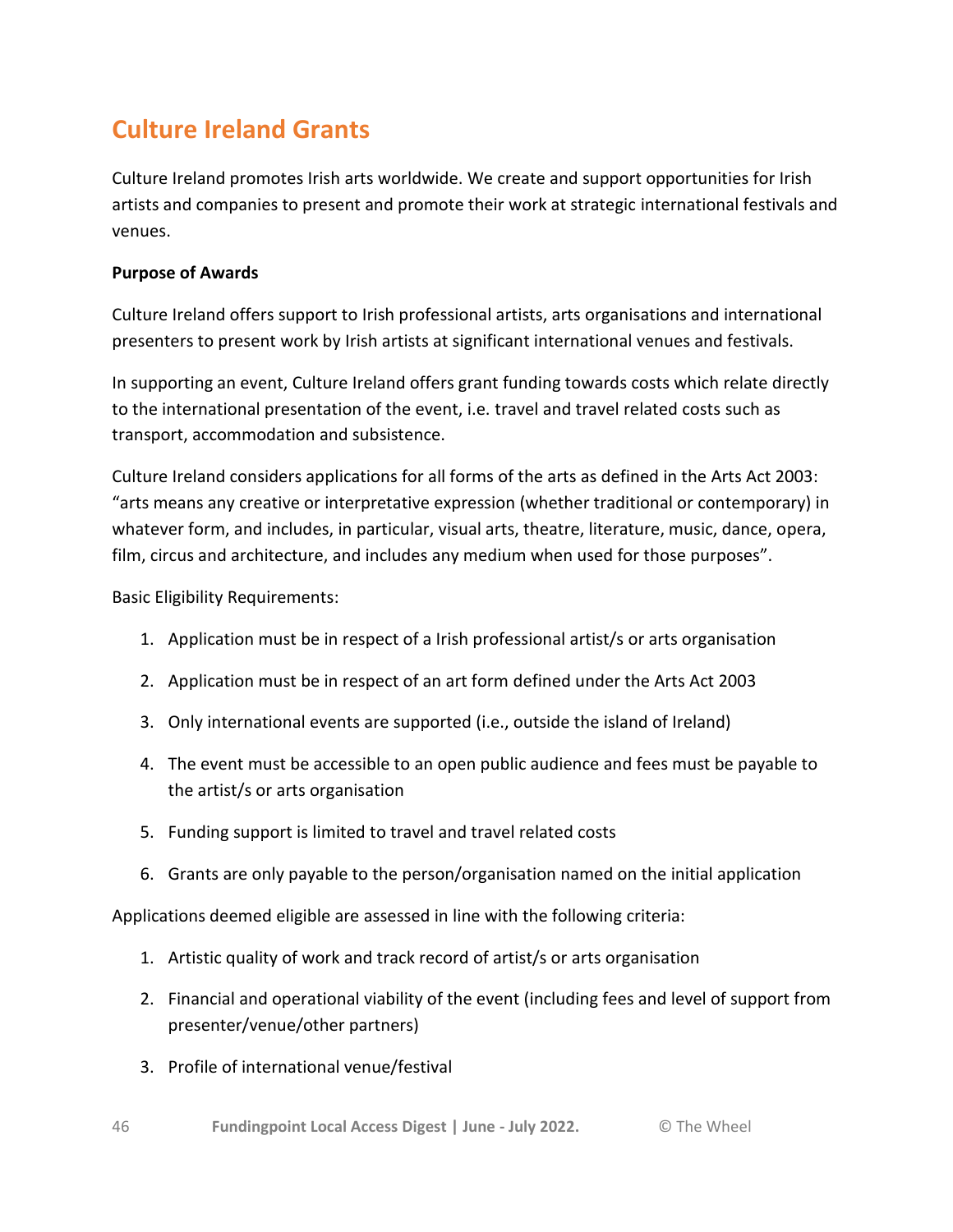- 4. Proven capacity of applicant, artist/s or arts organisation to present work internationally
- 5. Wider promotional and media impact

#### **What does Culture Ireland mean by artistic quality?**

Artistic quality can be defined as work that is ambitious, excellent and original, connects to audiences and has been presented nationally to critical acclaim. It should be noted that the assessment of the artistic quality of the proposed work is made using knowledge, experience and specialist advice.

Examples of eligible applications include:

- Theatre, circus and dance performances by professional companies
- Film-makers presenting films at key international film festivals
- Performances by professional or professionally-led musicians and ensembles
- Visual artists/galleries exhibiting at internationally recognised art fairs/galleries
- Readings by writers/poets in English or Irish or otherwise at international literary festivals

Please note that because of the competitive nature and context of each grant round, limited funding and a large number of applicants, eligibility and compliance with criteria for assessment alone does not guarantee that you will receive grant funding.

Examples of ineligible applications include:

- Events which have already taken place
- Research, opportunities, study or professional training
- Production Costs
- **•** Residencies
- **•** Bursaries
- Workshops/Conferences
- Amateur events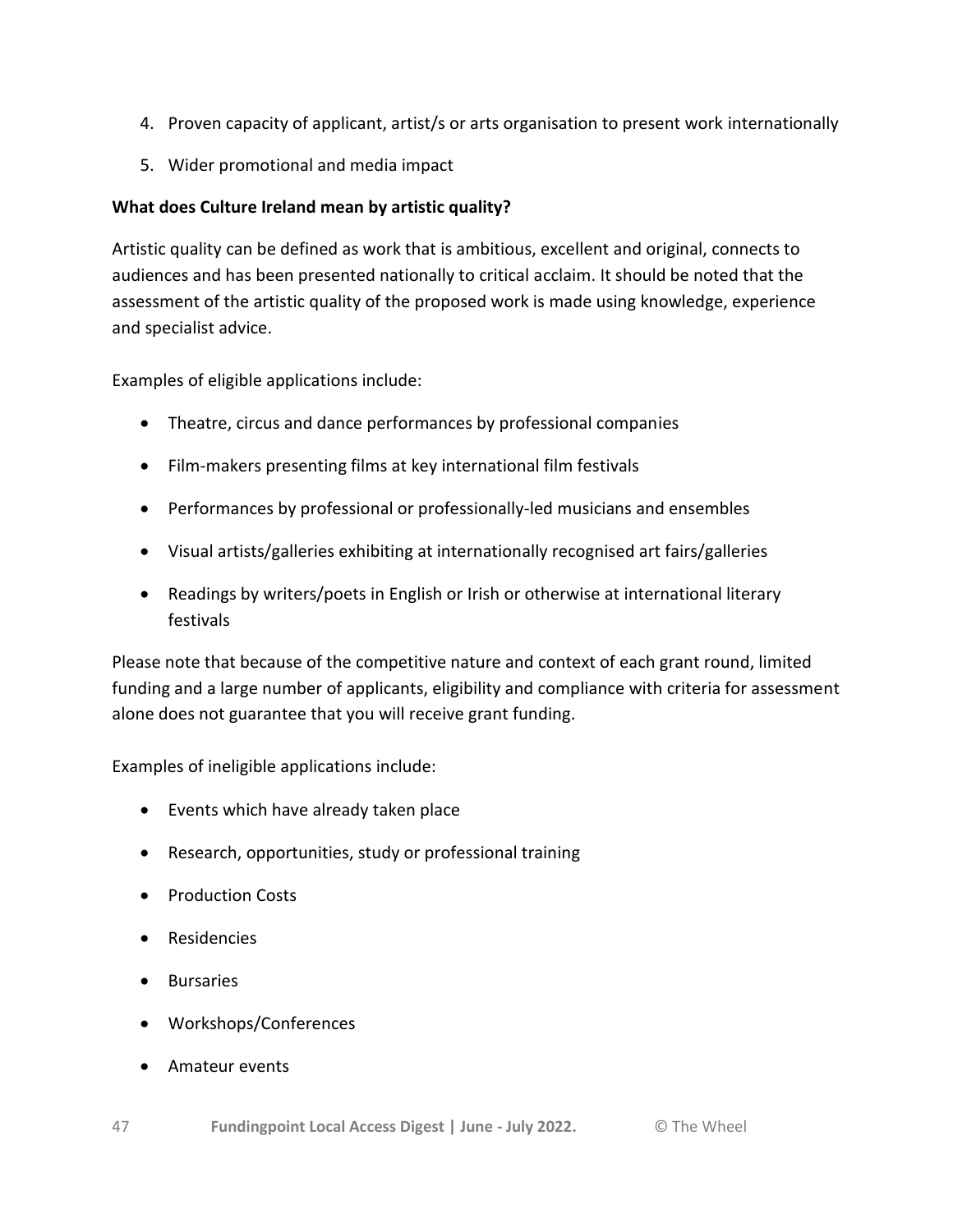- Work by non-professional artists
- Events of a competitive nature.

### How to Apply

Application forms and further information can be accessed on [the Culture Ireland website.](http://www.cultureireland.ie/funding/schemes/regular)

Deadline: 1 Aug 2022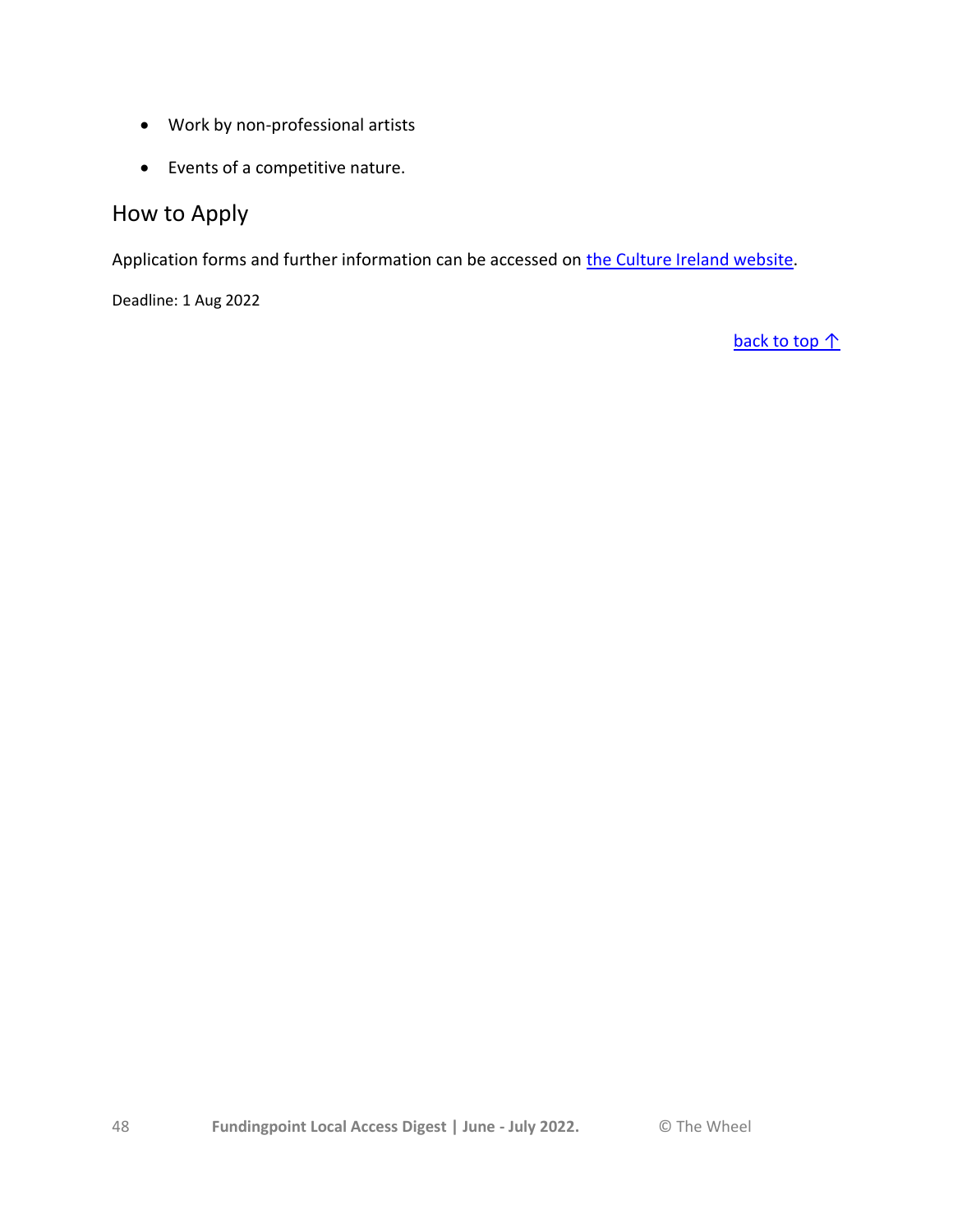## <span id="page-48-0"></span>**Rethink Ireland - Scaling Education Fund 2022 – 2024**

The Scaling Education Fund was set up to advance previous Rethink Ireland Awardees' proven learner-centered solutions. The Fund seeks to support the growth of our previous awardees' individual solutions while also creating a community of practice to have a significant impact on the social issue of educational disadvantage.

Please note this Fund is only open to previous Rethink Ireland Awardees.

The Fund is looking to support proven educational projects on their growth journey. These projects will;

- Work with those experiencing educational disadvantage
- Involve stakeholders in the design, delivery, and evaluation of the project
- Employ a learner-centered approach to delivery, including where possible a holistic, community-based approach.
- Have the ambition to address educational disadvantages through a systems change agenda. Ideally, work in collaboration with other actors to advance this agenda.

For Rethink Ireland educational disadvantage encompasses low socioeconomic status, members of minority groups, those with a disability, and those experiencing mental health issues.

### Eligibility

Applicants must:

- Be a previous recipient of Rethink Ireland funding
- Have graduated from a Rethink Ireland programme or have completed at least 1 year of a multi-year Fund
- Have received a Rethink Ireland cash grant investment of at least €50k in one year.
- Have a detailed strategic/business plan, with clear objectives and strong financial projections.

#### **Rethink Ireland's Core Criteria**

- The project must address a critical social issue
- 49 **Fundingpoint Local Access Digest | June - July 2022.** © The Wheel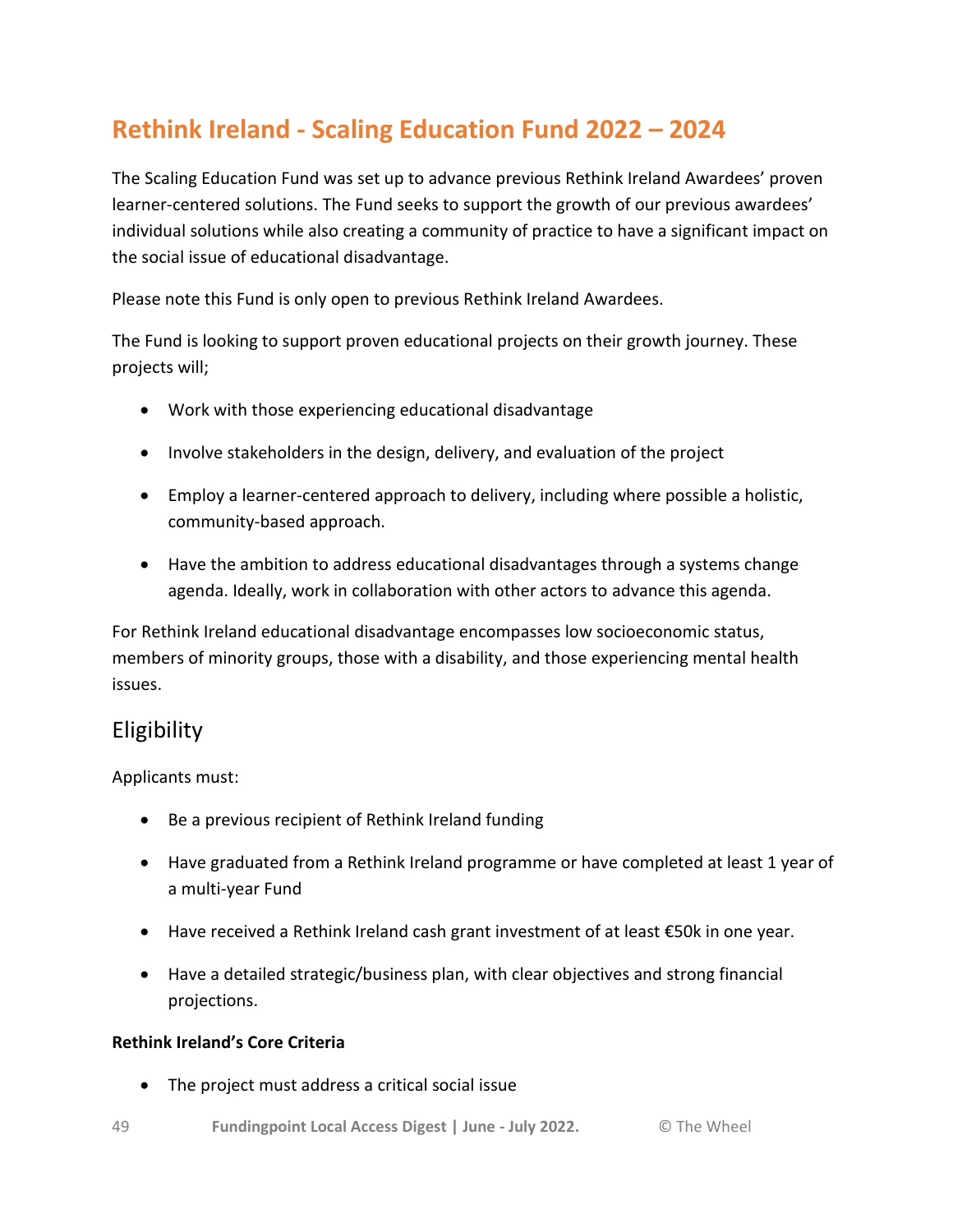- The project proposed must be innovative in an Irish context
- The project must be based on the island of Ireland and must make its main impact in the Republic of Ireland
- The project must have potential and a desire to scale or replicate in Ireland (it may also have potential internationally, but this is not a requirement)
- The project must provide evidence that it is up and running, or has been tested at least in a minimal way
- Applicants must come from an entity that has a not-for-profit legal form, eg:
	- o A company limited by guarantee
	- o A co-operative
	- o Charity
	- o And other not for profit legal forms.

#### **The Scaling Education Fund Core Criteria**

- Work with those experiencing educational disadvantage
- Have the ambition to address educational disadvantage in a significant way
- Provide a learner-centered solution for example the combination of educational and wellbeing supports to advance the personal development of learners
- Have the ambition to address educational disadvantage in a significant way
- Provide a combination of educational and well-being supports to advance the personal development of learners
- Applicants must have a proven track record of scaling (scale deep, scale out, scale up) and must be able to demonstrate ambition and feasibility of growing beyond this state
- Applicants must clearly be able to demonstrate what they have achieved to date and their strategy to build on this success to create a significant and sustainable impact on educational disadvantage as a social issue
- Secure philanthropic funding of a minimum of €100,000 per year, for three years.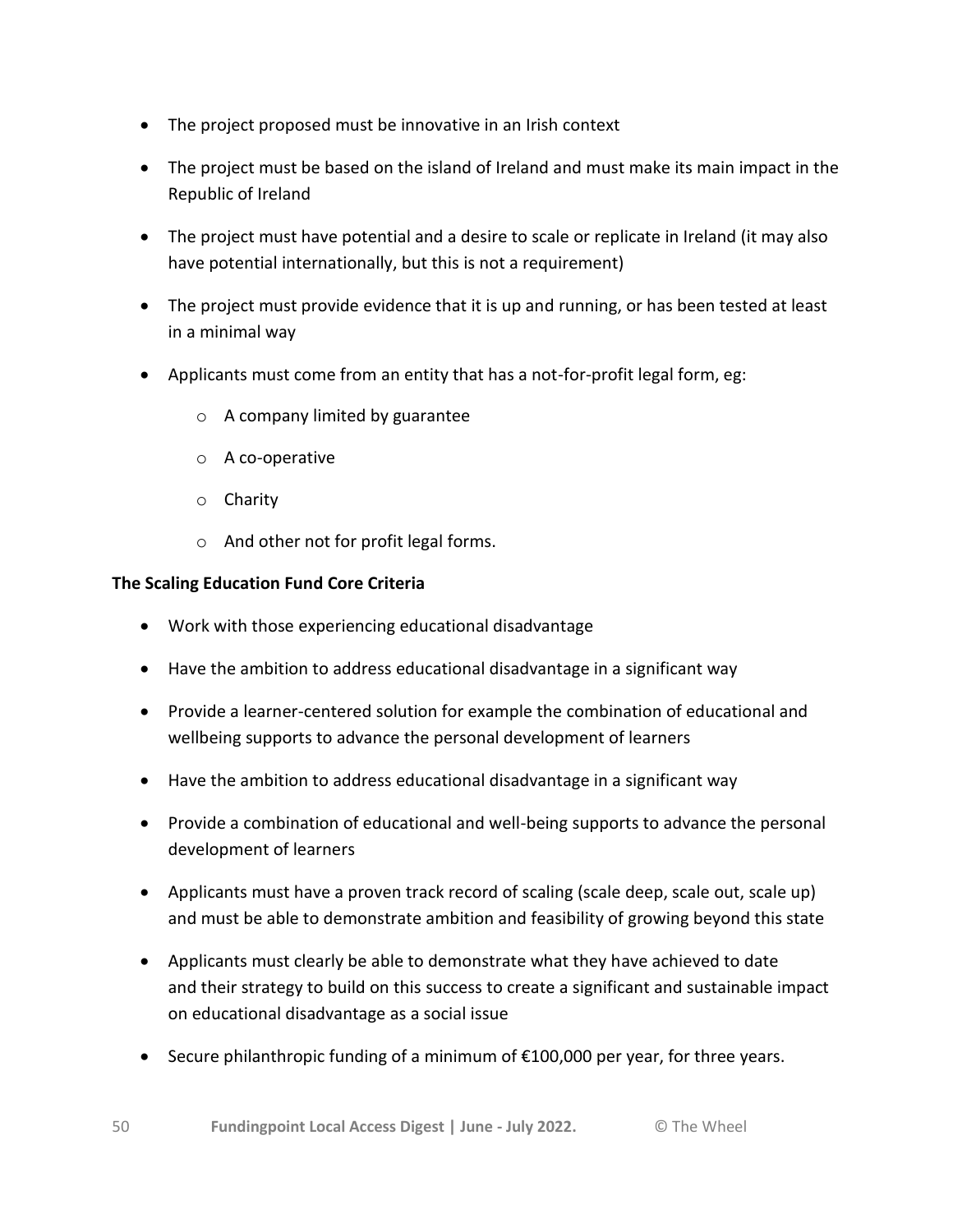#### **Advantageous Criteria**

Applications from a consortium of awardee organisations will be considered advantageous

Applications that involve learners/target groups in leadership roles or in the design of the project.

#### **Why focus on educational disadvantage?**

Education is widely considered to be the greatest equalizer in society. However, this assumes all learners are equal and fails to account for the additional challenges and social factors that result in many learners experiencing educational disadvantage. Children and young people's life chances remain disproportionately affected by their families' social and financial positions. Students from low socioeconomic backgrounds attain different educational outcomes than those from more affluent backgrounds. They are also at higher risk of leaving school early which results in reduced life chances, challenges with mental health and wellbeing, as well as being more likely to be un- or under-employed.

Since 2017 Rethink Ireland has placed significant investment in addressing educational disadvantage supporting over 100 projects in the last five years. Through our partnership with UNESCO Child and Family Research Centre at the National University of Galway, we have identified a number of success factors in delivering education to groups experiencing disadvantage including the importance of Alternative Education provision, both informal and nonformal, and the importance of providing a level of well-being and person-centered approaches to tuition.

The aim of the Scaling Education Fund is to move the dial on educational disadvantage as a whole by enabling greater participation in education, supporting learners to develop 21stcentury skills, supporting learners to become leaders in their community, and advancing an equity approach to education.

#### **What does the fund offer?**

- A minimum 50% uplift on funding secured\*
- A tailored non-financial supports package to aid in the development of the project
- A community of practice of awardees
- Portfolio management

#### \*A minimum value of €100,000 in philanthropic funding is required for applications.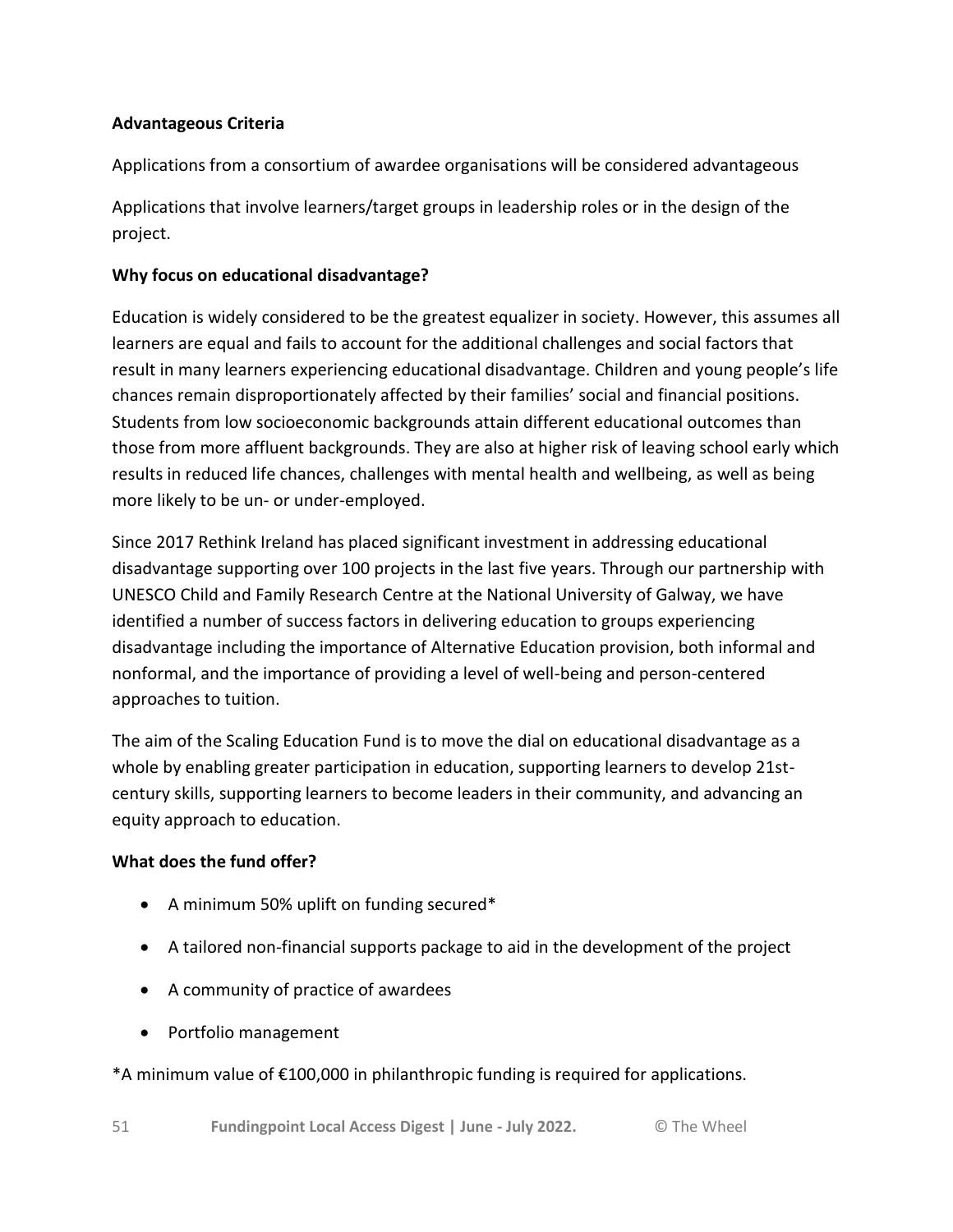## How to Apply

[Full details available here.](https://rethinkireland.ie/current_fund/scaling-education-fund/)

Deadline: 9 Aug 2022